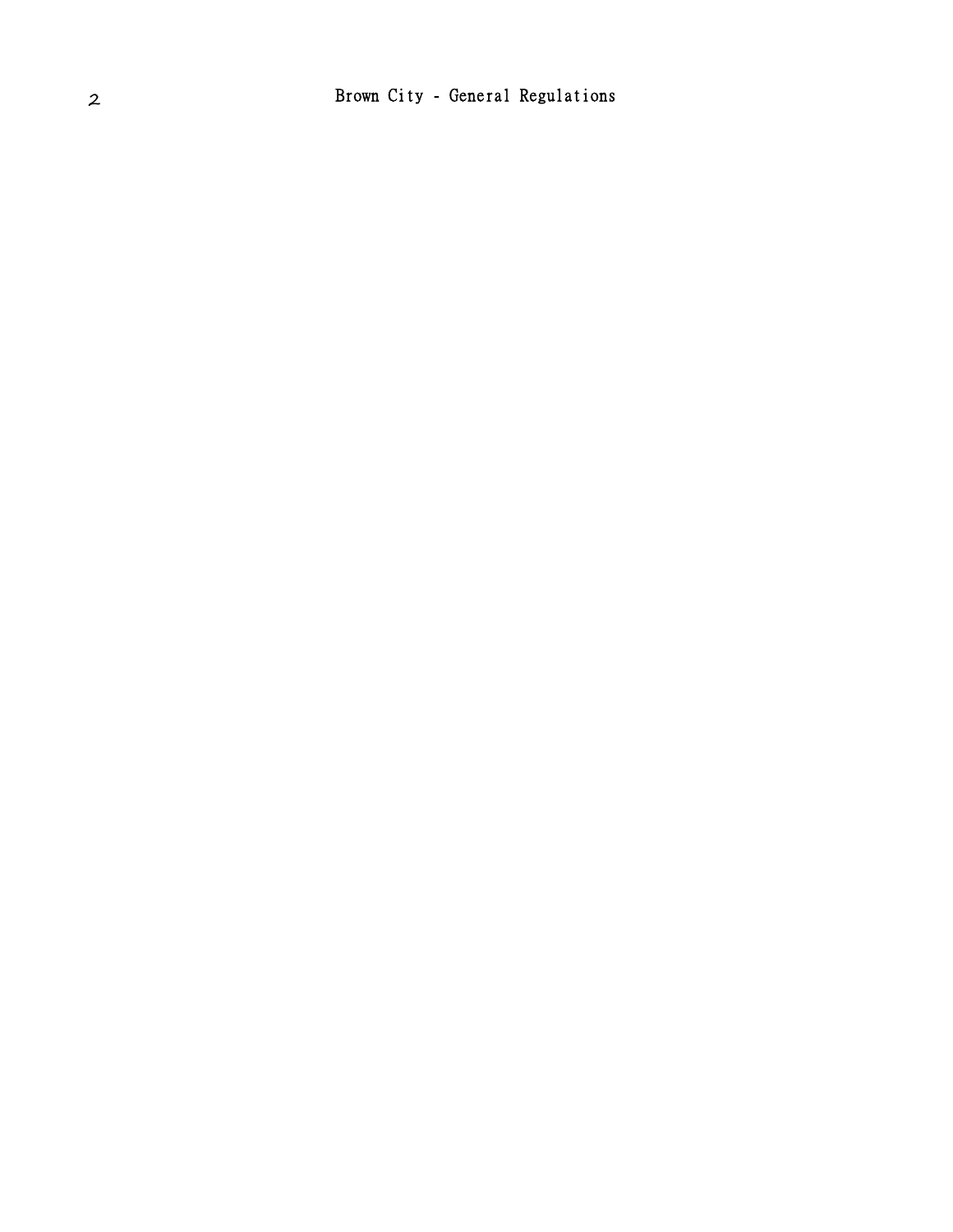#### CHAPTER 90: FIRE PREVENTION AND PROTECTION

Section

# General Provisions

- 90.01 State law
- 90.02 False fire alarms
- 90.03 Injury to firefighting equipment
- 90.04 Obstruction of fire hydrants
- 90.05 Authority of Fire Department
- 90.06 Destruction of buildings
- 90.07 Fire inspection
- 90.08 Combustible materials
- 90.09 Bonfires
- 90.10 Fire exits
- 90.11 Starting fires by smoking unlawful

# Fire Department

# 90.25 Generally

Cross-reference:

City Organizations, see Ch. 31 General Offenses, see Title XIII

## GENERAL PROVISIONS

# § 90.01 STATE LAW.

No person shall violate any law of the State of Michigan, nor any rule or regulation adopted by any duly authorized agency of the State of Michigan, pertaining to fire, fire hazards, fire prevention, or fire waste. (1997 Code, § 3201) Penalty, see § 10.99

# § 90.02 FALSE FIRE ALARMS.

No person shall willfully turn in, sound, or cause to be communicated to the Fire Department, a false alarm of fire (Public Act 328 of 1931 being MCL 750.240).

(1997 Code, § 3202) Penalty, see § 10.99

# § 90.03 INJURY TO FIREFIGHTING EQUIPMENT.

No person shall willfully molest, take for his or her own private use, or damage in any manner any firefighting equipment or apparatus or anything pertaining to the firefighting system, or drive any vehicle upon or against any hose or equipment of the Fire Department (Public Act 328 of 1931 being MCL 750.241).

(1997 Code, § 3203) Penalty, see § 10.99

#### § 90.04 OBSTRUCTION OF FIRE HYDRANTS.

No person shall place any obstruction whatever, nor shall any person responsible for the obstruction permit it to remain, within 15 feet of any fire hydrant. (1997 Code, § 3204) Penalty, see § 10.99

# § 90.05 AUTHORITY OF FIRE DEPARTMENT.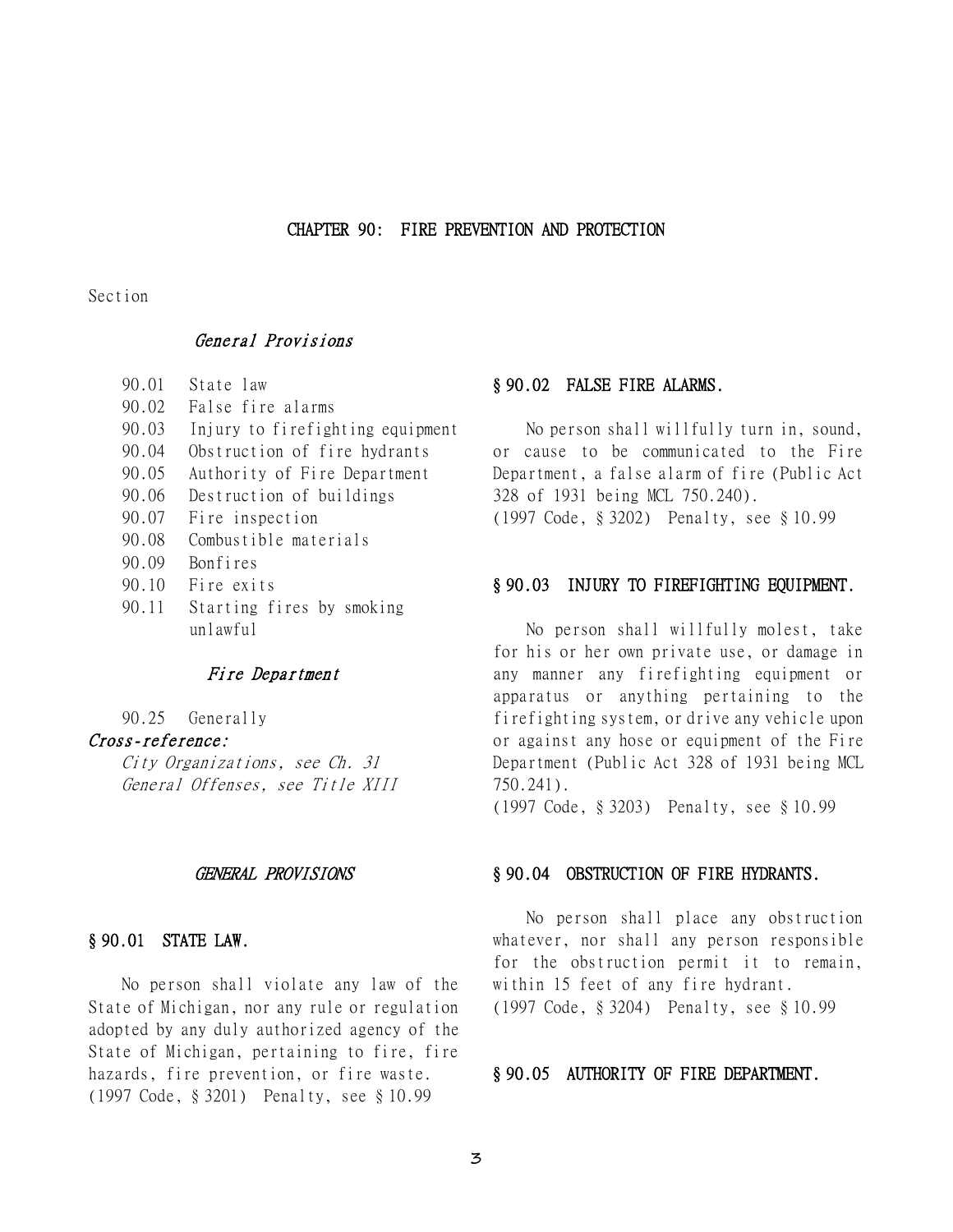(A) At any fire, the Fire Chief or other person in command of the Fire Department shall have full power, control, and command of all persons present, and shall have full power

(B) The Fire Chief or other person in command of the Fire Department, or any member of the Police Department, may require the aid of any person in extinguishing the fire, or in preventing any property from being stolen or injured, or in protecting, removing, or securing the same.

(C) Any person refusing or failing to comply with the requisition for assistance, or who shall disobey any lawful order or who shall interfere with or impede any member of the Fire or Police Department in the performance of his or her duties, shall be punishable as provided in this code. (1997 Code, § 3205) Penalty, see § 10.99

#### § 90.06 DESTRUCTION OF BUILDINGS.

The Fire Chief alone, or any other person in command of the Fire Department with the concurrence of the Mayor or any Councilmember, shall have the authority to direct any buildings to be removed or destroyed for the purpose of checking the progress of any fire. (1997 Code, § 3206)

## § 90.07 FIRE INSPECTION.

(A) The Fire Chief, or his or her authorized representative, is hereby empowered to enter at any and all reasonable times upon and into any premises, buildings, or structure for the purpose of examining and inspecting the same, to ascertain the condition thereof with regard to fire hazards, and the condition, sizes, arrangement, and efficiency of any and all appliances for fire

to enter upon any premises adjoining or adjacent to utilize any facilities available for the extinguishment of the fire.

fighting.

(B) If the inspection shall disclose any fire hazard or any deficiency in firefighting appliances, the Fire Chief shall order the condition remedied. If the resident or owner of the premises is in disagreement with the Fire Chief, he or she shall appear at the next Council meeting and place his or her reasons for disagreement with the Fire Chief before the Council. The Council shall either make an independent investigation, through a committee or by itself, or may decide the matter on its merits at the meeting. Any person who fails to comply with the order of the Fire Chief or with the Council after such a procedure shall be in violation of this subchapter.

(1997 Code, § 3207) Penalty, see § 10.99

# § 90.08 COMBUSTIBLE MATERIALS.

No person owning or being responsible for any premises shall permit any waste paper, ashes, oil, rags, excelsior, or any material of a similar nature to accumulate thereon, unless contained in fireproof receptacles. (1997 Code, § 3208) Penalty, see § 10.99

#### § 90.09 BONFIRES.

(A) No person shall kindle any fire within 25 feet of any building, unless the fire be confined in a safe container, and in no case shall any such fire be permitted within 15 feet of any building.

(B) No person having kindled a bonfire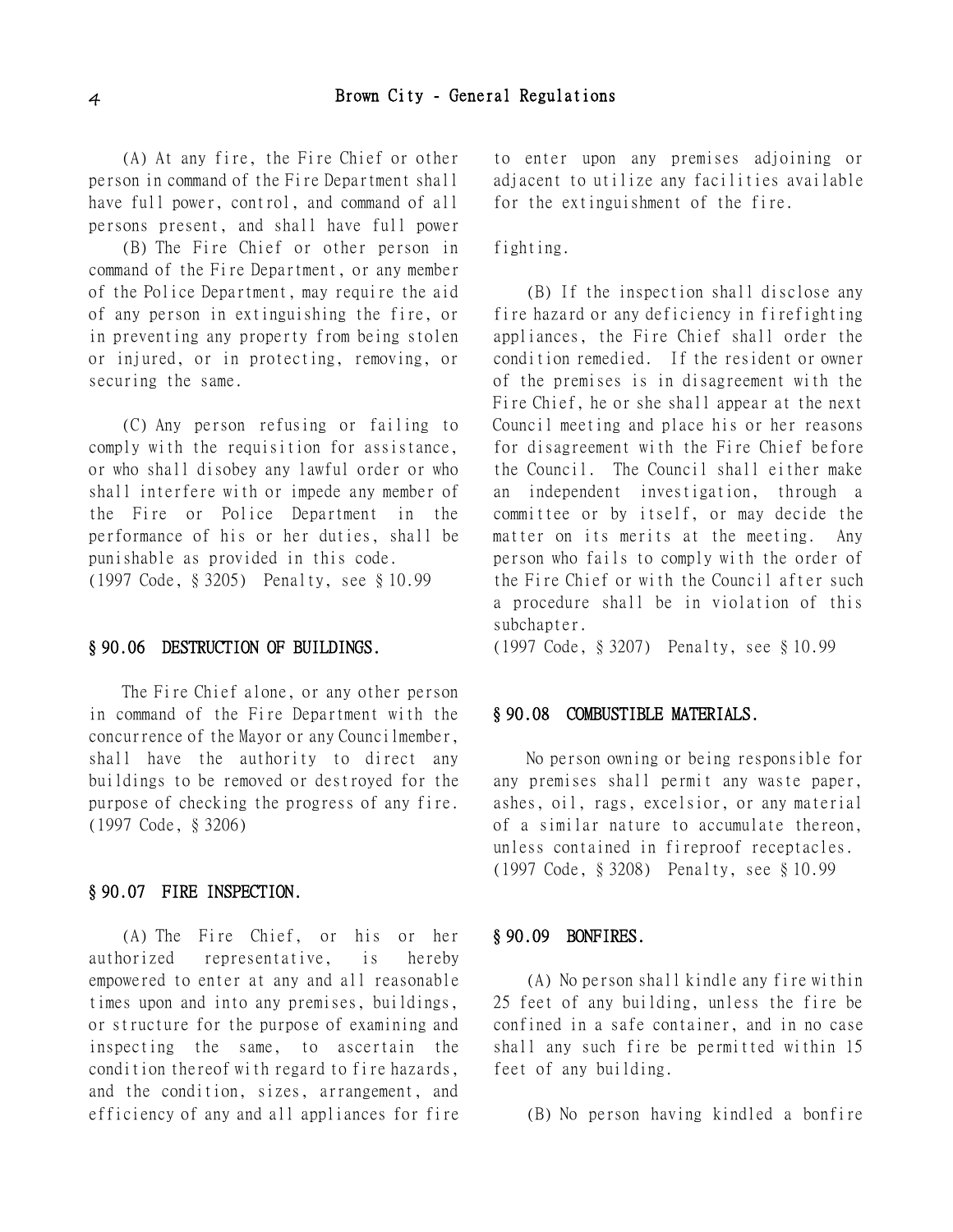shall fail to be in constant attendance upon the same until it is completely extinguished.

(C) No person shall kindle a fire in or upon any street or alley.

(D) (1) When in the judgment of the Fire Chief the kindling of a fire will constitute a fire hazard, he or she shall direct any person kindling a fire to extinguish the same.

(2) No person shall fail to obey the (B) No inflammable material shall be permitted under or at the bottom of any stairway, elevator, or other part of any building; nor shall any such material be placed in such a position as to obstruct or render hazardous egress from a building.

(C) No obstruction shall be permitted in hallways of apartment houses, hotels, lodging houses, or tourist homes.

(D) No person shall obstruct any door, aisle, or passageway of any theater, church, or other place of public assemblage with any furniture or article.

(E) No person shall sit or stand, or be permitted to sit or stand, in any aisle in any such place of assemblage, or in any exit or passage required for the safe exit of the assemblage.

(F) Clear passage from all exits and on sidewalks must be maintained outside of all the places of public assemblage.

(G) No aisle, passageway, or stairway in any store shall be obstructed with tables, show cases, or other obstructions during the hours in which the store is open to the public. (1997 Code, § 3210) Penalty, see § 10.99

direction. (1997 Code, § 3209) Penalty, see § 10.99

## § 90.10 FIRE EXITS.

(A) No obstruction shall be permitted in the way of, or upon, any fire escape, balcony, or ladder intended as a means of escape from fire.

# § 90.11 STARTING FIRES BY SMOKING UNLAWFUL.

(A) It shall be unlawful for any person in smoking, or in attempting to light or to smoke a cigarette, cigar, pipe, or tobacco in any form for which a lighter or matches are used, to set fire to any bed, bedding, furniture, curtains, drapery, or household furniture in any hotel, rooming house, or public lodging house.

(B) The owner or operator of any hotel, rooming house, or public lodging house shall post a plainly printed copy of this section of the code in a conspicuous place in each room and in the lobby.

(1997 Code, § 3211) Penalty, see § 10.99

## FIRE DEPARTMENT

#### § 90.25 GENERALLY.

The City shall be a voting member of the Brown City Area Fire Authority and adopt their regulations, as amended, by reference. (1997 Code, § 6501)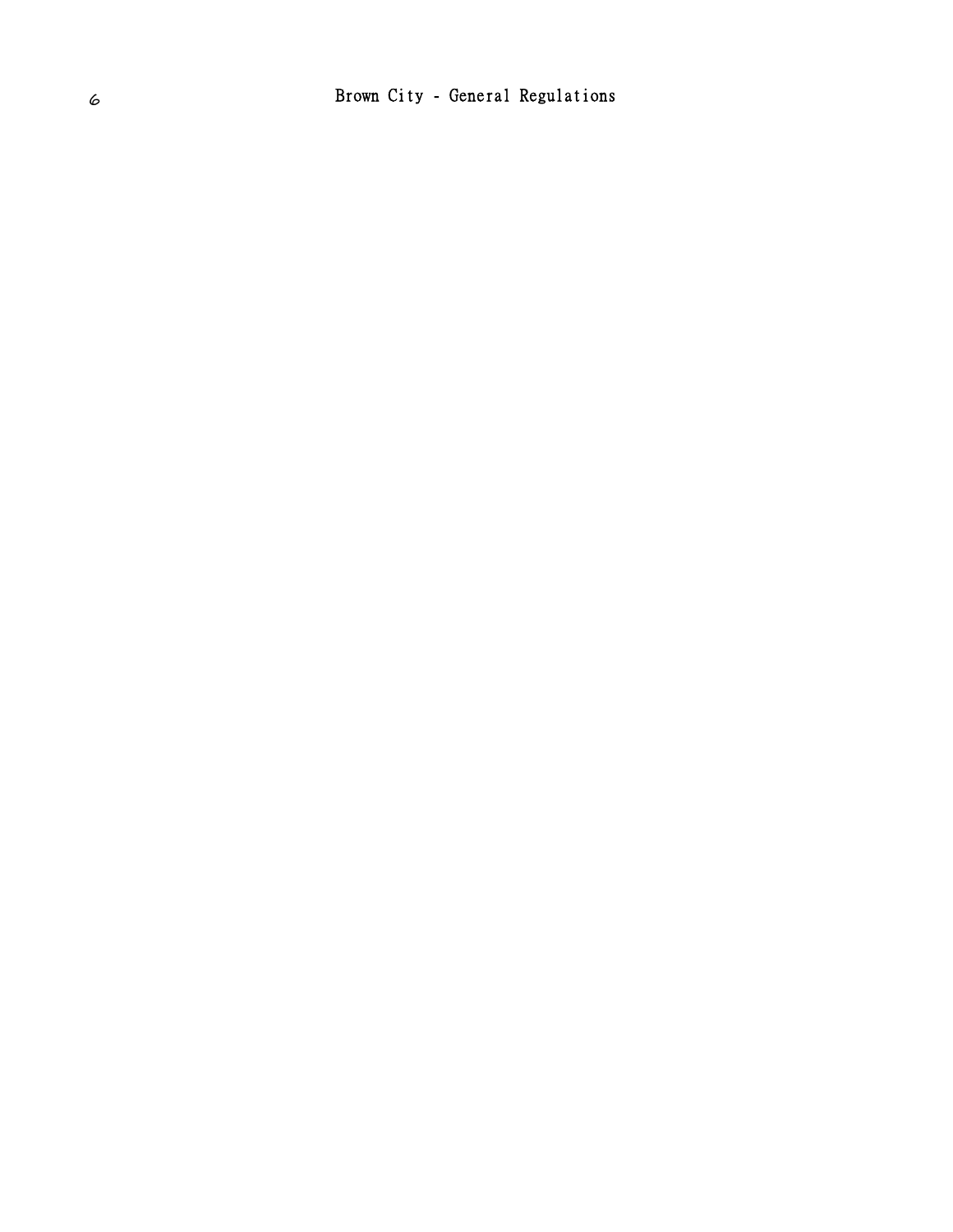#### CHAPTER 91: NUISANCES

Section

# Generally

| 91.01<br>Public nuisance defined |
|----------------------------------|
|----------------------------------|

- 91.02 Prohibition
- 91.03 Abatement
- 91.04 Abatement by City
- 91.05 Recovery of expense
- 91.06 Dangerous buildings
- 91.07 Refuse
- 91.08 Smoke
- 91.09 Barbed wire
- 91.10 Noxious weeds and grasses

# Noise

- 91.20 Definitions
- 91.21 Prohibited noises
- 91.22 General exemptions
- 91.23 Application for a license to exceed noise limits
- 91.24 Administration and enforcement
- 91.99 Penalty

#### **GENERALLY**

#### § 91.01 PUBLIC NUISANCE DEFINED.

For the purpose of this chapter, the following definition shall apply unless the context clearly indicates or requires a different meaning.

PUBLIC NUISANCE. Whatever annoys, injures, or endangers the safety, health, comfort, or convenience of the public; offends public decency, interferes with, obstructs, or renders dangerous any public place, street, highway, navigable lake, or stream; or in any way renders the public insecure in life or property. PUBLIC NUISANCE shall include, but not be limited to, whatever is forbidden by any provision of this chapter. (1997 Code, § 4101)

#### § 91.02 PROHIBITION.

No person shall commit, create, or maintain any nuisance. Each day a nuisance shall remain unabated shall be construed as a separate violation.

(1997 Code, § 4102) Penalty, see § 91.99

## § 91.03 ABATEMENT.

The City Manager may, at his or her option, elect to enforce the provisions of this chapter by one of the following methods, or by any combination thereof:

(A) The City Manager may prosecute the person committing, creating, or maintaining the nuisance for a violation of the provisions of this code;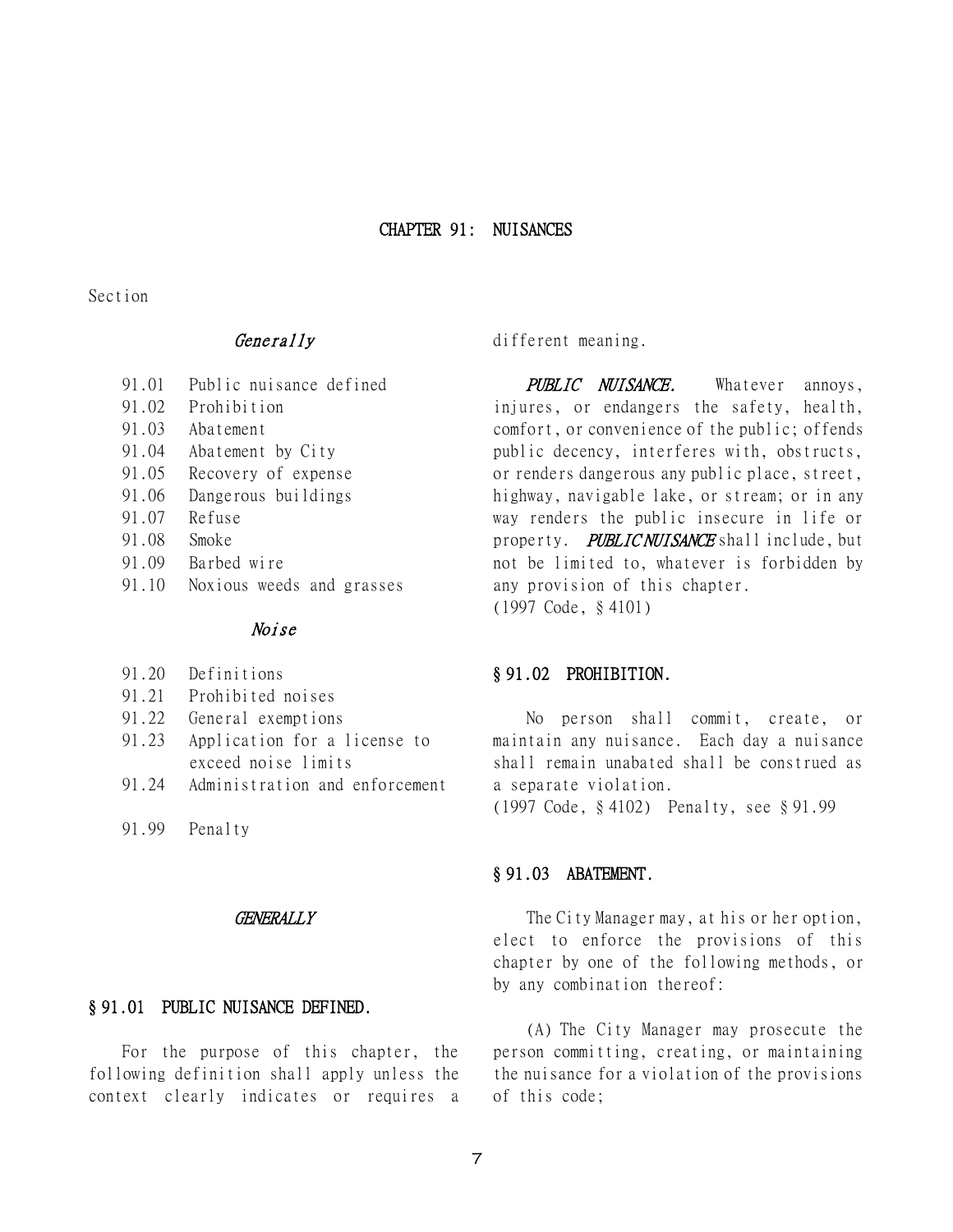(B) The City Manager may cause the nuisance to be immediately abated provided the nuisance involves the public health or safety or injury to property; or

# § 91.04 ABATEMENT BY CITY.

In the event that the owner, possessor, or occupier, or any person, firm, or corporation having charge, of any property subject to an order of abatement of a nuisance by the Council fails or refuses to comply with the abatement notice, it shall be the duty of the City Manager to take the necessary steps to abate and remove the nuisance after the date prescribed in the notice of abatement. (1997 Code, § 4104)

#### § 91.05 RECOVERY OF EXPENSE.

(A) The City's cost of abatement of any nuisance may be collected in an action at law from the owner, occupier, or possessor of the property upon which the nuisance was committed, created, or maintained.

(B) In all cases where the City shall incur any expenses for draining, filling, cleansing, or purifying any lot, place, or premises, or for removing any unsafe building or structure, or for removing or abating any nuisance found upon any such lot or premises, the Council may, in addition to all other remedies provided for the recovery of the expense, charge the same or the part thereof as it shall deem proper, upon the lot or premises upon or on account of which the expense was incurred, or from which the nuisance was removed or abated, and cause the same to be assessed upon the lot or premises and collected as a special assessment. (1997 Code, § 4105)

(C) The City Manager may give notice in the manner provided in § 10.12, ordering the nuisance to be abated. (1997 Code, § 4103)

## § 91.06 DANGEROUS BUILDINGS.

(A) Dangerous building defined. For the purpose of this section, the following definition shall apply unless the context clearly indicates or requires a different meaning.

DANGEROUS BUILDING. Any building or structure that has any of the following defects:

(a) Whenever any portion has been damaged by fire, wind, flood, or by any other cause in such a manner that the structural strength or stability is appreciably less than it was before the catastrophe, and is less than the then present minimum requirements of the state building codes in effect in the City for a similar new building or structure;

(b) Whenever any portion of the building or structure is likely to fall or to become dislodged, or to collapse and thereby injure persons or damage property;

(c) Whenever, for any reason whatsoever, the building or structure or any portion is manifestly unsafe for the purpose for which it is used;

(d) Whenever the building or structure has been so damaged or deteriorated that the interior of the building is exposed to elements and is accessible to entrance by trespassers, and may become an attractive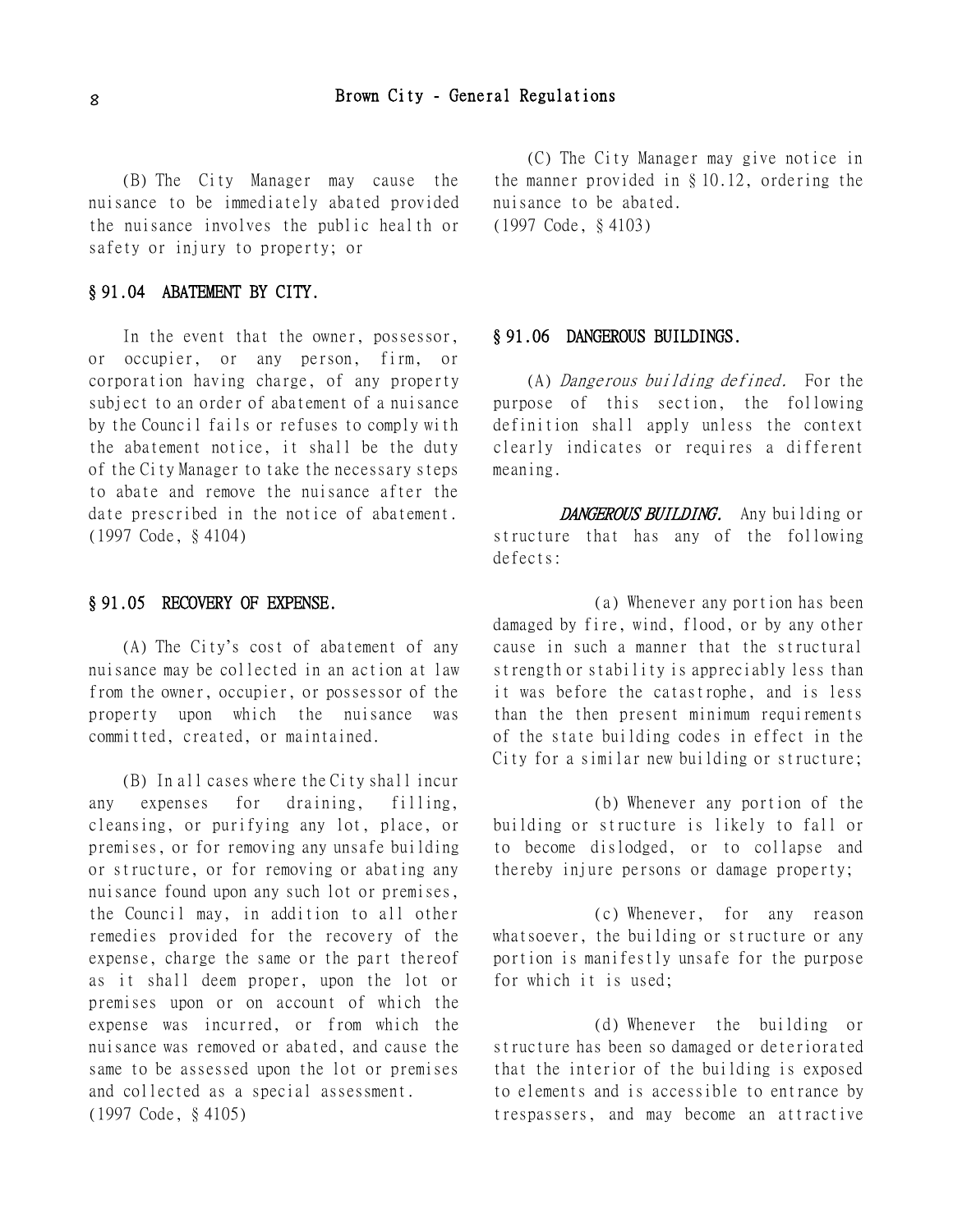nuisance to children who might play therein to their danger; and/or

(e) Whenever a building or structure used or intended to be used for dwelling purposes, because of dilapidation, decay, damage, faulty construction or arrangement or otherwise, is unsanitary or unfit for human habitation, or is in a condition that is likely to cause sickness or disease, or is likely to work injury to the health, safety or general welfare of those living in or near it.

(B) Inspection. The Sanilac County Building Inspector shall inspect, and file with the City Manager a report on all buildings and structures that the Sanilac County (2) The notice shall be directed to

the person or persons in whose name the property appears on the most recent City tax assessment records.

(3) The notice shall be sent by first-class mail.

(D) Failure to reach agreement or to comply with agreement. If the person to whom the notice is directed, or his or her duly authorized representative, fails to contact the City Manager, if an agreement is not reached, or if an agreement is reached but not complied with, the City Manager shall request that the City Council conduct a hearing relevant to the status of the building.

(1) If it is determined by the City Council that the building or structure is not dangerous or unsafe, no further action shall be taken.

(2) If it is determined by the City Council that the building or structure should Building Inspector believes to be dangerous, as defined in this section.

(C) Notice.

(1) Upon receipt of a report, as set forth in division (B) above, the City Manager shall cause to be issued a notice, which shall specify the nature of the dangerous condition, and shall require the person to whom the notice is directed to contact the City Manager within 14 days of the date of the notice, to review the condition of the building or structure, and to reach an agreement with the City Manager setting forth the time and manner in which the condition(s) which led to issuance of the report shall be corrected.

be repaired, demolished, or otherwise made safe, it shall so order, fixing a time not less than 60 days within which compliance must be completed.

(3) A copy of the decision of the City Council shall be sent by regular mail or otherwise delivered to the **RESPONSIBLE** PERSONS, herein defined as the person or persons holding title of record and any lien holders thereon.

(E) Compliance. Complying with a City Council decision to require the repair, demolition, or making safe of a building or structure shall be the responsibility of the responsible persons, as defined in division (D) above.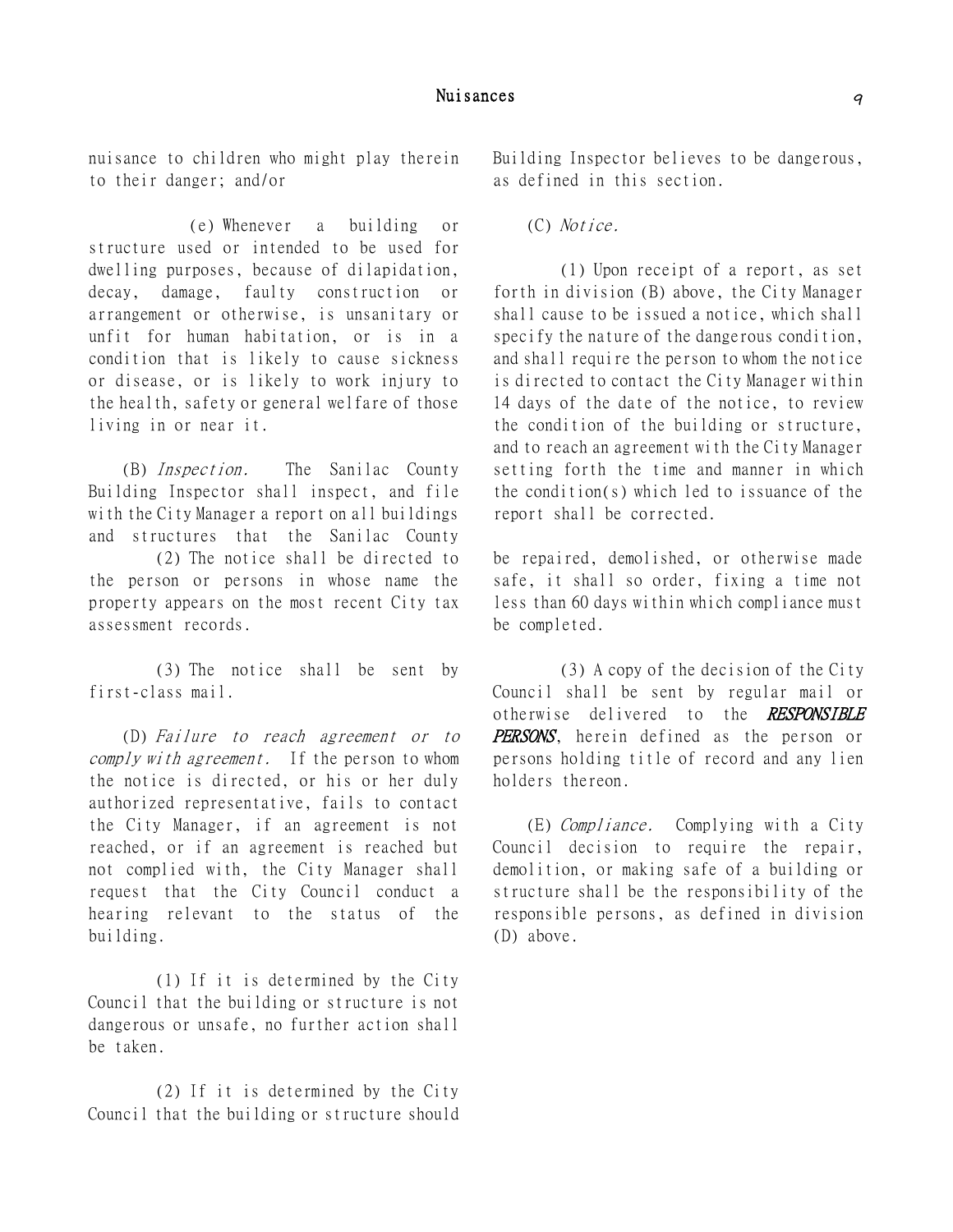(F) Failure to comply; lien. Any responsible person or persons who fail to comply with the City Council's decision within the time specified shall be responsible for having committed a municipal civil infraction. In addition to other remedies for a civil infraction under this code, the court may order that the City have the required repair, demolition, or other work completed.

The cost of the required repair, demolition, or other work shall be a lien against the real property on which the building or structure is located, and shall be assessed against the real property on the next tax roll.

(Public Act 167 of 1917 being MCL 125.538 - 125.540) (1997 Code, § 4106A) Penalty, see § 91.99

# Cross-reference:

Abatement of swimming pools in accordance with dangerous buildings, see § 150.05

# § 91.07 REFUSE.

(A) No person shall dispose of any refuse, waste, or other such material, except at dumps which have been approved and are supervised by the State of Michigan Department of Environmental Quality, and which are clearly marked for the purpose; provided that garbage shall not be permitted on any dump within the City.

(F) No person shall allow any refuse or waste to collect or lie on property he or she owns, occupies, or controls in such a manner that it attracts flies, and annoys or interferes with the safety, health, comfort or repose of the public, and emits odors, is unsightly, or is offensive.

(1997 Code, § 4107) Penalty, see § 91.99

# § 91.08 SMOKE.

(B) The foregoing shall not prevent the burning or other disposal of garbage, refuse, waste, foods, or other such material in receptacles approved by the State of Michigan Department of Environmental Quality, or prohibit the commercial collection of rubbish and garbage by licensed collectors for disposal beyond the City limits.

(C) Every person shall keep within the lot line of his or her premises a suitable receptacle for depositing any ashes, glass, metal, stone, cans, or other refuse and waste of a like nature.

(D) Each person, who is responsible for any lot or premises within the City which is occupied for residential or commercial purposes, shall keep, within the lot line, a receptacle for garbage, animal, or vegetable matter, which receptacle shall have a cover, and which shall be at all times left in a convenient place so that proper collection of the garbage may be made at any time.

(E) Except as heretofore provided in this section, no person shall dump, abandon, throw, or scatter any refuse or waste in, or transport the same in such a manner as to cause the littering of any street, alley, or public place, or of any private property not his or her own, or to cause the obstruction of any ditch, drain, or gutter.

No person who is responsible therefor shall permit the emission from any chimney or smokestack of dense smoke or smoke containing soot or other substance in sufficient quantity to noticeably permit the deposit of soot or other substance within the City. The emission of smoke or other substance is herein described to constitute a public nuisance.

(1997 Code, § 4108) Penalty, see § 91.99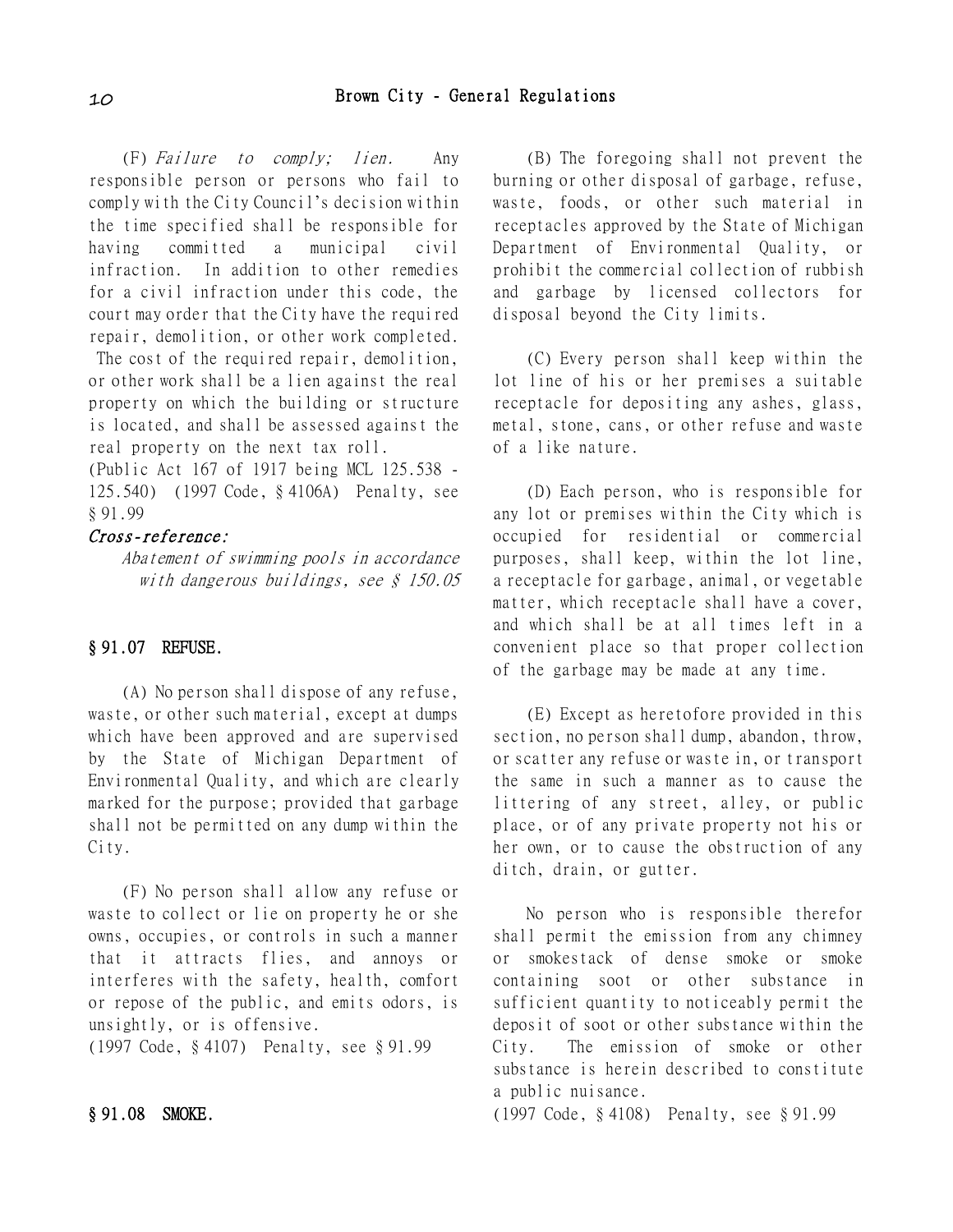(3) Affects property values and appearances in non-agricultural areas;

(4) Creates danger of crime where unkempt lawns may give rise to an assumption that the premises are unoccupied;

(5) Creates danger where tall grass and weeds near residences may hide garbage and debris which attracts rodents; and

(6) Affects the public welfare by reflecting negatively on our citizens and City.

(B) Purpose. In order to preserve property values to protect the public health and safety, all owners of property within the City shall keep such property free from noxious weeds and tall grass. The property shall be mowed whenever such grass exceeds 8 inches in height; provided, such mowing shall occur not less than once each calendar month from May through September.

(C) Definitions. For the purpose of this section, the following definitions shall apply unless the context clearly indicates or requires a different meaning.

CITY MANAGER. The duly appointed and acting City Manager who shall also serve as the Code Enforcement Officer of the City.

CODE ENFORCEMENT OFFICER. The duly appointed and acting Code Enforcement Officer of the City.

COST. The expense of surveying the lots upon which weeds are growing, the expense of notices, printing, mailing and actual expense incidental to the cutting of weeds.

# § 91.09 BARBED WIRE.

No person shall place or maintain any barbed wire fencing or any strands of barbed wire along the line of, or in any public street, alley, or public place within the corporate limits; nor shall any person place or allow the same to remain between any premises owned or occupied by him or her and the adjoining premises; or place or allow to remain any barbed wire fencing or barbed wire within the corporate limits in any place where it will expose any person to injury on account thereof; provided that it shall not be unlawful to place the barbed wire at the top of a legal fence when placed not less than 6 feet from the ground.

(1997 Code, § 4109) Penalty, see § 91.99

# § 91.10 NOXIOUS WEEDS AND GRASSES.

(A) Intent. The City Council finds that the failure to cut and mow grass and weeds in residential, commercial, and industrial areas of the City creates a nuisance and is harmful to the health and well-being of the residents, and is contrary to the general welfare of the residents. Specifically, the failure to mow the grass and cut weeds in said areas:

(1) Creates a nuisance in that weeds are permitted to go to seed and spread onto the lawns of neighbors;

(2) Creates a health hazard in that overgrown lawns and weeds contribute to the amount and spread of pollen, affecting those who suffer from allergies;

COUNCIL. The duly elected legislative body of the City.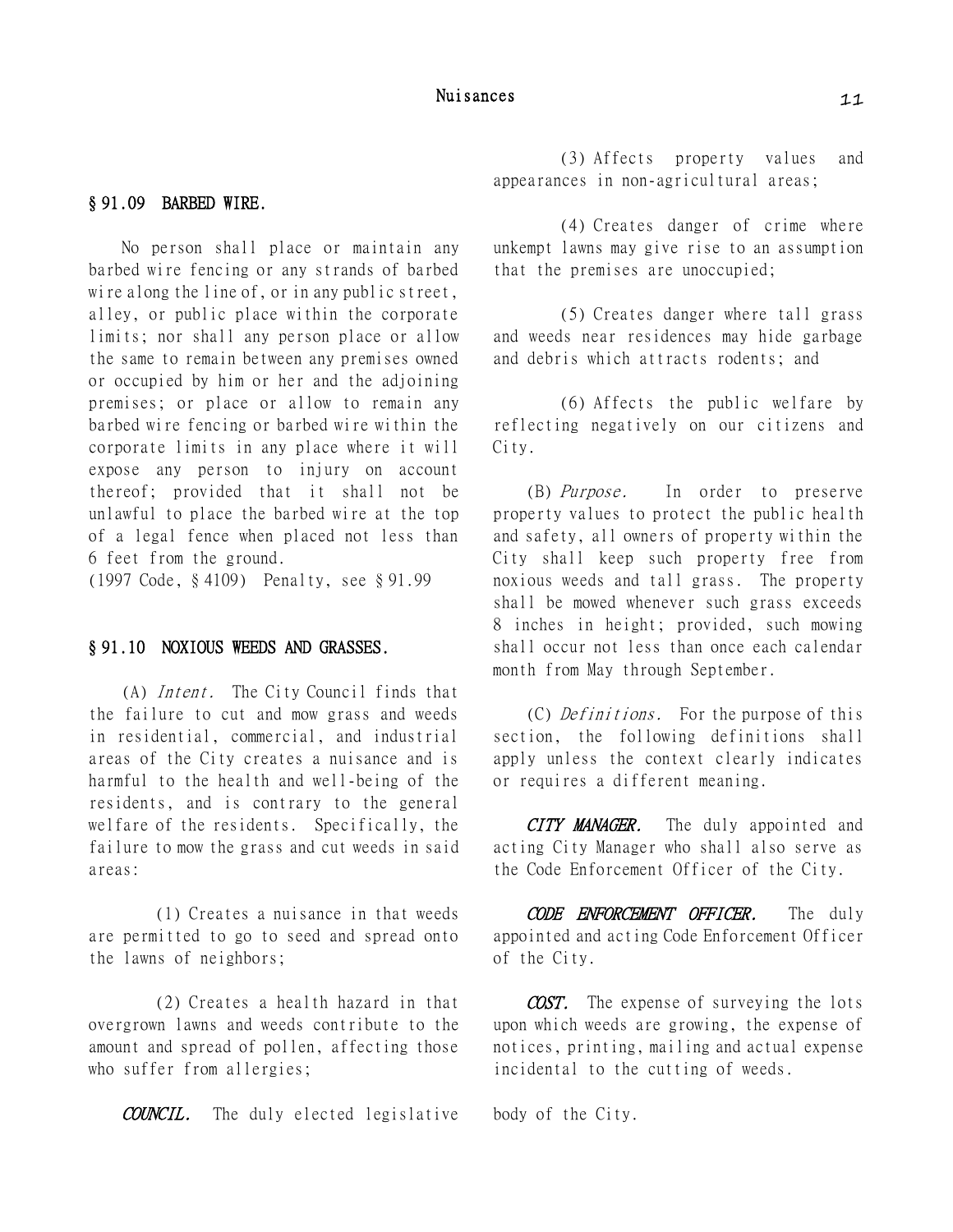LOT OR PARCEL OF LAND. Any subdivision, lot or portion thereof as officially platted or any unplatted parcel of land as may be described upon official records.

NOXIOUS WEEDS. Includes, but not limited to Canada thistle (circium arvense), dodders (any species of Cuscuta), mustards (charlock, black mustard and Indian mustard, species of Brassica or Sinapis), wild carrot (Daucus carota), bindweed (Convolvulus arvensis), perennial sowthistle (Sonchus arvensis), hoary alyssum (Berteroa incana), ragweed (ambrosia elatior) and poison ivy (rhus toxicodendron), poison sumac (toxicon-dendron Vernix), rank vegetable growth which emits unpleasant, unhealthy or noxious odor or pollen, and any high weeds or vegetative growth which might conceal rubbish, waste materials or filthy deposits. It shall also include normal grass in excess

of 8 inches in length.

**OWNER.** The last recorded title holder of any lot or parcel of land or the person whose name is listed last upon the City tax roll as owner of a certain lot or parcel of land.

RULES OF CONSTRUCTION. Singular words shall include the plural, and masculine words shall include the feminine and the neuter.

(D) Permitting noxious weeds. No owner, occupant or person having charge of any lot or parcel of land within the City shall permit or allow noxious weeds to grow thereon or permit any noxious weeds to ripen or reach seed bearing stage.

(E) Cutting and destroying noxious weeds. No owner, occupant or person having charge of any lands within the limits of the City

upon which noxious weeds (or tall grass) are growing or standing shall fail, neglect or refuse to cut and destroy or cause to be cut and destroyed all noxious weeds growing or standing on the premises.

(F) Declaration of public nuisance. The presence of noxious weeds upon any lot or parcel of land within the limits of the City is hereby declared to be a public nuisance, and shall be a violation of this section by the owner, occupant or person having charge of the lot or parcel of land.

(G) Notice required. It is hereby made the duty of the Code Enforcement Officer to give general notice to every owner, occupant or person having charge of any lands in the City wherein noxious weeds are growing, to cut and destroy the same, in the following manner: Notice that all noxious weeds must be cut on or before the date set by the Code Enforcement Officer shall be given to each owner of or party in interest in property whose name appears on the last local assessment records of the City, by mailing such notice by first class mail addressed to such owner or party in interest at the address shown on the tax record at least 5 days prior to the date upon which the weeds must be cut, or by publication at least once in a newspaper of general circulation in the City to be designated by the Council, the publication to be not less than 5 days prior to the date upon which the weeds must be cut. For the second and each subsequent notice required to be sent in any calendar year by the Code Enforcement Officer to the owner or party in interest, there shall be an additional charge to be determined from time to time by Council, which shall be collected in the same manner as set forth in division (J) below.

(H) Form of notice. The notice may read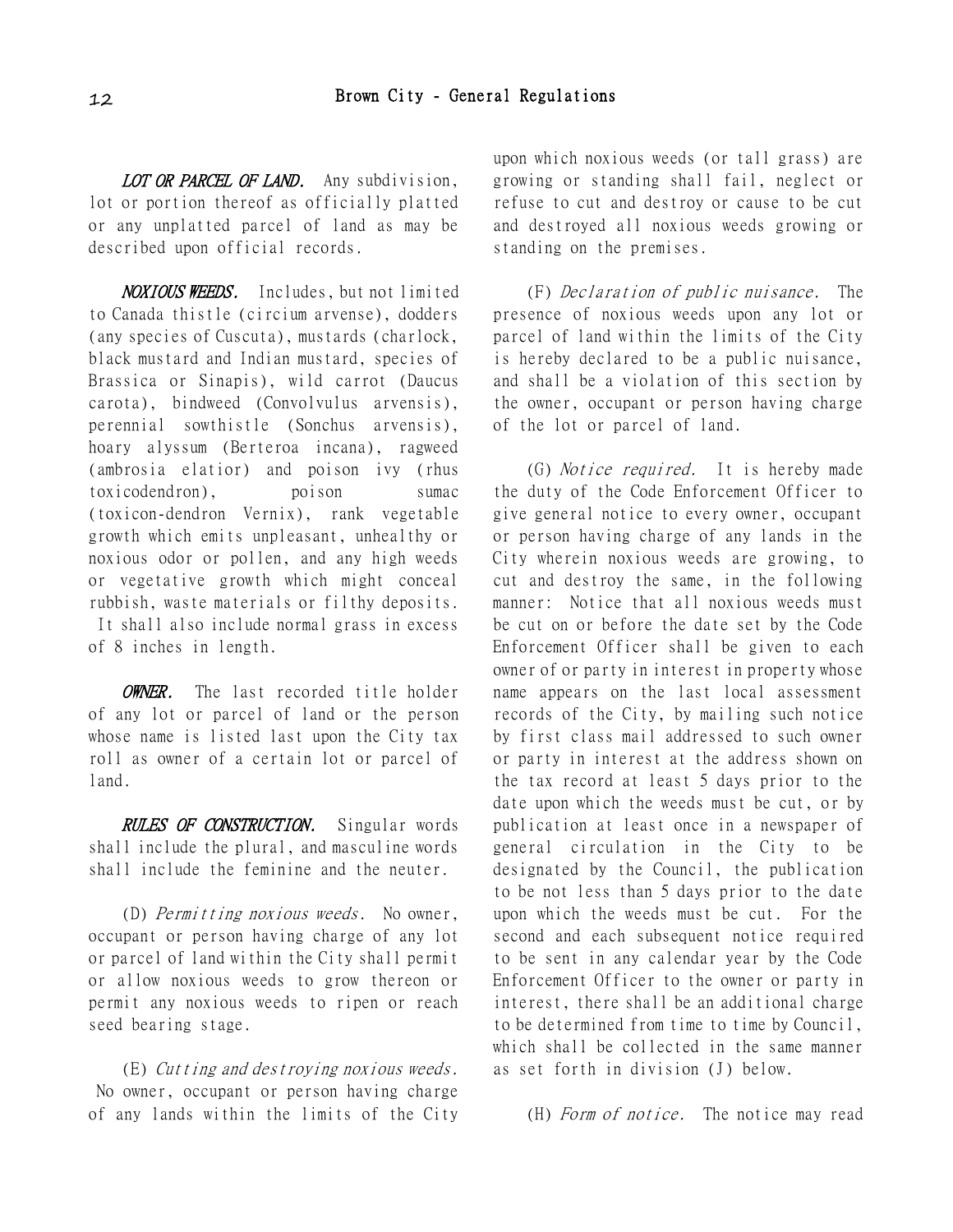Notice is hereby given to the owner, occupant or person having charge of any lot or parcel of land in the City of Brown City that all noxious weeds growing on any lot or parcel of land in said City of Brown City, Brown City County, Michigan, must be cut down and destroyed on or before the day of , 20XX. Failure to comply with this notice on or before the date mentioned shall make the owner, occupant or person having charge of said lot or parcel of land, liable for the cost of cutting or destroying same and an additional levy of 25% of such cost to be levied and collected against the property in the manner provided by law, in addition to any other penalty provided by law. It is hereby determined that the 25% charge is reasonable given the city's administrative expenses.

(I) Failure to comply with notice. In case the owner, occupant or person having charge of any land in the City shall refuse or neglect to comply with such notice, or shall refuse or neglect to cut the weeds on or before the date stated in such notice, it shall be the duty of the Code Enforcement Officer or someone working under his or her direction and employment to enter upon the land and to cause all such noxious weeds to be cut down with as little damage to other vegetation as possible. Express power to enter upon such land and destroy noxious weeds is hereby conferred upon the Code Enforcement Officer.

(J) Cost and charges. The cost in connection with the cutting or destroying of noxious weeds, together with 25% of such cost to cover the contingent expenses, shall be

## as follows: NOTICE TO CUT WEEDS

charged against the owner or occupant of said premises and against the property itself; provided, however, that the minimum charge for such work on any lot or parcel of land shall be \$50.

(K) Collection of cost and charges. The Deputy City Clerk shall keep a record of the cost of cutting the weeds upon each separate lot and parcel of land by the City and shall notify the owner or occupant of the said premises, by ordinary mail addressed to the person whose name appears on the last local assessment records of the City, that the City has cut or caused to be cut and destroyed the weeds upon said premises in accordance with this section, together with a statement of the amount due the City. If the cost and charges due the City for cutting and destroying weeds upon any lot or parcel of land in accordance with the provisions of this section shall not have been collected on or before August 31, the same shall be reported by the Treasurer to the City Council to be collected by a special assessment against the property owners in accordance with Chapter 32. The remedy provided for in this section shall be in addition to the penalty provided in § 91.99.

(1997 Code, § 4110) Penalty, see § 91.99

#### NOISE

## § 91.20 DEFINITIONS.

For the purpose of this subchapter, the following definitions shall apply unless the context clearly indicates or requires a different meaning.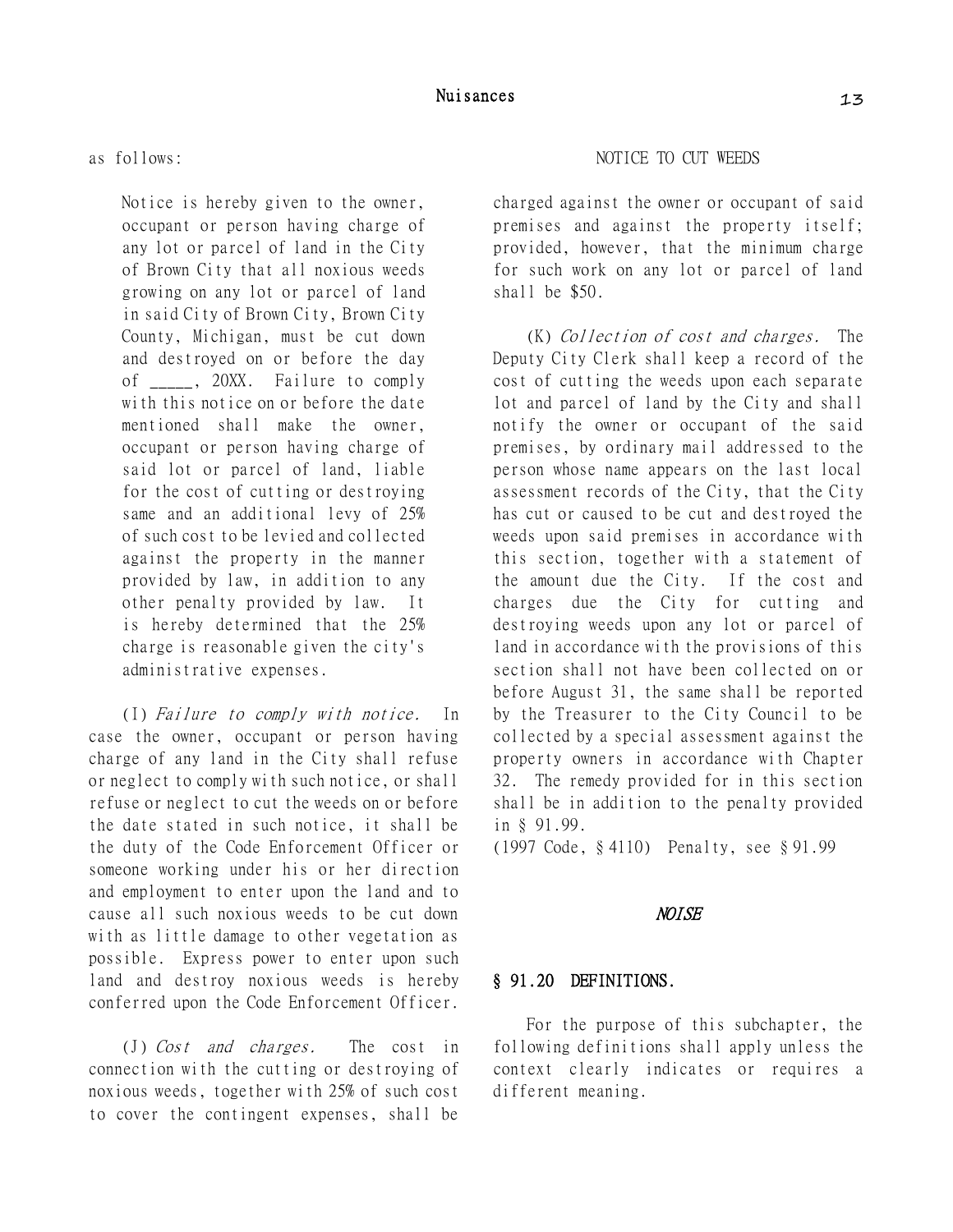CITY MANAGER. The City Manager of the City.

COMMERCIAL. A use of property for purposes other than residential.

CONSTRUCTION. Any site preparation, assembly, erection, substantial repair, alteration or similar action, for or of public or private right-of-way, structures, utilities or similar property.

EMERGENCY VEHICLE, MACHINERY OR ALARM. Any machinery, vehicle or alarm used, employed, performed or operated in an effort to protect or restore safe conditions in the community or for the citizenry or work by private or public utilities when restoring utility service.

EMERGENCY WORK. Any work performed for the purpose of preventing or alleviating the physical trauma or property damage threatened § 91.21 PROHIBITED NOISES.

(A) Generally. It shall be unlawful for any person to make, continue or cause to be made or continued any loud, unreasonable, unnecessary or unusual noise or any noise which either annoys, disturbs, injures or endangers the comfort, repose, health, peace or safety of any other person, resident or property owner within the City.

(B) Specific prohibitions. The following activities and noises are prohibited if they produce clearly audible sound beyond the property line of the property on which they are conducted. These regulations apply to commercial properties, activities or uses between the hours of 10:00 p.m. and 7:00 a.m. and residential properties between the hours of 11:00 p.m. and 7:00 a.m.

or caused by an emergency or work by private or public utilities when restoring utility services.

PROPERTY LINE. The imaginary line which represents the legal limits of property, including an apartment, condominium, room or other dwelling unit, owned, leased, or otherwise occupied by a person, business, corporation or institution. In cases involving sound from an activity on a public street or other public right-of-way, the **PROPERTY LINE** shall be the nearest boundary of the public right-of-way.

RESIDENTIAL DISTRICTS. Consists of Neighborhood Residential (NR), Estate Residential (ER), Single Family Attached Residential (SFAR), Multiple Family Residential (MFR) and High Density Single Family Residential (HDSFR).

(1) The operation of power tools or equipment.

(2) The sounding of any bell, chime, siren, whistle or similar device, except:

(a) To alert persons to the existence of an emergency, danger or attempted crime; or

(b) As provided in § 91.22.

(3) The operation or playing of any radio, television, phonograph, audio equipment, drum or musical instrument. Also, the creation or activity of music.

(4) Construction, repair, remodeling, demolition, drilling or excavation work Monday through Sunday, except as permitted in § 91.22.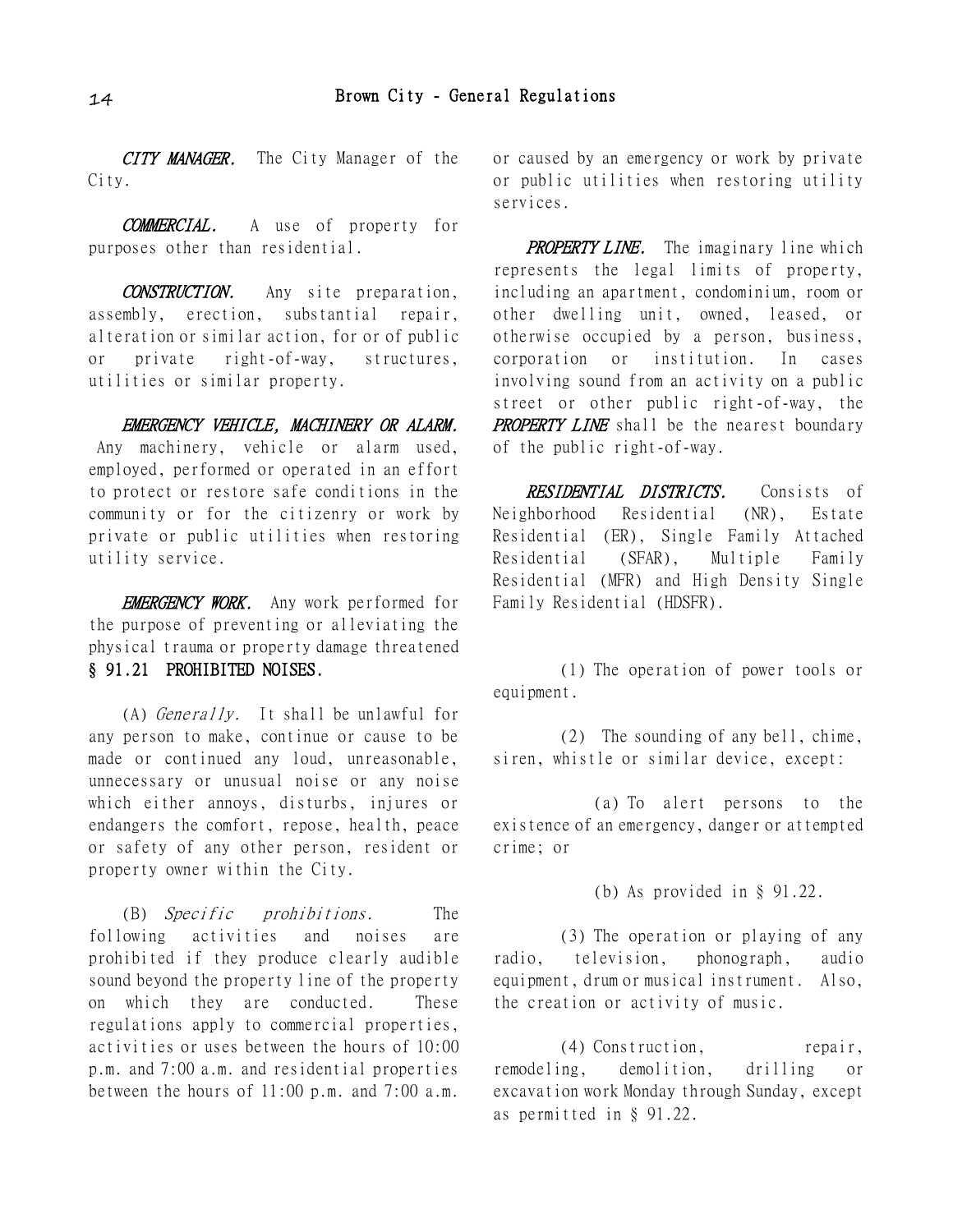(5) The operation or use of any loudspeaker, sound amplifier, public address system or similar device used to amplify sounds indoors or outside the premises.

(6) The creation of any loud, unnecessary noise in connection with the loading or unloading of any vehicle or the opening and closing or destruction of bales, boxes, crates or other containers.

(7) The use of any drums, loud-speakers, musical devices or other instruments or devices for the purposes of attracting attention by the creation of noise to any performance, show or sale or display of merchandise.

(C) Special prohibitions. It shall be unlawful for any person to own, harbor or keep any dog which shall cause annoyance or disturbance at any time (24 hours a day) to people in the neighborhood or people on the streets of the neighborhood by loud or frequent or habitual barking, howling or yelping. Penalty, see § 91.99

# § 91.22 GENERAL EXEMPTIONS.

(A) An application for a license to engage in any activity, noise or use which would otherwise violate § 91.21 must be made in writing and submitted to the Deputy City Clerk. Application shall be made at least 30 days prior to the date of the proposed use or event. The applicant requesting the license must be the taxpayer of record for the property on which the use or event will take place. The application shall contain all of the following information:

(1) Name and mailing address of the

The following activities and noises are exempted from the requirements of § 91.21:

(A) Otherwise lawful regular or permitted activities or operations of governmental units or agencies.

(B) Emergency work necessary to restore property to a safe condition following a fire, accident or natural disaster or to restore public utilities, or to protect persons or property from an imminent danger.

(C) Devices or activity creating sound made to alert persons to the existence of an emergency, danger or attempted crime.

(D) Any vehicle or equipment designed and used for the purpose of snow and/or ice removal, or garbage/trash removal, when in use for such purposes.

(E) Other activities as approved by the City as specified in § 91.23.

# § 91.23 APPLICATION FOR A LICENSE TO EXCEED NOISE LIMITS.

person making the application.

(2) A statement of the type of event to take place which will require the license.

(3) The address and legal description of the property the event is to be held on.

(4) The date and hours during which the event will be conducted.

(5) An estimate of the maximum number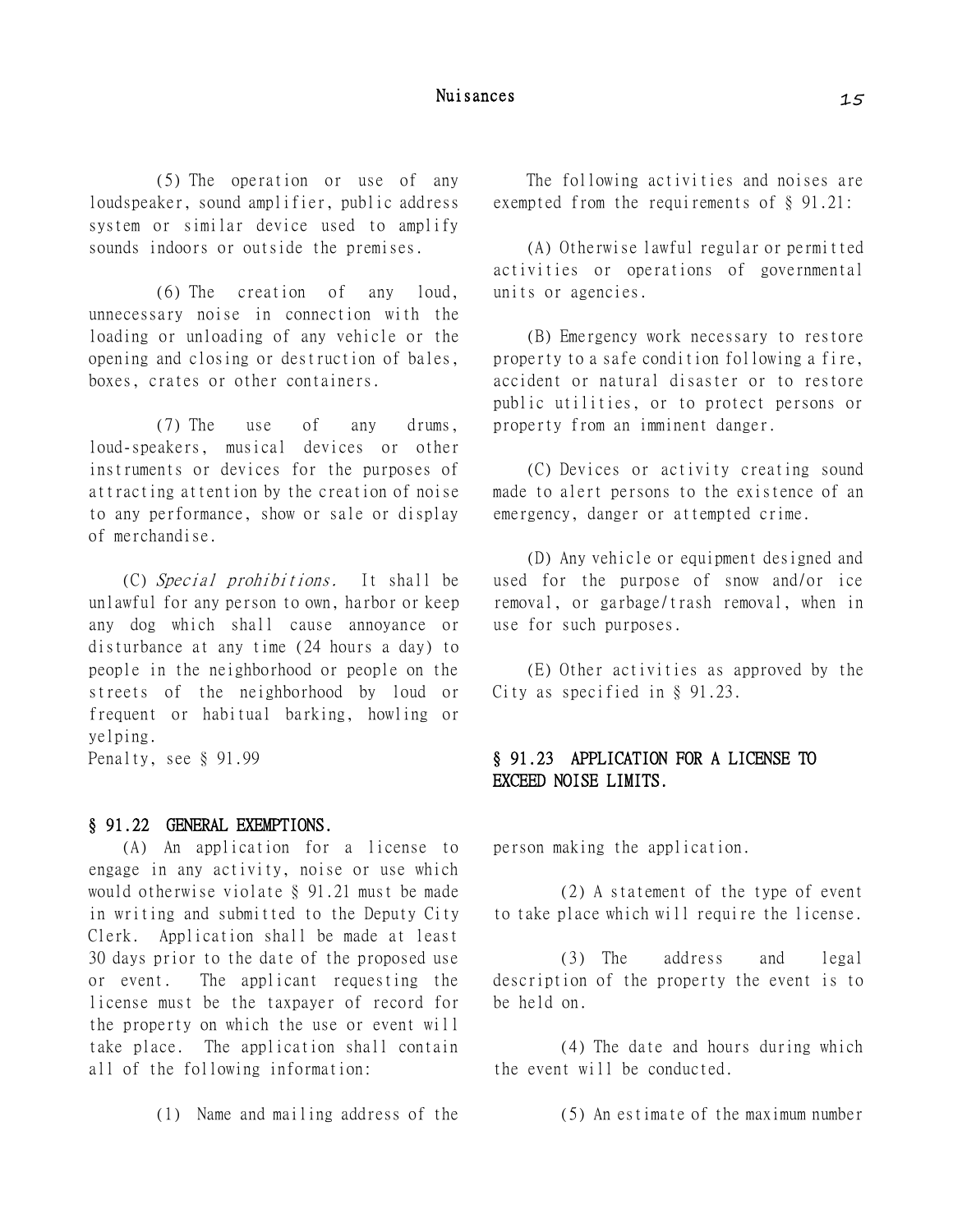of attendants expected at the event.

(B) Upon receipt of the application by the Deputy City Clerk, copies of the application shall be forwarded to the Police Department and the Fire Chief serving the subject area, and to such other appropriate agencies as the Deputy City Clerk shall deem necessary. The officers and officials shall review matters relevant to the application and within 10 days of receipt thereof, shall report their findings and recommendations to the City Manager.

(C) Within 20 days of the filing of the application, the City Manager shall issue or deny a license. The City Manager may attach reasonable conditions to the issuance of a license. Where conditions are imposed as prerequisite to the issuance of a license, or where a license is denied, within 5 days of such action, notice thereof must be mailed to the applicant, and in the case of denial, the reasons therefore shall be stated in the notice. A denial (or condition attached to an approval) may be appealed to the City Council if the applicant files a written notice of appeal with the Deputy City Clerk within 10 days of the date of the City Manager's decision.

# § 91.24 ADMINISTRATION AND ENFORCEMENT.

(A) Complaints. Complaints by a resident or property owner in the City regarding any violations of this subchapter shall be filed with the City Manager or his or her designee. Complaints may be investigated after 2 complaints for the same violation on the same date are filed from residents who reside at different households.

(B) Enforcement. The City Manager is hereby authorized, empowered and directed to enforce all provisions of this subchapter and any subsequent amendments hereto (including issuing civil infraction tickets) and he or she is authorized to employ the necessary assistants to aid in the enforcement of this subchapter.

(C) Persons chargeable with a violation. Persons chargeable with a violation of this subchapter and subject to being responsible for a municipal civil infraction may include the following:

(1) The owner, agent, lessee, tenant, contractor or any other person using or having control or possession of the land, building or premises where such violation has been committed or shall exist;

(2) Any person who knowingly commits, aids and abets, takes part or assists in any such violation; or

(3) Any person who owns or maintains any land, building, or premise on which such violation shall exist.

#### § 91.99 PENALTY.

(A) Any person violating any provision of this chapter for which no penalty is prescribed shall be subject to § 10.99.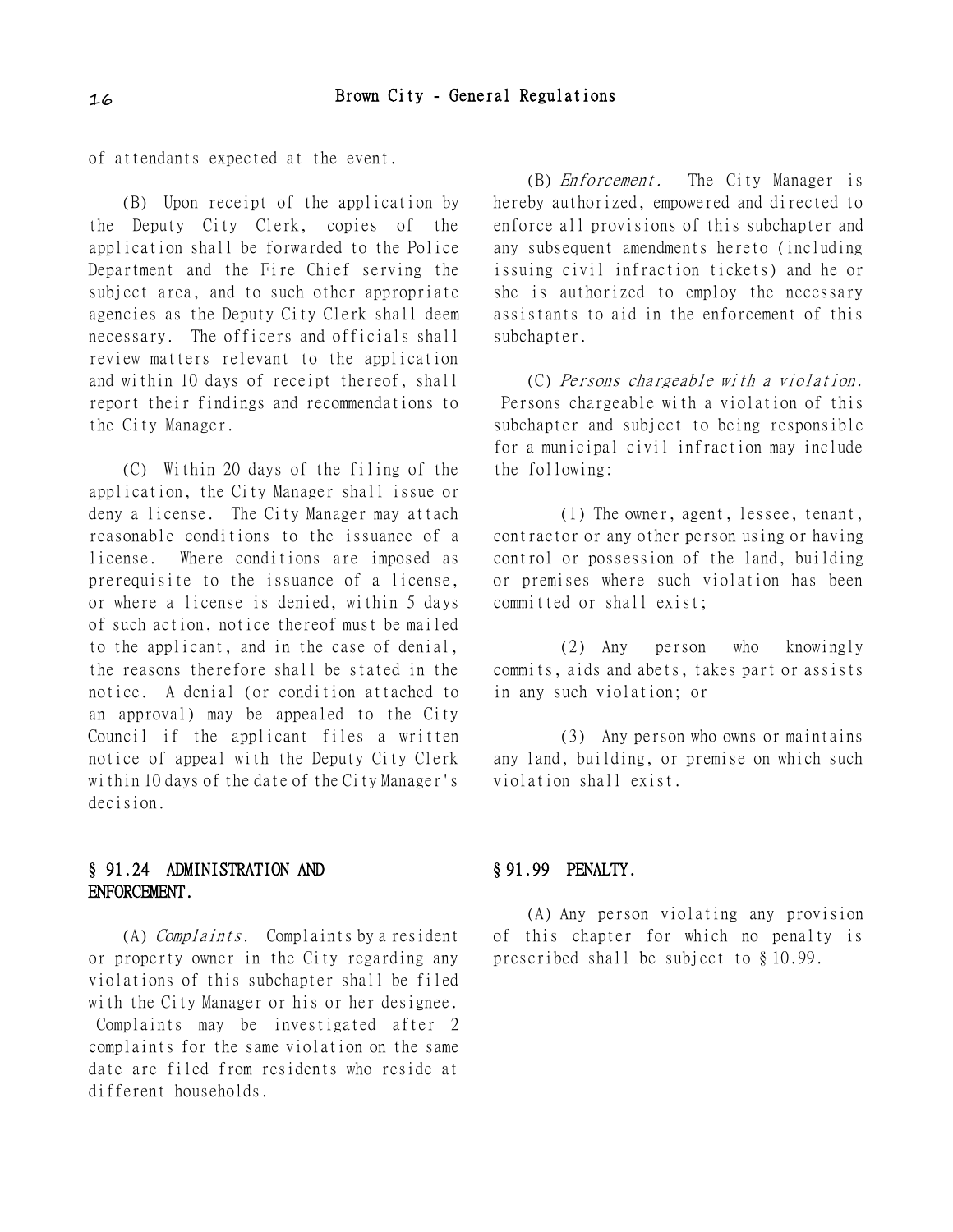# Nuisances 27

(B) Any person, firm, or corporation who violates any provision of §§ 91.06, 91.07, or 91.10, or any amendment thereof, including the owner, possessor, or occupier of any premises within the City who allows or suffers the violation upon the premises, is "responsible" for having committed a municipal civil infraction, as provided for in Public Acts 12, 17 and 19 of 1994 being MCL 600.8701 et seq., 117.41, 117.29 and 89.2; the violation is punishable by a civil fine of \$50 for a first violation, \$100 for a second violation, and \$150 for a third violation. The City Council may hereafter modify, change, increase, or decrease the civil fines set forth above, by the adoption of a resolution to that effect as provided by law and this division (B). In addition, costs of the action may be taxed and imposed against the defendant. Costs are not limited to costs taxable in ordinary civil actions and may include all expenses, direct or indirect, to which the plaintiff (the City or other enforcing municipality, agency, or other entity) has been put in connection with the municipal civil infraction, up to entry of judgment. In addition, any sanctions, writ, other court order, or other post judgment remedy, as provided by law, necessary to enforce this division (B) and correct or abate a violation, or necessary to enforce any orders and determinations of the court, judge, or district court magistrate, including civil contempt proceedings, may be issued as appropriate and as provided for by law, including but not limited to the imposition of liens against real estate interests, seizure of property, attachment and garnishment and including post judgment enforcement costs and expenses as provided for by law, including any other enforcement authority set forth in any ordinance. This division (B) is enforceable by the judge or magistrate, and by the City or other enforcing agency or entity to the fullest extent as provided by law relative to violations of municipal civil infractions. The enumeration of certain powers and remedies within this division (B) is not intended to restrict any enforcement authority or remedy or sanction provided for by law, specifically including Public Acts 12, 17, and 19 of 1994 being MCL 600.8701 et seq., 117.41, 117.29 and 89.2. Provided further, however, a violation of §§ 91.06, 91.07, or 91.10 is not a misdemeanor and shall not be considered a lesser included offense of any criminal offense. Each day that a violation continues constitutes a separate and independent violation and is subject to the penalties provided for herein for each such violation. A violation of §§ 91.06, 91.07, or 91.10 is hereby declared to be a public nuisance per se. The municipal civil infraction notice or citation may be served personally or as otherwise provided by law and if the violation involves the use, condition, or occupancy of land or of a structure, the notice or citation may be posted upon the premises or attached to the structure at issue, with a copy sent by first-class mail to the owner at his or her last known address, and/or the owner and address as disclosed by the City tax rolls. Failure to appear or respond to any notice and/or citations relative to a municipal civil infraction shall be subject to the penalty as is otherwise provided by law. (1997 Code, § 1105A)

(C) Any person who violates any provision of § § 92.20 through 92.24 shall be deemed responsible for a municipal civil infraction, subject to payment of a civil fine in accordance with § 91.99. Repeat offenses shall be subject to increased fines as provided accordance with § 91.99. As used herein, "repeat offense" means a second (or any subsequent) violation of §§ 92.20 through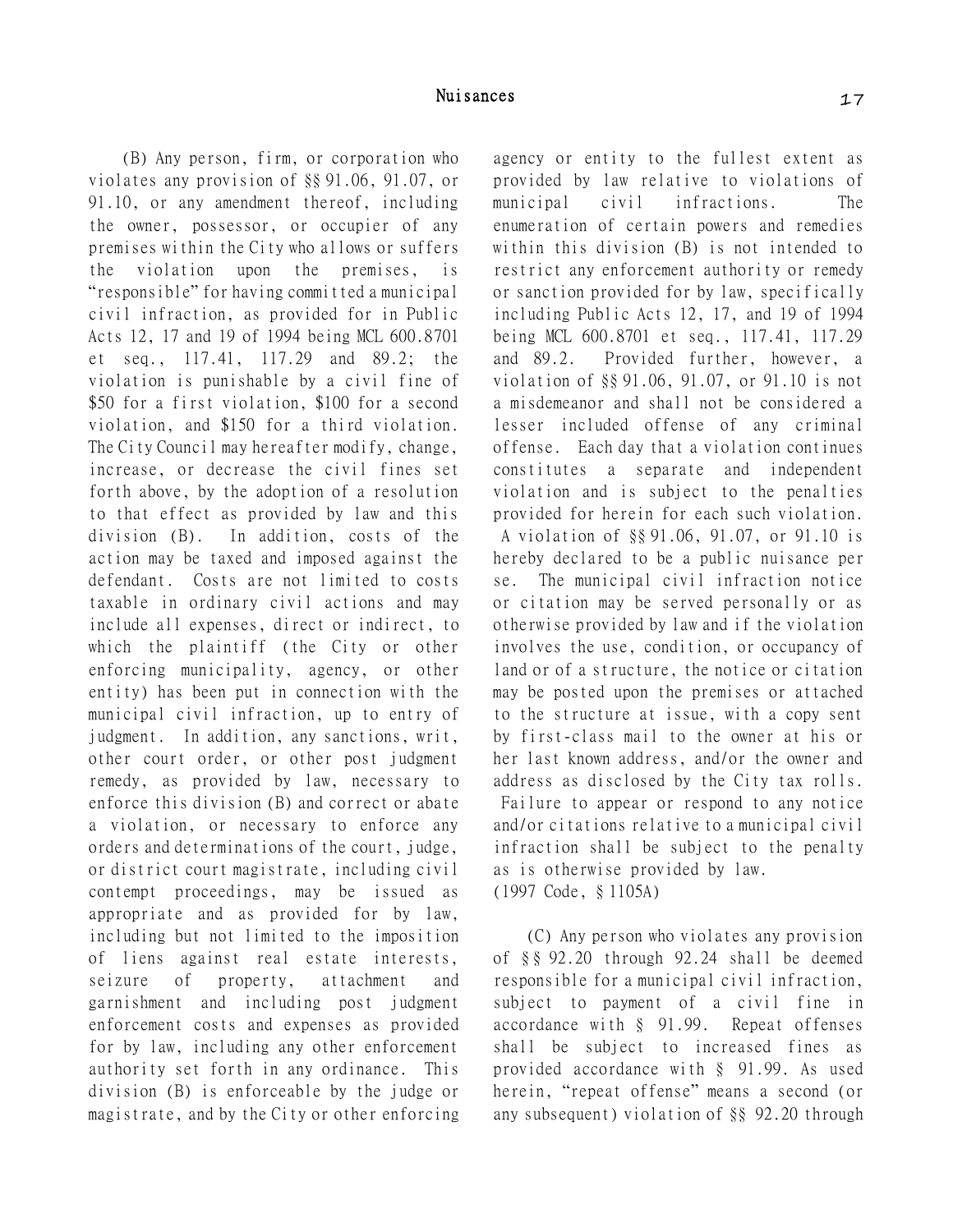92.24 committed on a specific parcel or property within any 1 year period and for which the person admits responsibility or is determined to be responsible.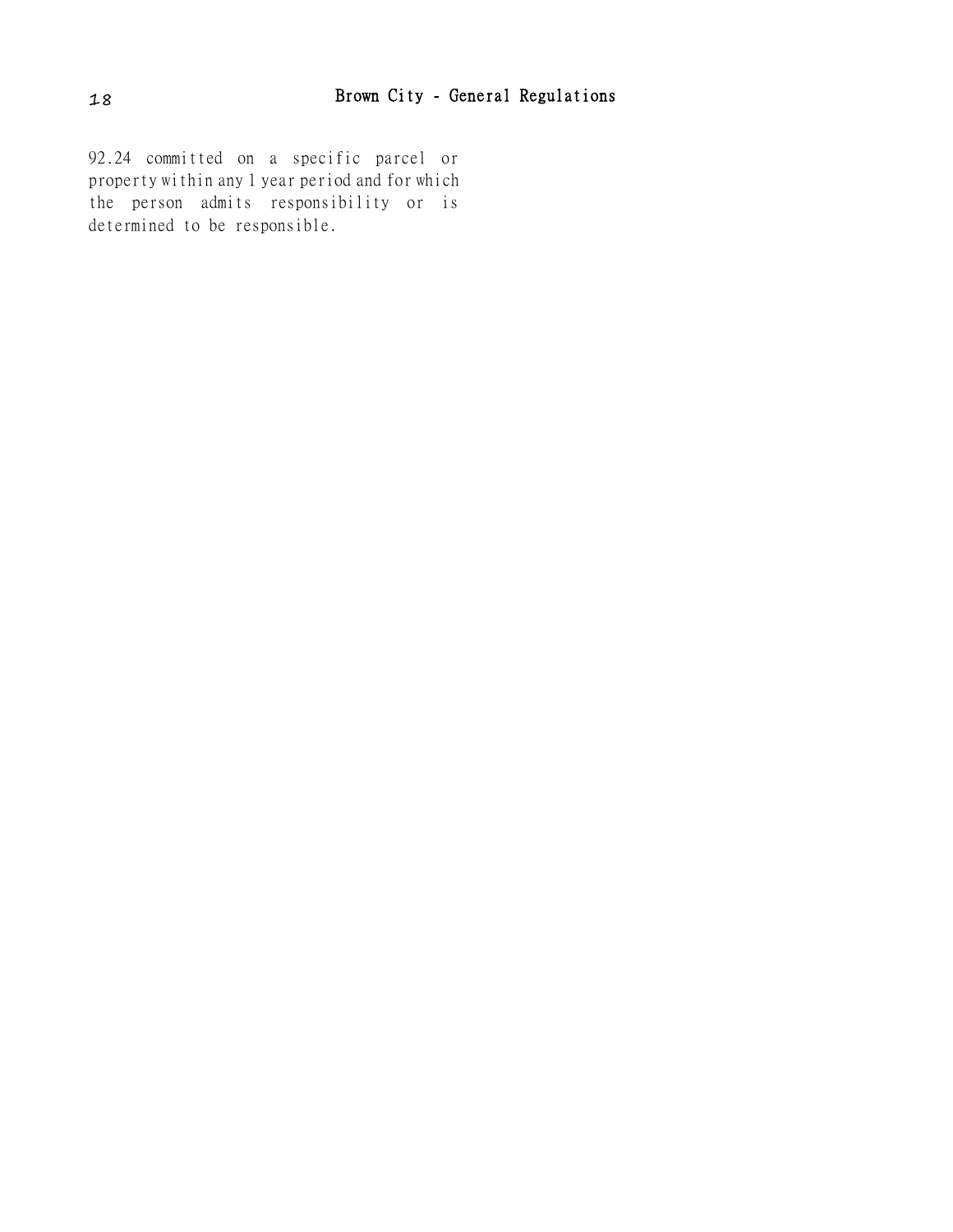Nuisances 19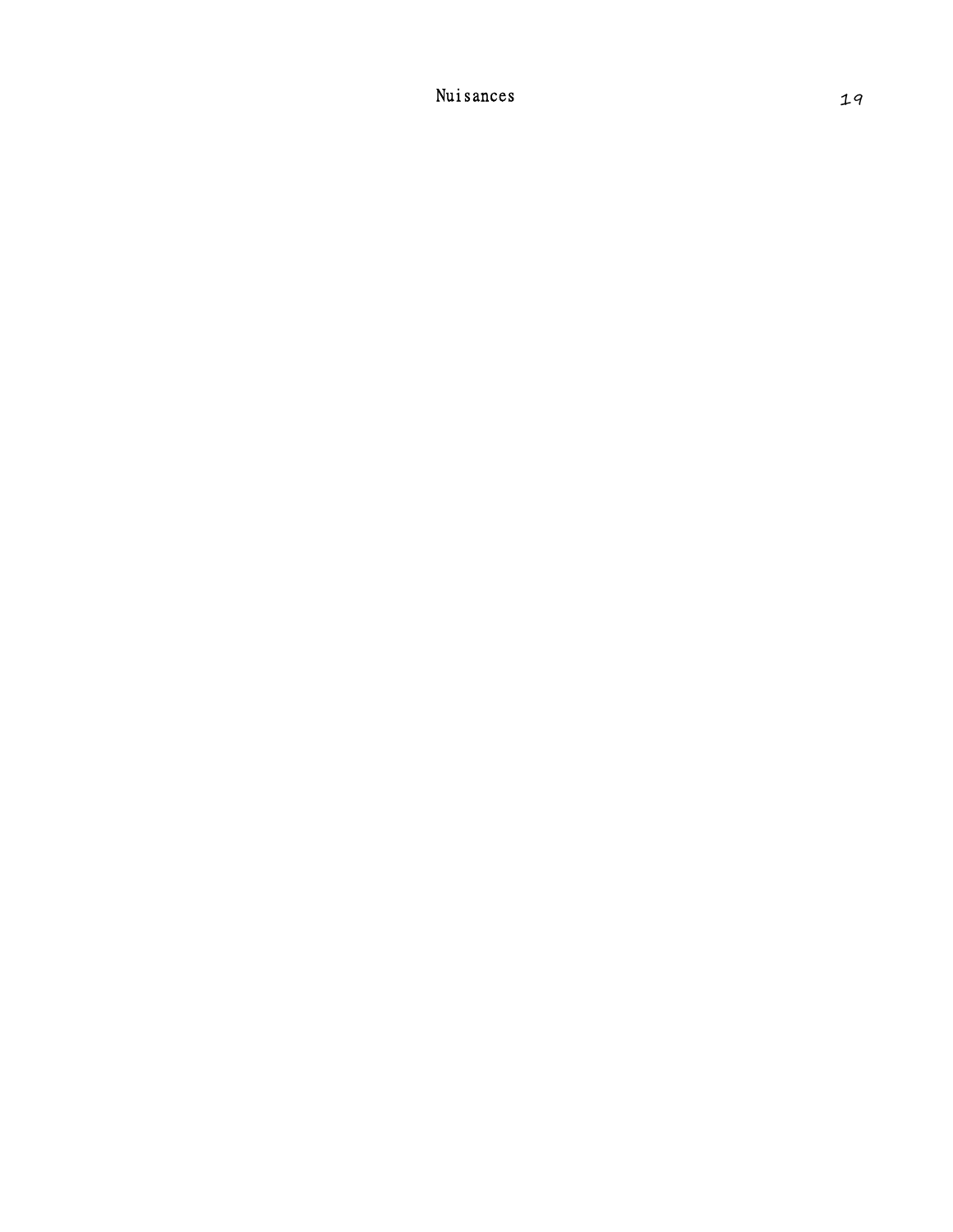CHAPTER 92: ANIMALS

## Section

- 92.01 Purpose
- 92.02 Definitions
- 92.03 Cruelty to animals
- 92.04 Animal nuisance prohibited
- 92.05 Number of animals
- 92.06 Prohibited animals; general regulations
- 92.07 Keeping of vicious dogs regulated
- 92.08 Rabies prevention
- 92.09 Enforcement
- 92.10 Pet sanitation
- 92.11 Duty to control dogs
- 92.99 Penalty

# § 92.01 PURPOSE.

The purpose of this chapter is to promote harmonious relationships in the interactions between man and animals by:

(A) Delineating the animal owner's or harborer's responsibility for the acts and behavior of his or her animals at all times;

(B) Providing security to residents from annoyance, intimidation, injury, and health hazards by animals;

(C) Encouraging responsible pet ownership; and

of animals within the City. (1997 Code, § 4301A)

# § 92.02 DEFINITIONS.

For the purpose of this chapter, the following definitions shall apply unless the context clearly indicates or requires a different meaning.

ADULT ANIMAL. Any animal more than 4 months of age.

ANIMAL. Any live creature, domestic or wild, excepting human beings, fish, turtles, and birds that are household pets, such as canaries and parakeets.

ANIMAL NUISANCE is created when an animal:

(1) Runs uncontrolled;

(2) Molests or disturbs persons or vehicles by chasing, barking or biting;

(3) Attacks other animals;

(4) Damages property other than that of the owner or harborer;

(5) Barks, whines, howls, honks, brays, cries, meows, or makes other noises excessively; and/or

<sup>(</sup>D) Limiting the type, amount, and control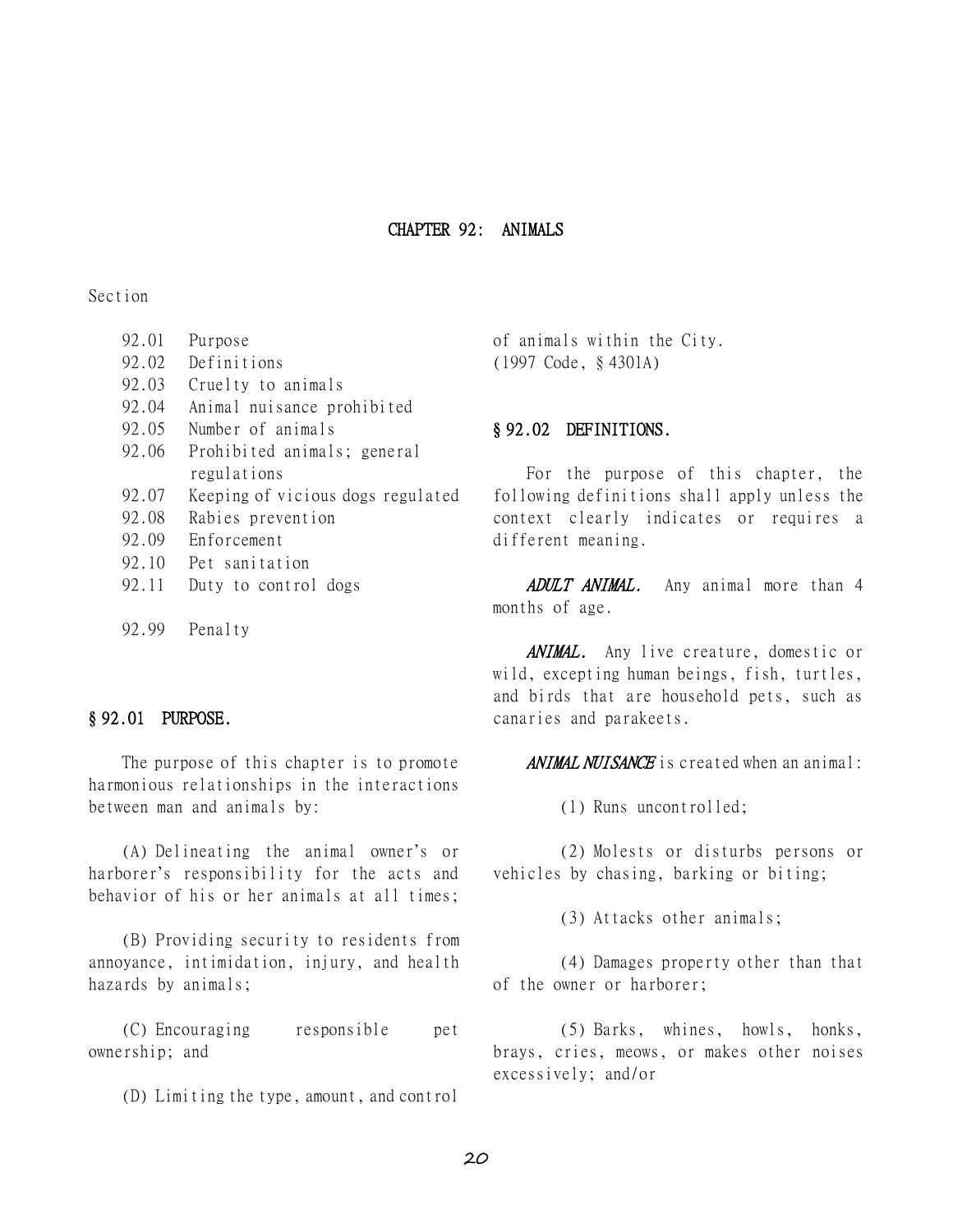(6) Creates noxious or offensive odors.

KENNEL. An establishment wherein or whereon 3 or more dogs are confined and kept for sale, boarding, breeding or training purposes, for remuneration, and a kennel facility shall be so constructed as to prevent the public or stray dogs from obtaining entrance thereto and gaining contract with dogs lodged in the kennel (Public Act 339 of 1919 being MCL 287.270). (1997 Code, § 4302A)

## § 92.03 CRUELTY TO ANIMALS.

It shall be unlawful for any person to:

(A) Beat, underfeed, overload, overwork, torment, abandon, or otherwise inhumanely treat any domestic animal anywhere in the City;

(B) Kill or wound, or attempt to kill or wound, or take the eggs or young of any game or song bird;

(C) Knowingly poison, or cause to be poisoned, any domestic animal, except that common rat poison mixed only with vegetable or grain substances may be exposed for the protection of property;

(D) Give away any domestic animal as a prize for, or as an inducement to enter, any contest, game or other competition; or as an inducement to enter a place of amusement; or to offer the animal as an incentive to enter into any business agreement, when the offer was for the purpose of attracting trade; or

(E) Fail to provide the same with the necessary food, bedding, shelter, or protection from the weather.

(1997 Code, § 4303A) Penalty, see § 92.99

# § 92.04 ANIMAL NUISANCE PROHIBITED.

(A) It shall be unlawful for the owner or harborer of any dog, cat, or other domestic animal to cause or permit the animal to perform, create or engage in any nuisance as defined by § 92.02. Any animal found acting in any way forbidden by this chapter, in the determination of the City, shall hereby be declared a nuisance, and its owner or harborer shall be subject to enforcement action.

(B) Following reasonable notification that an animal has been deemed a nuisance by the City, the owner shall abate the nuisance within 24 hours or exercise the right of appeal to the City Council at the first available opportunity.

(1997 Code, § 4304A) Penalty, see § 92.99

#### § 92.05 NUMBER OF ANIMALS.

It shall be unlawful for any person, partnership, corporation, or association to harbor or own more than 5 adult animals, or any combination thereof, except boarding kennels, veterinary hospitals, clinics, or pet shops in properly zoned districts. (1997 Code, § 4305A) Penalty, see § 92.99

# § 92.06 PROHIBITED ANIMALS; GENERAL REGULATIONS.

No person shall bring into, keep, maintain, offer for sale, or barter in the City, except if available for purchase in any licensed pet store: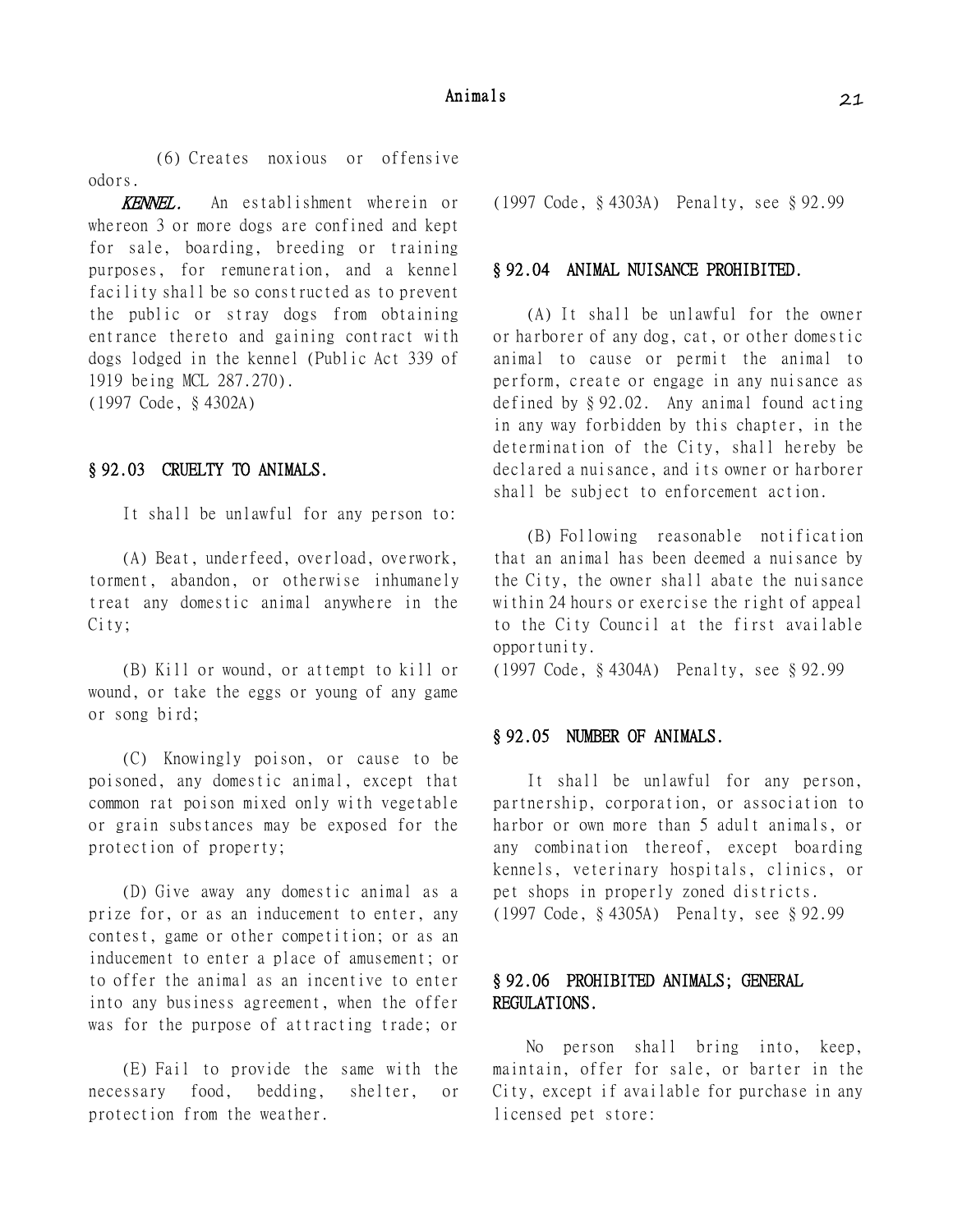(A) Any poisonous or venomous biting or injecting species of amphibian, arachnid, or reptile, including snakes;

(B) Any snake not indigenous to this state;

(C) Any bees or beehive; any beehive used or occupied by bees is hereby declared to be a nuisance; and it shall be unlawful to keep or maintain any such hive in the City;

(G) Exceptions; this chapter shall not prohibit a circus or other entertainment organization, an educational, scientific or medical institution, which have obtained any required permits, from keeping the animals where the same are securely and humanely confined.

(1997 Code, § 4306) Penalty, see § 92.99

#### § 92.07 KEEPING OF VICIOUS DOGS REGULATED.

The keeping of vicious dogs will be subject to the following standards.

(A) Definition. For the purpose of this section, the following definition shall apply unless the context clearly indicates or requires a different meaning.

#### VICIOUS DOG.

(a) Any dog with a propensity, tendency, or disposition to attack, to cause injury or to otherwise endanger the safety of human beings or other domestic animals;

(b) Any dog that has previously attacked or bitten a human being or other domestic animal, other than under the type of circumstances that would be justifiable;

(D) Any domestic animal, as defined in § 92.02, other than dogs, cats, rabbits, hares, and birds that are household pets, such as canaries and parakeets;

(E) Any vicious (dangerous) animal;

(F) Nonhuman primates, which include but are not limited to, animals commonly known as monkeys, chimpanzees, orangutans, gorillas, gibbons, apes, baboons, marmosets, tamarins, lemurs, lorises, and galagos; and

and/or

(c) Any dog that has behaved in such a manner that the owner thereof knows, or should reasonably know, that the dog is possessed of tendencies to attack or bite human beings or other domestic animals, other than under the type of circumstances that would be justifiable.

(B) Leash and muzzle. No person shall permit such a dog to be kept on a chain, rope, or other type of leash outside its kennel or pen, unless a person is in physical control of the leash. The dogs may not be leashed to inanimate objects, such as trees, posts, buildings, and the like. In addition, all the dogs on a leash outside their kennel must be muzzled by a muzzling device sufficient to prevent the dogs from biting persons or other animals.

(C) Confinement. All vicious dogs shall be securely confined indoors, or in a securely enclosed and locked pen or kennel, except when leashed and muzzled as provided above. The pen, kennel, or structure must have secure sides, and a secure top attached to the sides. All structures used to confine the dogs must be locked with a key or combination lock when the animal(s) are within the structure. The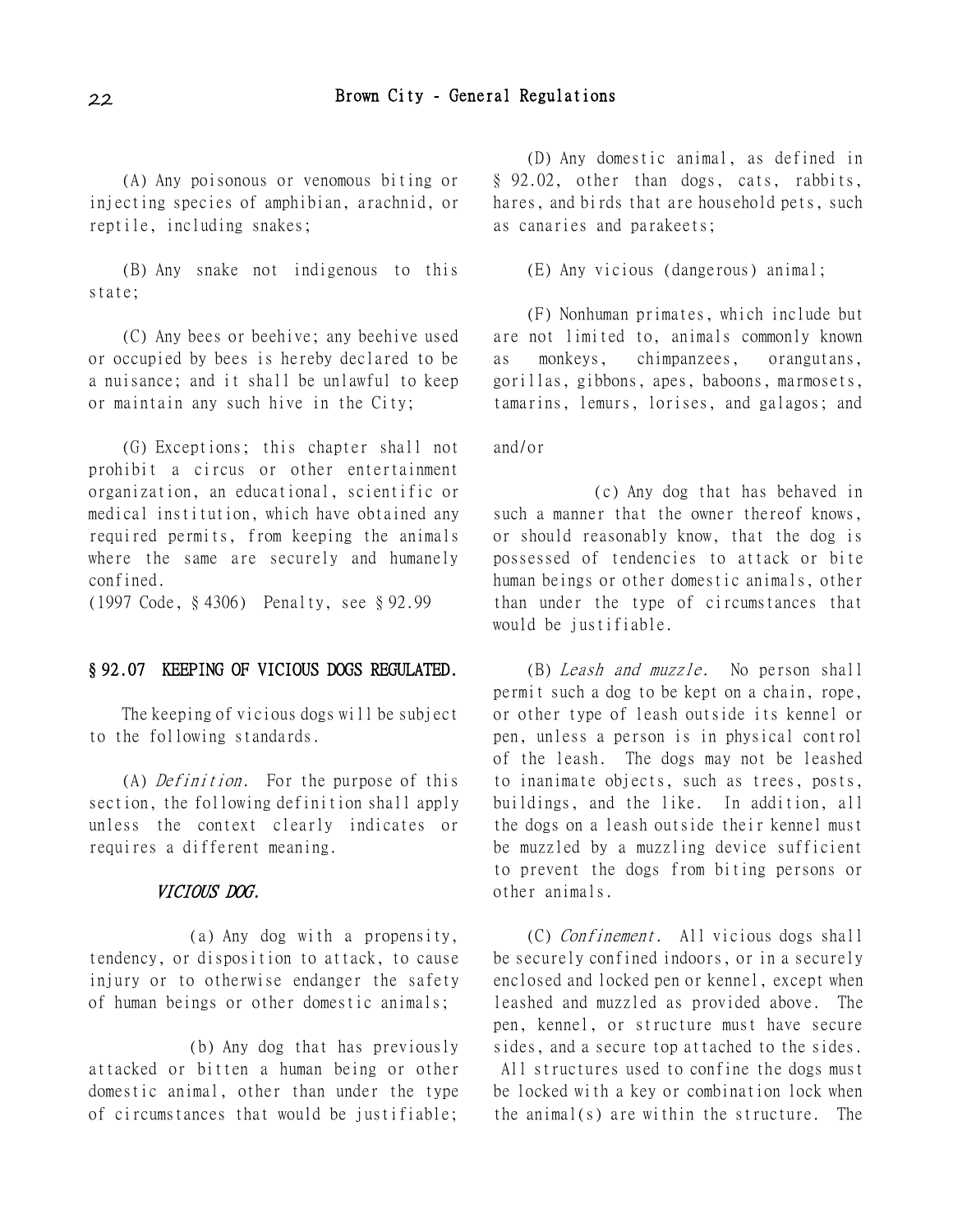structure must have a secure bottom or floor attached to the sides of the pen, or the sides of the pen must be embedded in ground to a depth of not less than 2 feet. All structures erected to house the dogs must comply with all City zoning and building regulations. All the structures must be adequately lighted and ventilated, and kept in a clean and sanitary condition.

(D) Confinement indoors. No vicious dog may be kept on a porch, patio, or in any part of a house or structure that would allow the dog to exit the building on its own volition.

In addition, no animal may be kept in a house or structure where window screens or screen doors are the only obstacle preventing the dog from exiting the structure.

(E) Compliance. It shall be unlawful for the owner, keeper, or harborer of a vicious dog within the City to fail to comply with the requirements and conditions set forth in this section. Any dog found to be the subject

(C) Any animal impounded for observation for rabies shall be held until released by the Chief of Police or otherwise disposed of. Any animal impounded for having bitten any person shall be held for not less than 5 days.

If any complaint has been made and filed before any court having jurisdiction of the cases, whereby an order that the animal be killed or confined is sought, then the animal shall be held for such further time until the case is finally disposed of. All other impounded animals under this chapter shall be held for not less than 48 hours, and shall be released to their respective owners, upon payment of the reasonable fee as the City Manager may establish, with the approval of the City Council.

(D) The Police Department shall notify the owner of every animal that is impounded,

of a violation in this section shall be subject to immediate seizure and impoundment. (1997 Code, § 4307) Penalty, see § 92.99

# § 92.08 RABIES PREVENTION.

(A) Any person who has in his or her possession any animal that has contracted rabies, has been subjected to the same, is suspected of having rabies, or has bitten any person, shall, upon demand of any police officer or health officer, produce and surrender up the animal to be held for observation as hereinafter provided.

(B) Any person owning or harboring any animal that has been attacked or bitten by any cat or other animal showing the symptoms of rabies shall immediately notify the Police Department of his or her possession of the animal.

if the owner of the animal can be ascertained, as soon as possible after the animal has been impounded.

(E) After the animal has been kept for 48 hours and has not been claimed by its owner, the animal may be destroyed in a humane manner if it is diseased, injured, or of little value, or the animal may, at the discretion of the Chief of Police, be sold or given away to any person whom the Chief of Police believes will keep and care for the animal in a proper and humane manner.

(1997 Code, § 4308)

#### § 92.09 ENFORCEMENT.

(A) Any animal found in the City doing any forbidden acts or at large under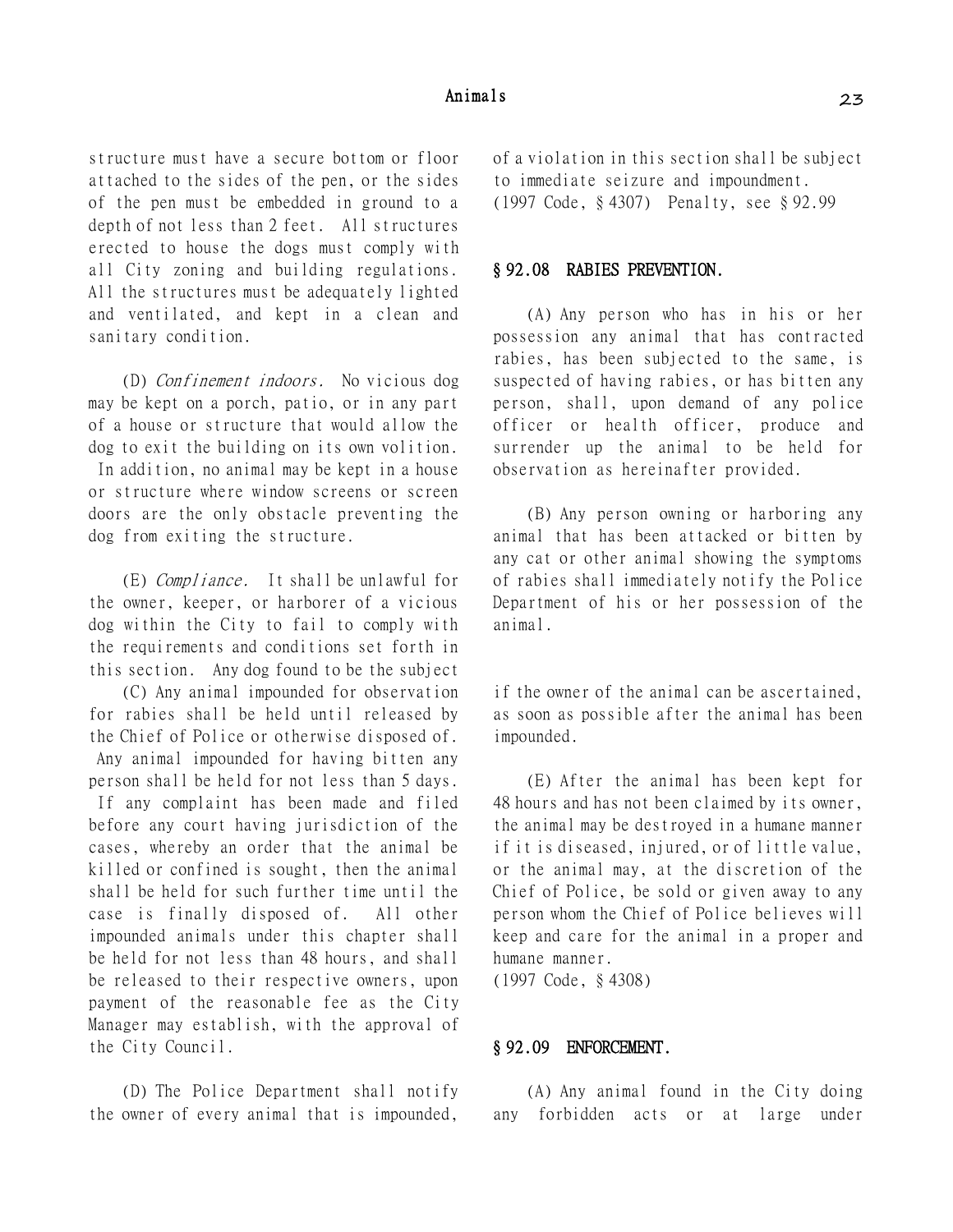circumstances prohibited by this chapter, or which is suspected of having rabies or of having bitten any person or animal, may be seized and impounded by any City police officer. The person or owner in control of the animal may also be subject to a criminal citation.

(B) The City Council may, by resolution, authorize county officials to enforce, or assist in the enforcement of, this chapter. (1997 Code, § 4309)

# § 92.10 PET SANITATION.

(A) It shall be unlawful for any person to permit any animal owned or harbored by him or her to deposit fecal matter in any place other than the premises where the animal is harbored or kept, unless such fecal matter is immediately collected and removed to the premises where the animal is harbored or kept.

(B) It shall be unlawful for any person to walk any animal on any property not owned by such person, whether public or private, unless such person has an appropriate device for the collection of fecal matter in his or her immediate possession and an appropriate depository for the transmission of fecal matter to the premises where the animal is harbored or kept.

(1997 Code, § 4313) Penalty, see § 92.99

# § 92.11 DUTY TO CONTROL DOGS.

(C) In addition, costs of the action may be taxed and imposed against the defendant.

(D) Costs are not limited to costs taxable in ordinary civil actions and may include all expenses, direct or indirect, to which the

It shall be unlawful for any dog of any age, licensed or unlicensed, wearing a collar or not wearing a collar, to run at large or go beyond the premises of its owner unless held properly in a leash; provided, however, that this section does not apply to working dogs such as service dogs and guard dogs, and such other working dogs which are actively engaged in activities for such the dogs are trained and are under the reasonable control of its owner.

Penalty, see § 92.99

## § 92.99 PENALTY.

(A) Any person, firm, or corporation who violates any provision of this chapter, or any amendment thereof, including the owner, possessor, or occupier of any premises within the City who allows or suffers the violation upon the premises, is "responsible" for having committed a municipal civil infraction, as provided for in Public Acts 12, 17 and 19 of 1994 being MCL 600.8701 et seq., 117.41, 117.29 and 89.2; the violation is punishable by a civil fine of \$50 for a first violation, \$100 for a second violation, and \$150 for a third violation.

(B) The City Council may hereafter modify, change, increase, or decrease the civil fines set forth above, by the adoption of a resolution to that effect as provided by law and this chapter.

plaintiff (the City or other enforcing municipality, agency, or other entity) has been put in connection with the municipal civil infraction, up to entry of judgment.

(E) In addition, any sanctions, writ,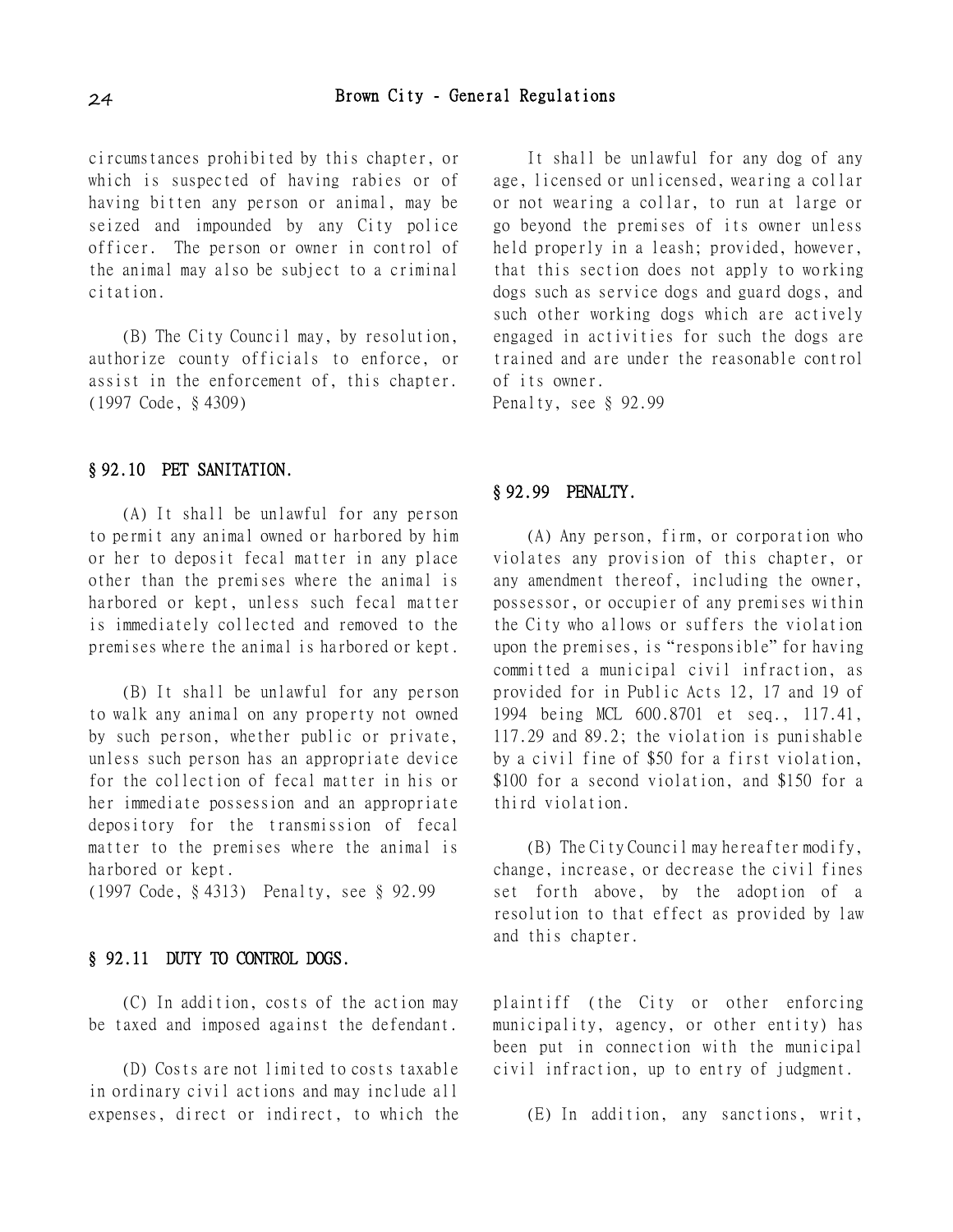other court order, or other post judgment remedy, as provided by law, necessary to enforce the ordinance and correct or abate a violation, or necessary to enforce any orders and determinations of the court, judge, or district court magistrate, including civil contempt proceedings, may be issued as appropriate and as provided for by law, including but not limited to the imposition of liens against real estate interests, seizure of property, attachment and garnishment and including post judgment enforcement costs and expenses as provided for by law, including any other enforcement authority set forth in any ordinance.

(F) This chapter is enforceable by the judge or magistrate, and by the City or other enforcing agency or entity to the fullest extent as provided by law relative to violations of municipal civil infractions.

(G) The enumeration of certain powers and remedies within this paragraph is not intended to restrict any enforcement authority or remedy or sanction provided for by law, specifically including Public Acts 12, 17, and 19 of 1994 being MCL 600.8701 et seq., 117.41, 117.29 and 89.2.

(H) Provided further, however, a violation of this chapter is not a misdemeanor and shall not be considered a lesser included offense of any criminal offense.

(I) Each day that a violation continues constitutes a separate and independent violation and is subject to the penalties provided for herein for each such violation.

(J) A violation of this chapter is hereby declared to be a public nuisance per se.

(K) The municipal civil infraction notice

or citation may be served personally or as otherwise provided by law and if the violation involves the use, condition, or occupancy of land or of a structure, the notice or citation may be posted upon the premises or attached to the structure at issue, with a copy sent by first-class mail to the owner at his or her last known address, and/or the owner and address as disclosed by the City tax rolls.

(L) Failure to appear or respond to any notice and/or citations relative to a municipal civil infraction shall be subject to the penalty as is otherwise provided by law.

(1997 Code, § 1105A)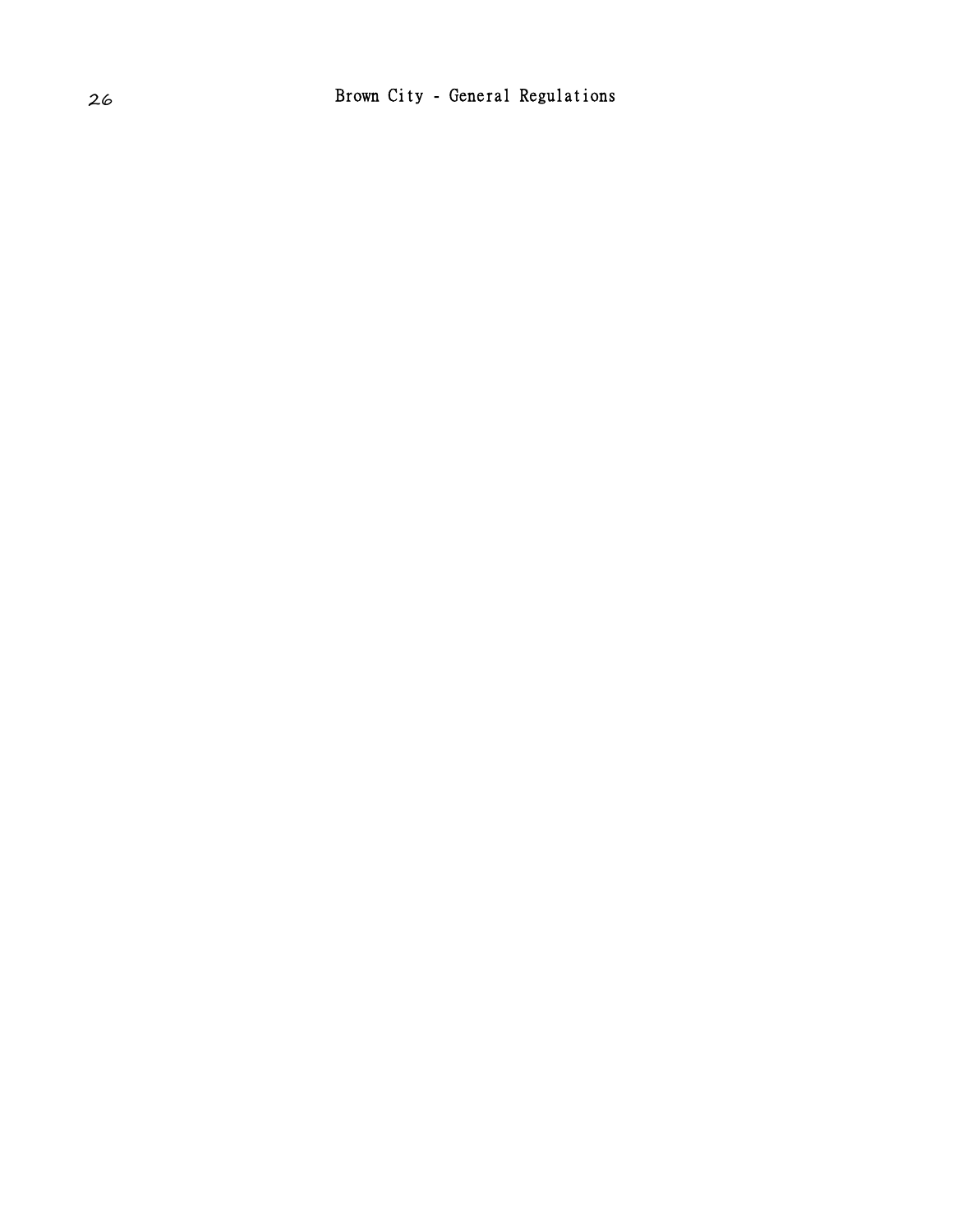## CHAPTER 93: STREETS AND SIDEWALKS

Section

## Sidewalks

- 93.01 Resolution
- 93.02 Specifications
- 93.03 Expense
- 93.04 Property owner's right to initiate building or rebuilding of sidewalk(s)
- 93.05 Notice
- 93.06 Construction by City; payment
- 93.07 Records

# Street Excavations and Obstructions

| 93.20 | Permit required                 |
|-------|---------------------------------|
| 93.21 | Application for permit          |
| 93.22 | Approved by City Engineer       |
| 93.23 | Bond                            |
| 93.24 | Deposit                         |
| 93.25 | Supervision                     |
| 93.26 | Guarding excavations or         |
|       | obstructions                    |
| 93.27 | Safeguarding openings           |
| 93.28 | Saving materials                |
| 93.29 | Safeguarding pipes and conduits |
| 93.30 | Repaving                        |
|       |                                 |

93.31 Revocation of permit

#### SIDEWALKS

# § 93.01 RESOLUTION.

The Council may at any time, following a properly scheduled and posted public hearing concerning the proposed project, by resolution, authorize, direct, and require that the owner of any lot or premise located in, adjacent to or abutting the public street right-of-way located within the City limits shall construct, rebuild, and/or repair any sidewalk located on, adjacent to or abutting upon the lot or premise. Sidewalk building or rebuilding may include driveway approaches for the purpose of this subchapter.

(1997 Code, § 5101A) (Am. Ord. passed 9-14-1998)

# § 93.02 SPECIFICATIONS.

The City shall specify the width, materials, and manner of construction, responsibility for payment of the expense of same, and the time within which the construction, rebuilding, and/or repair shall be accomplished.

(1997 Code, § 5102A) (Am. Ord. passed 9-14-1998)

#### § 93.03 EXPENSE.

(A) The City Council has decided that the cost of sidewalk building or rebuilding shall be split 50/50 between the City and the homeowner or business owner. Costs shall include all expenses associated with the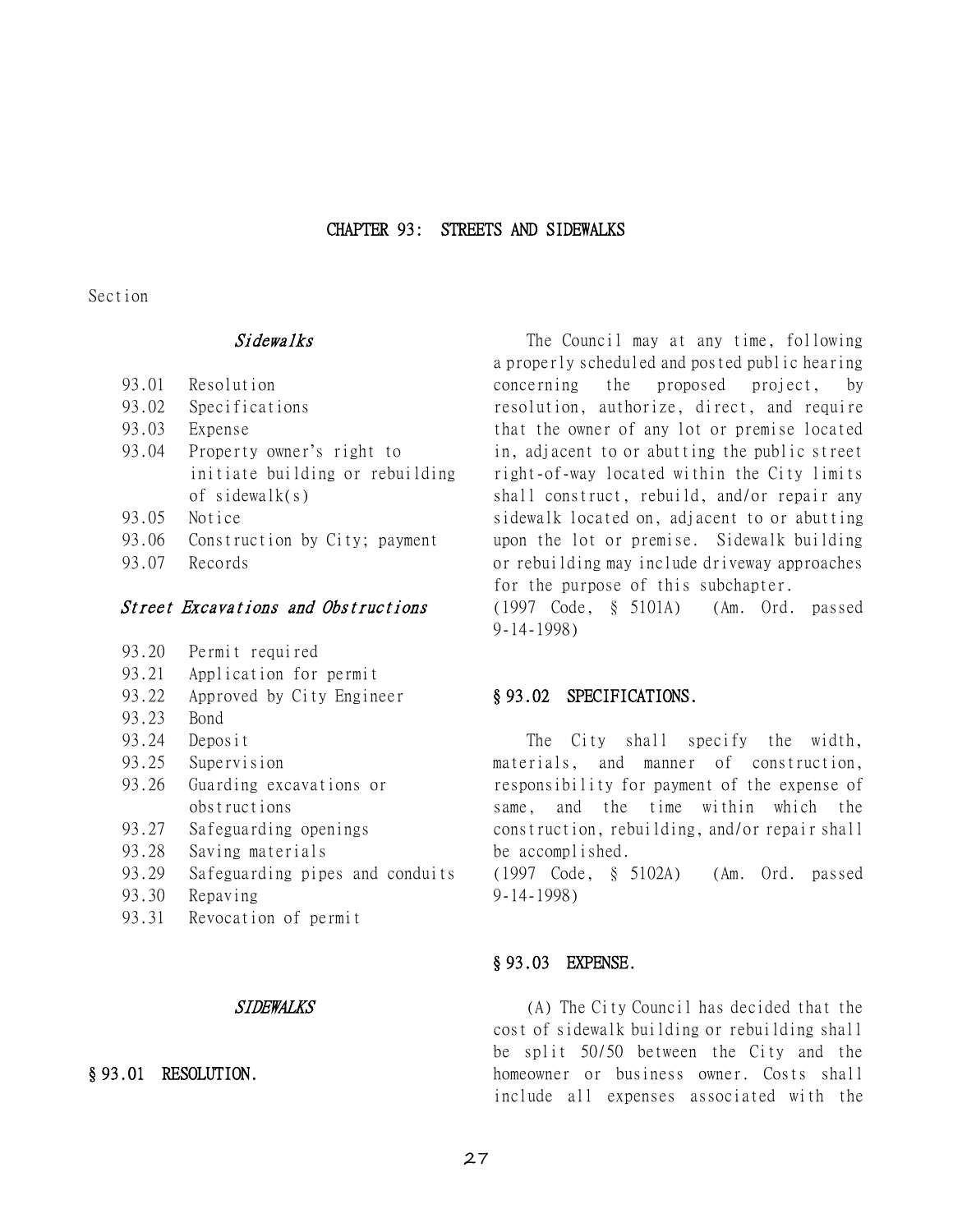project, such as, engineering, advertising, administration, construction, clean-up and landscaping, and the like.

(B) Commercial or business properties are required to pay for sidewalk improvements in a single lump sum, due on August 1, or other date as set by the City Council or City Manager.

(D) Payments that remain due on September 1 will be assessed a 10% penalty. Payments and penalties that remain due on October 1, will be added to the tax roll of the individual(s) concerned.

(E) Those individuals who have received a poverty exemption for property taxes under Public Act 390 of 1994 may have their share of costs waived by the City Manager following verification of their exemption.

(F) Individuals who have questions or concerns about costs and payment schedules may contact the City Manager. Decisions of the City Manager may be appealed to the City Council.

(1997 Code, § 5103A) (Am. Ord. passed 9-14-1998)

# § 93.04 PROPERTY OWNER**'**S RIGHT TO INITIATE BUILDING OR REBUILDING OF SIDEWALK(S).

(A) Should the owner or occupant of any lot or premises described in § 93.01 desire to build, rebuild, or repair any such sidewalk, the owner or occupant shall send a written request to the City Manager which shall be directed to the Streets and Sidewalks Committee of the City Council, which shall review the request and recommend to the City Council whether or not the requested action should be authorized.

(B) If it approves of the request, the

(C) Residential properties are required to pay for sidewalk improvements either in a single lump sum, or may elect to make 3 annual payments. Payments are due August 1, or other date as set by the City Council or City Manager.

City Council shall pass a resolution, which shall authorize the building or rebuilding of the sidewalk, the width, materials and manner of construction, and the time period by which the work shall be completed, and specify that the owner is to be responsible for the expense of the building or rebuilding, unless 2/3 of the elected Councilmembers vote to pay the part of the expense of building or rebuilding the sidewalk from the City's General Street Fund.

(1997 Code, § 5104A) (Am. Ord. passed 9-14-1998)

# § 93.05 NOTICE.

Within 5 days after the passing of any resolution authorizing the building or rebuilding pursuant to this subchapter, the City Clerk shall give written notice which shall consist of a copy of the resolution, in accordance with § 10.12, to the owner of any lot or premises on which the sidewalk is located or adjacent to and/or abutting upon the sidewalk which is to be built or rebuilt. (1997 Code, § 5105A) (Am. Ord. passed 9-14-1998)

#### § 93.06 CONSTRUCTION BY CITY; PAYMENT.

Should the owner of any such lot or premise refuse or fail to perform the building or rebuilding in the manner and within the time period prescribed by resolution after having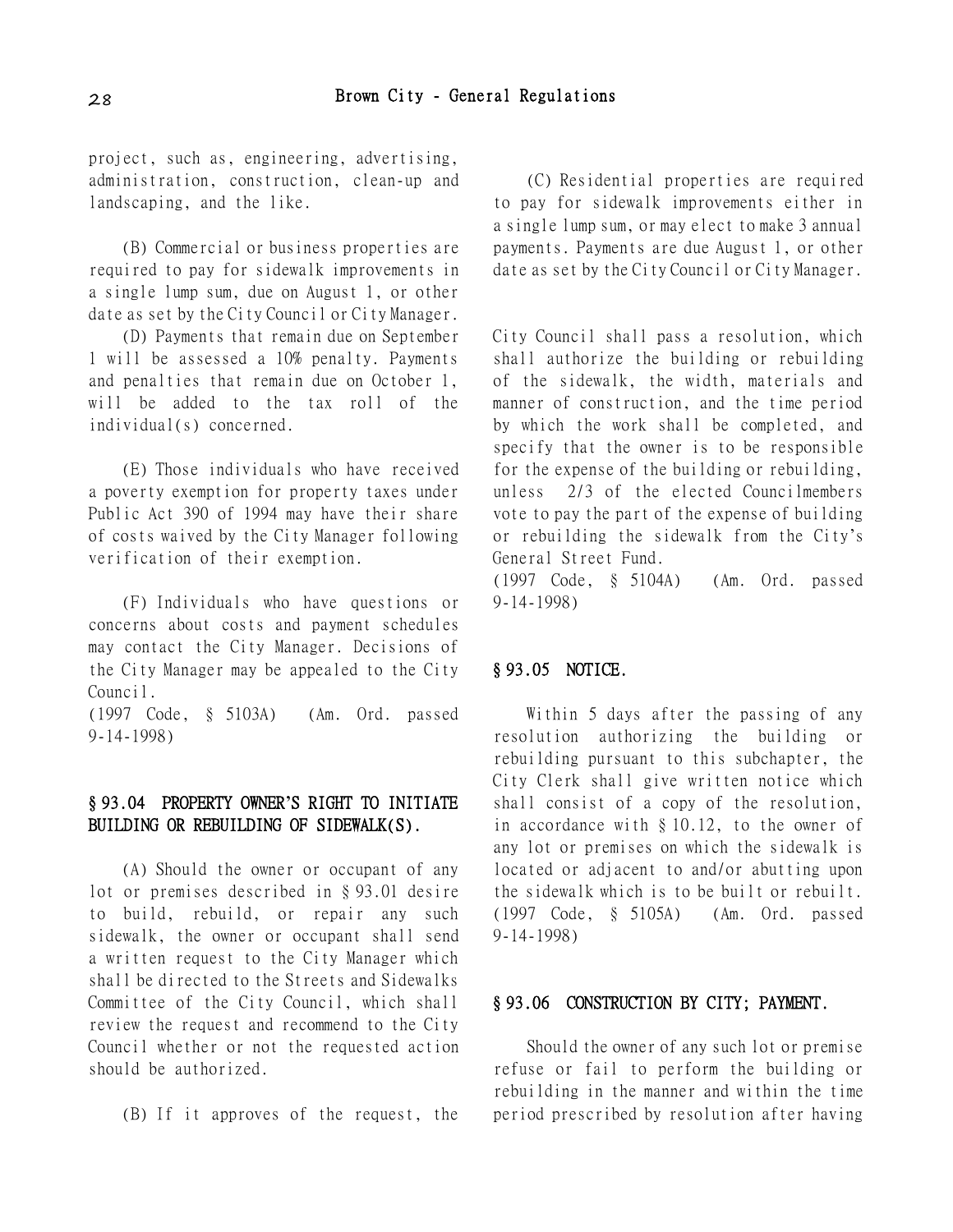been duly notified to do so, or should the City Council authorize the sidewalk construction or rebuilding by resolution under § 93.01, the City Manager is hereby authorized to cause the same to be constructed or repaired. The expense of so doing shall be assessed to the owner or to the owner or occupant who filed a request for the repair or building along with a 10% penalty, which amounts shall be levied as a special tax or assessment upon the lot or premises located adjacent to and/or abutting or upon which the sidewalk is located. The Council shall direct that the amount together with the penalty as a special assessment shall be levied upon the premises and the same shall be collected in the same manner as other City taxes or the Council may collect the amount, together with the penalty aforesaid, from the owner or from the occupant who requested the

# STREET EXCAVATIONS AND OBSTRUCTIONS

#### § 93.20 PERMIT REQUIRED.

(A) It shall be unlawful for any person to do the following without first obtaining a permit therefor as provided in this subchapter:

(1) Making, or causing to be made, any excavation or opening in or under the surface or pavement of any street, alley, sidewalk, or other public place;

(2) Placing any obstruction on any part of any street, alley, sidewalk, or public place;

(3) Occupying any part of any street, alley, sidewalk, or public place for the purpose of construction, maintenance, or repair of property immediately adjacent thereto; or

building or rebuilding in an action of assumpsit, together with costs of suit, including actual attorney's fees. (1997 Code, § 5106A) (Am. Ord. passed 9-14-1998)

## § 93.07 RECORDS.

The City Manager shall keep records of all sidewalk lines and grades in a book prepared for that purpose, which book shall be filed in the office of the City Clerk. (1997 Code, § 5107A) (Am. Ord. passed 9-14-1998)

(4) Making, or causing to be made, any opening in or through any curb of any street, alley, or public place.

(B) The foregoing division shall not be applicable to:

(1) A duly authorized City official or employee, in the course of his or her employment;

(2) A person acting under contract with the City; or

(3) Any emergency requiring immediate action to preserve public or private property or the public safety; provided, that the emergency shall first be reported to the Police Department, which shall grant permission to make the necessary excavation or obstruction; and provided that an application for permit is made in the required manner on or before the close of the next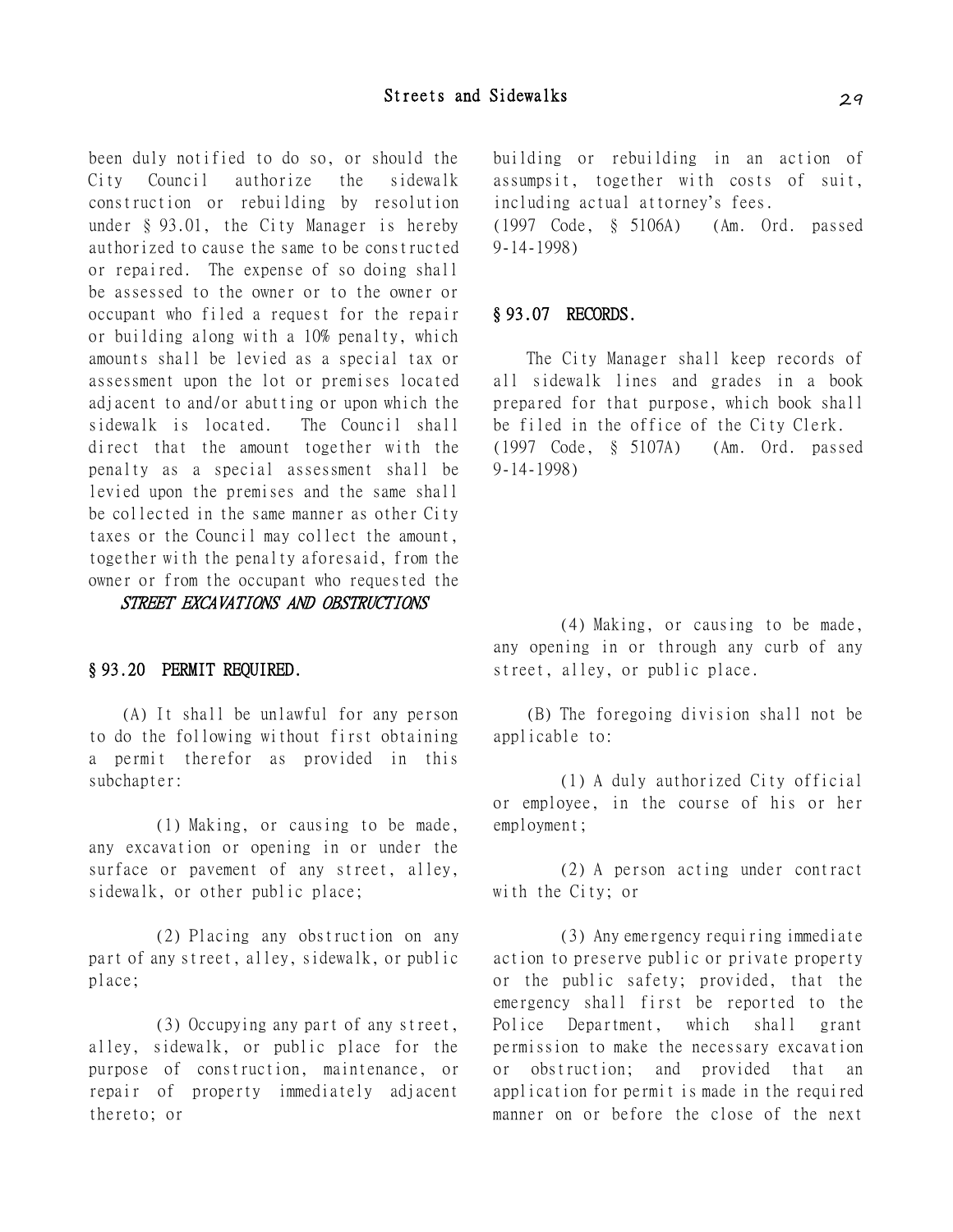business day. (1997 Code, § 5201) Penalty, see § 10.99

# § 93.21 APPLICATION FOR PERMIT.

(A) The applicant for the permit shall furnish to the Clerk a signed statement showing:

(1) Where the opening or excavation is to be made, and the purpose and extent thereof;

(2) Where the obstruction is to be located or where the construction is to be carried on, and in all cases, the extent to which the street, alley, or public place is to be used for the purpose applied for;

(3) The time when the occupancy will commence, and the length of time it will continue; and

(4) The name of the person who will be in charge of the work, together with the other information as the Clerk shall direct.

(B) The fee for the permit shall be \$1. (B) The bond shall become available for the payment of any damage to public or private property, and the payment for any personal injuries resulting from the excavation, obstruction, use, or work in connection therewith.

(C) The bond shall be filed with the Clerk. (1997 Code, § 5204)

# § 93.24 DEPOSIT.

(A) Before approving the permit for the work, the City Engineer may require a deposit (1997 Code, § 5202)

#### § 93.22 APPROVED BY CITY ENGINEER.

(A) On receipt of the application, the Clerk shall immediately notify the City Engineer, who shall investigate and, if satisfied that the work or occupancy is necessary and reasonable, shall endorse the application by signing his or her approval on the same.

(B) If the City Engineer shall determine that the application shall be granted only on certain conditions and for a certain limited time, he or she shall so state in his or her endorsement approving the application, and the permit shall be issued only subject to the conditions or limitations. (1997 Code, § 5203)

# § 93.23 BOND.

(A) Before any permit is issued, the applicant therefor may be required to furnish a bond deemed adequate by the City Engineer.

to cover the cost of the repaving. The sum so deposited shall be paid to the Clerk, and be used solely for the purpose of paying for the repairing and repaving.

(B) After completion of the work, the City Engineer shall certify to the Clerk the cost of the work and the amount or any surplus remaining from the amount deposited. The surplus shall thereupon be returned to the applicant.

(1997 Code, § 5205)

#### § 93.25 SUPERVISION.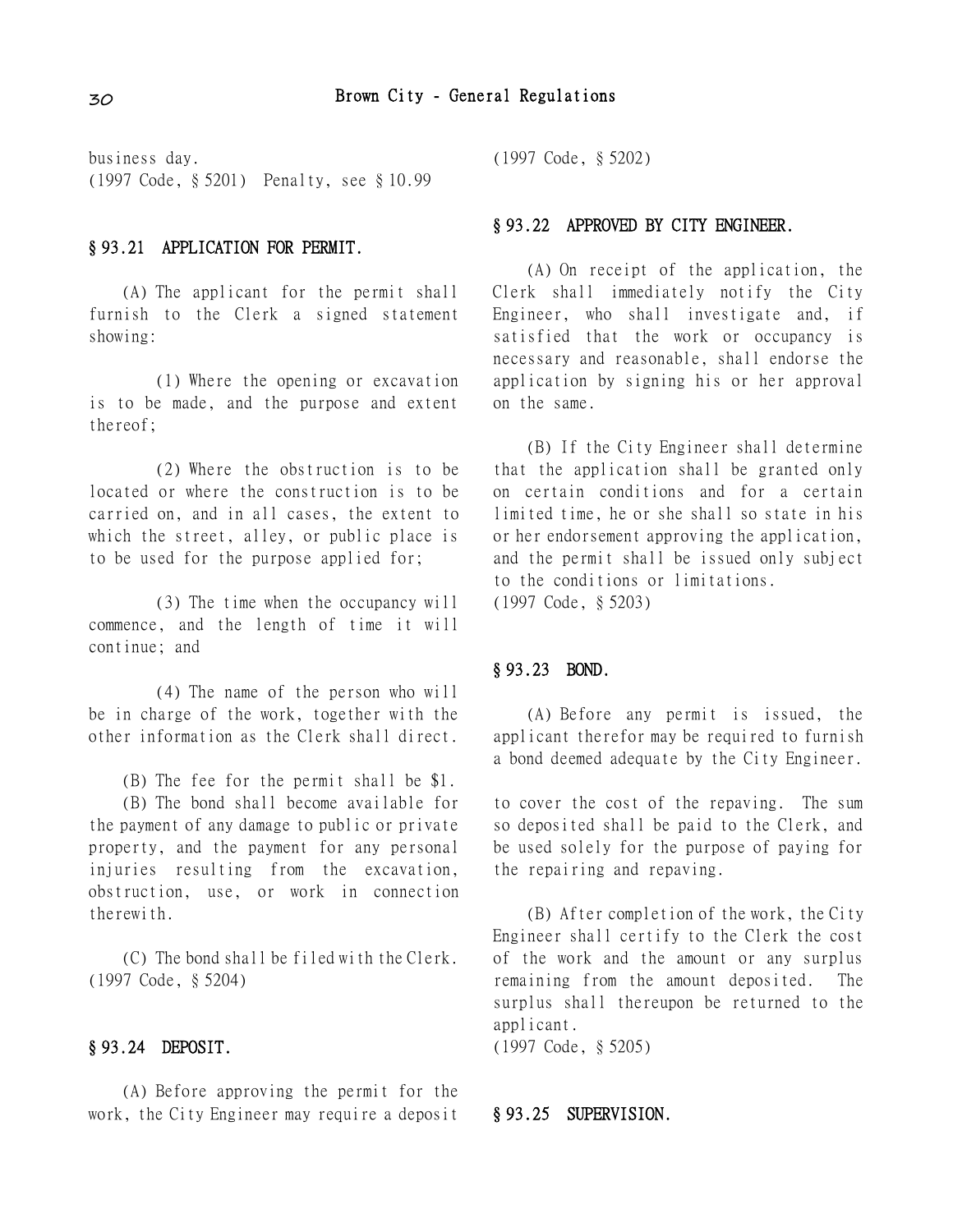(A) No pavement or curb in any street or alley shall be broken except under the direct supervision of the City Engineer or his or her representative, except in an emergency as heretofore provided.

(B) All excavations in connection with water supply, plumbing, or drainage shall be under the direct supervision of a licensed plumber.

(1997 Code, § 5206) Penalty, see § 10.99

# § 93.26 GUARDING EXCAVATIONS OR OBSTRUCTIONS.

(A) All openings, excavations, or obstructions shall be:

(1) Properly and substantially barricaded and railed off; and

(2) At night, provided with 3 or more red warning lights for each such opening, excavation, or obstruction.

(B) On long trenches or obstructions, warning lights crosswise of the flow of traffic shall not be over 5 feet apart, and parallel to the flow of traffic, not over 25 feet apart.

(C) The City Engineer shall determine what constitutes proper barriers and lighting.

(A) In excavations around or near other subsurface structures, pipes, conduits, or other devices, care must be taken to properly safeguard them from injury, and in case of interference or very close proximity to the same, the City Engineer shall determine how proper installation shall be made.

(D) The utmost care shall be exercised at all times in protecting life and property in the performance of the work, and the work shall be accomplished with as little as possible interference to traffic and the use of street, alley, or thoroughfare. Sufficient help and equipment shall be provided to expedite the work to the satisfaction of the City Engineer. (1997 Code, § 5207) Penalty, see § 10.99

#### § 93.27 SAFEGUARDING OPENINGS.

All openings and excavations shall be properly and substantially sheeted and braced as a safeguard to the workers, and to prevent cave-ins or wash-outs, which would tend to injure the thoroughfare or subsurface structure adjacent to the work. (1997 Code, § 5208) Penalty, see § 10.99

#### § 93.28 SAVING MATERIALS.

In excavating in paved streets, all materials of paving and ballasting must be removed to the side of the street with the least possible loss or injury to the same or the surrounding pavement.

(1997 Code, § 5209) Penalty, see § 10.99

# § 93.29 SAFEGUARDING PIPES AND CONDUITS.

(B) After the completion of the work, all trenches and excavations shall be promptly backfilled and thoroughly settled by wetting or tamping, and all excess material promptly removed from the job.

(C) Each person opening or excavating any street, alley, or thoroughfare shall keep an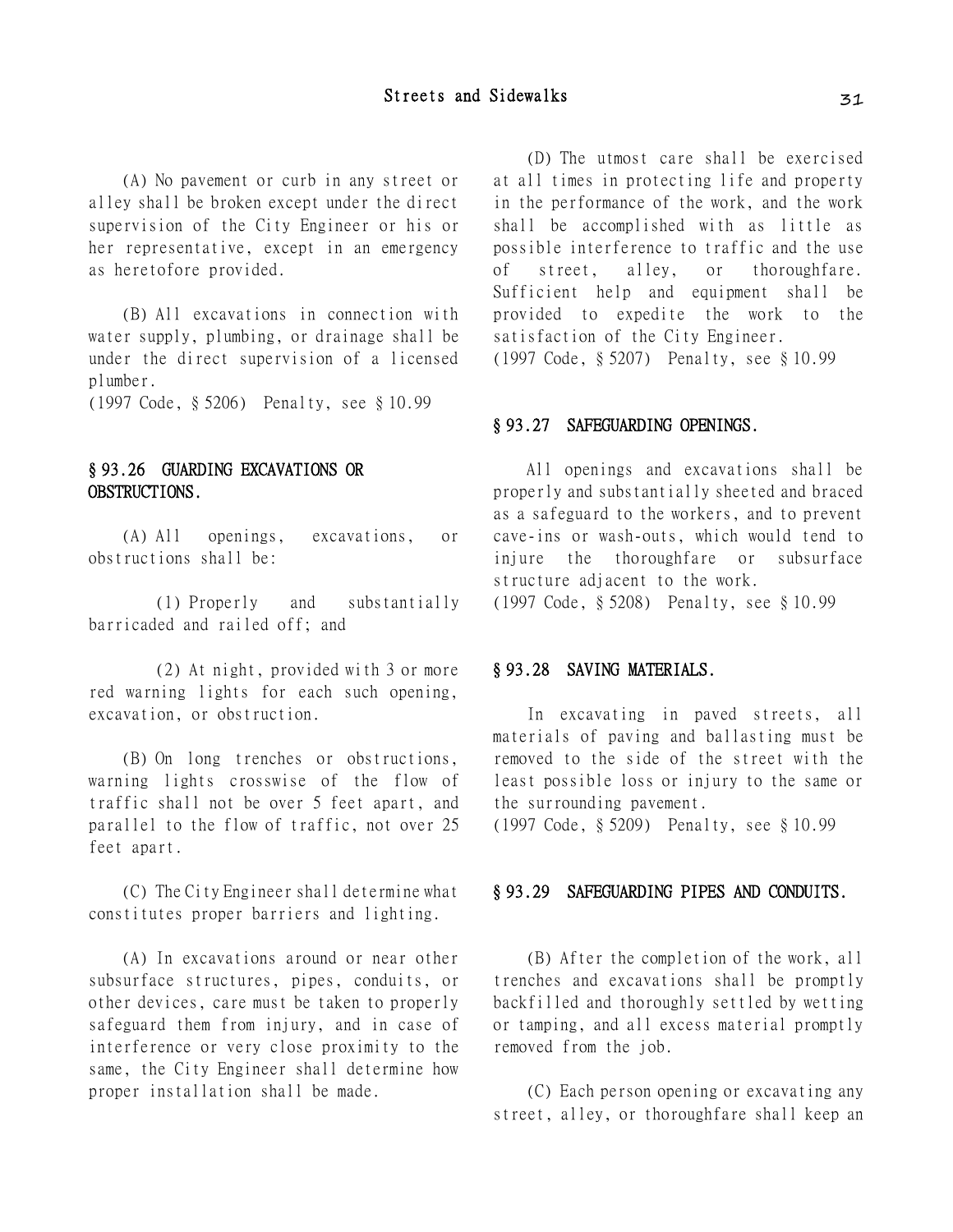account of all openings or excavations so made and, for 1 year after the opening or excavation, shall keep the same filled and in repair.

(D) Should the person fail to do so, the City Engineer shall give him or her notice to do so within 10 days and, if that person shall still fail to make the repairs, the City Engineer shall cause the repairs to be made, and the cost of the same shall be charged against the person to whom the permit was originally issued and may be collected by suit.

(1997 Code, § 5210) Penalty, see § 10.99

## § 93.30 REPAVING.

After the work is completed and proper settlement has occurred, the City will repave the opening and charge and collect the cost of the repaving from the person to whom the permit was granted. (1997 Code, § 5212)

# § 93.31 REVOCATION OF PERMIT.

Any person receiving a permit under this subchapter who shall fail to comply with the provisions thereof, or with the conditions imposed by the City Engineer, shall be liable to have the permit suspended by the City Engineer, and shall not proceed with the work for which the permit was granted until the City Engineer shall order the same to proceed. (1997 Code, § 5213)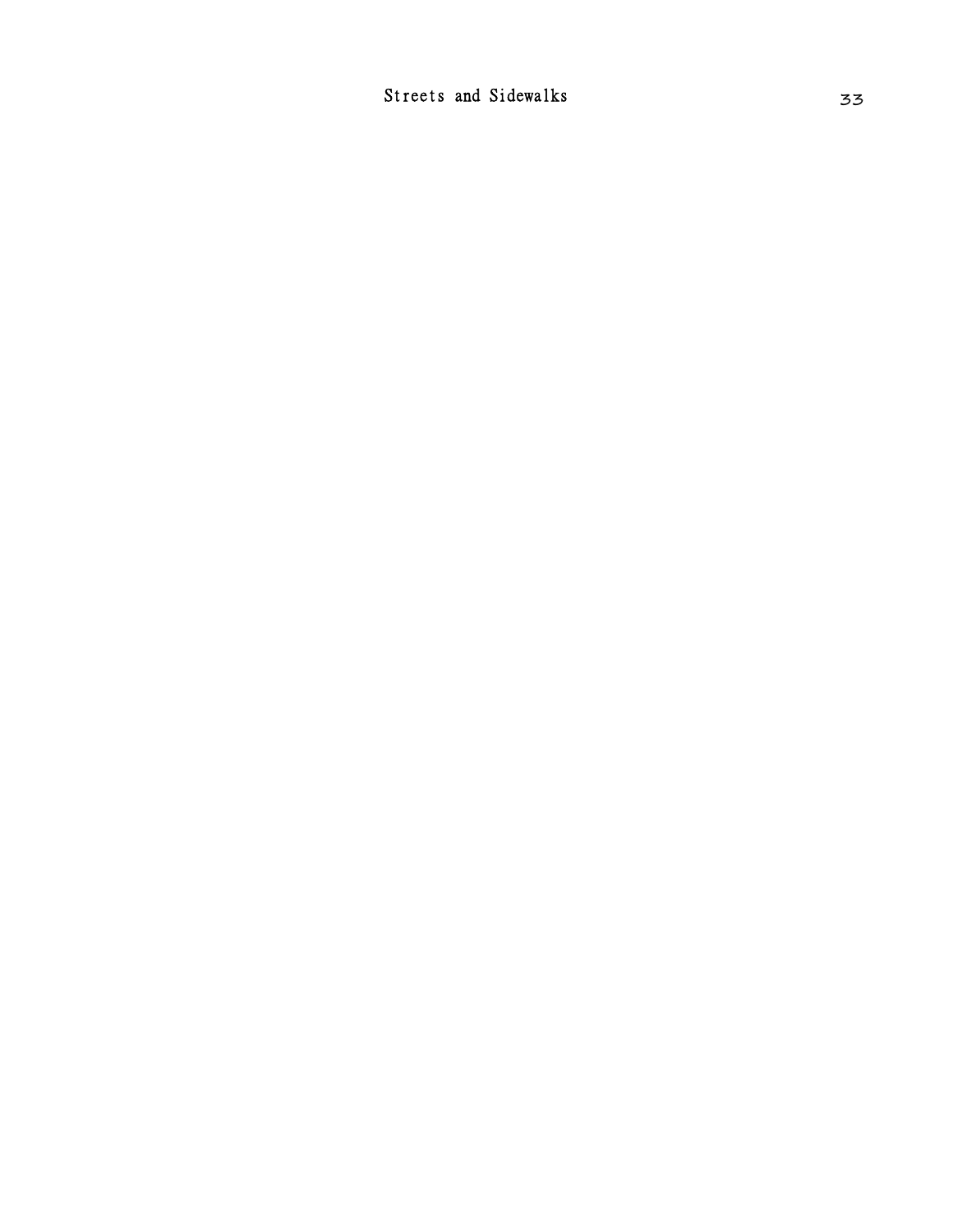# CHAPTER 94: TREES, SHRUBS, AND PLANTS

Section

94.01 Control 94.02 Destruction 94.03 Overhanging trees and shrubs 94.04 Corner lots 94.05 Failure to trim 94.06 Planting of trees 94.07 Street tree replacement requirements

#### § 94.01 CONTROL.

(A) The City Engineer shall have control over all trees, shrubs, and plants planted, or to be planted, in the public highways, parks, or other public places of the City. The City Engineer shall have power to plant, prune, spray, and otherwise maintain the trees, plants, and shrubs, and to determine the type or kind of trees to be planted.

(B) The words **PUBLIC HIGHWAY** shall be deemed to include all of the land lying between property lines on either side of all the public streets, boulevards, and alleys in the City. (1997 Code, § 5401)

## § 94.02 DESTRUCTION.

(A) No person shall cut down, deface, destroy, damage, or injure any tree, shrub, or plant upon the public highways or parks or other public places of the City, without first obtaining permission from the City Engineer.

(B) No person shall fasten any wire, rope, chain, or cable to any tree or shrub for the purpose of anchorage, without a written permit from the City Engineer.

(C) No person shall nail, tie, or in any other manner fasten any cards, signs, posters, boards, or other article to any tree, shrub, or plant growing upon any public highway, park, or other public place in the City. (1997 Code, § 5402) Penalty, see § 10.99

#### § 94.03 OVERHANGING TREES AND SHRUBS.

(A) Every owner of any tree, shrub, or plant overhanging the streets or highways within the City shall trim its branches so that they shall not obstruct the light from any street lamp, or obstruct the view of any street intersection, and so that there shall be a clear space of 12 feet above the surface of the street or highway.

(B) The owner shall remove all dead, diseased, or dangerous trees, or broken or decayed limbs of trees that constitute a menace to the safety of the public. (1997 Code, § 5403) Penalty, see § 10.99

# § 94.04 CORNER LOTS.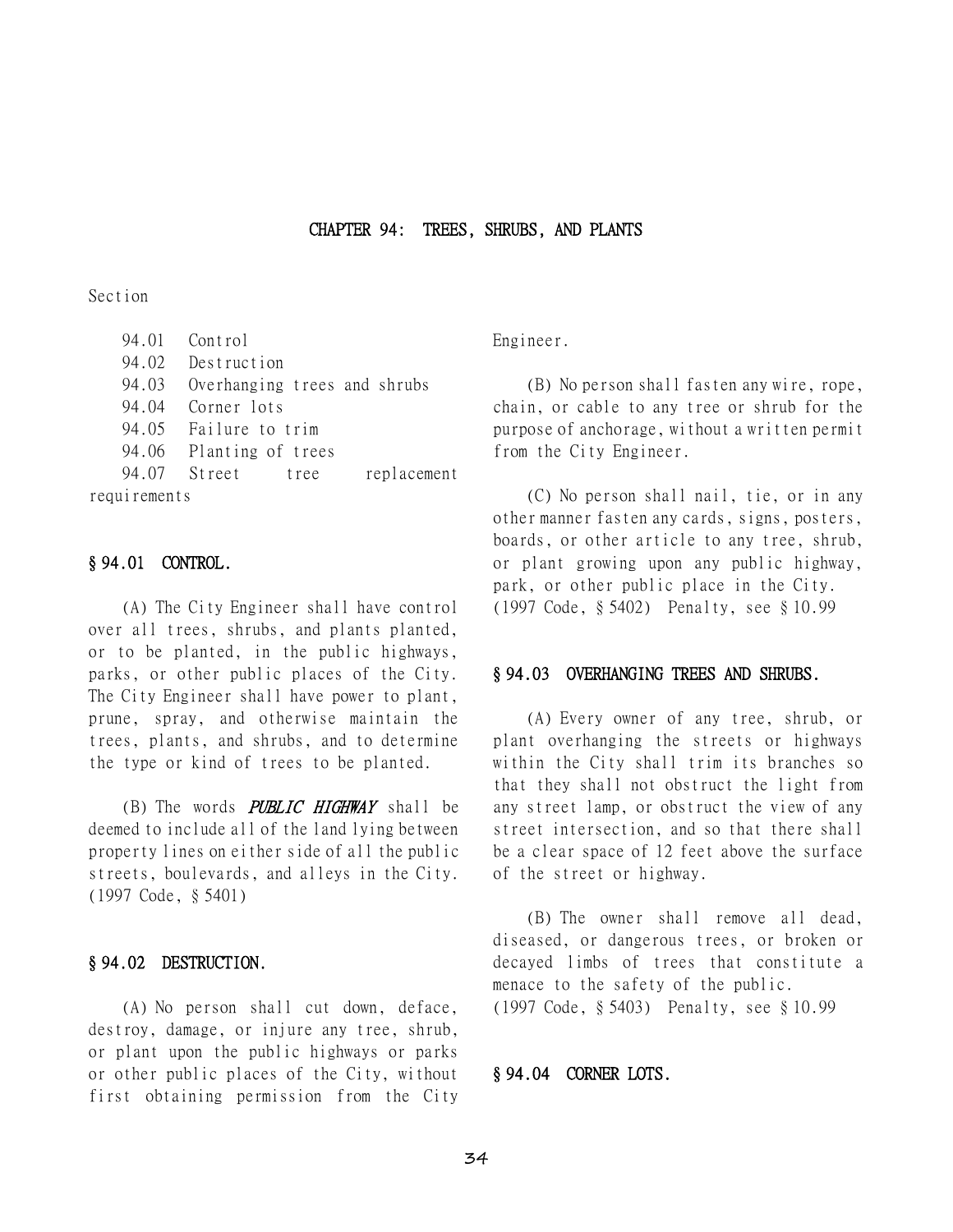In order that the view of the driver of a vehicle approaching the street intersection shall not be obstructed, all bushes, shrubs, or plants located on any corner lot within the City shall not be permitted to grow to § 94.05 FAILURE TO TRIM.

(A) In all cases of violation of §§ 94.03 or 94.04, the City Manager shall, by written notice given in accordance with § 10.12, order the owner of any tree, shrub, or plant, to trim or cut the same so as to comply with the provisions of this chapter. The order shall be complied with within a period of 10 days.

(B) Should the owner refuse or neglect to comply with the order within the 10-day period, the City Manager shall perform the necessary work. In that case, the City shall have an action at law against the owner of the premises for the cost and expenses incident to the work, and shall be entitled to a judgment for the same.

(C) Any failure to comply with the provisions of this chapter, or with any lawful order of the City Manager after due notice thereof, shall be a violation of this code and punishable as provided herein. (1997 Code, § 5405) Penalty, see § 10.99

# § 94.06 PLANTING OF TREES.

(A) No tree, shrub, or plant shall be placed in any public street, park, or public place, except under the supervision of the City DPW Supervisor and in accordance with the provisions of this chapter.

(B) No cottonwood, poplar, box elder, or willow tree shall hereafter be planted in the public highways, parks, or other public places of the City.

the height of more than 3 feet above the surface of the roadway.

(1997 Code, § 5404) Penalty, see § 10.99

(1997 Code, § 5406) Penalty, see § 10.99

# § 94.07 STREET TREE REPLACEMENT REQUIREMENTS.

These replacement requirements govern the replacement of any undesirable street tree (undesirable is any street tree having characteristics which cause or may cause extreme problems in growth, maintenance, and use as a street tree. Examples: trees with poor heath, disease, exceedingly slow growth rate, large-scale breakage and decay.) Responsibility for determining if a tree is undesirable rests with the Streets and Sidewalk Committee with the final approval for replacement by the City Council.

(A) The City Manager or their designee, shall recommend to the Streets and Sidewalk Committee the removal and replacement of an undesirable tree if, in their professional judgment or based on tree health, they determine it is not performing adequately as a street tree.

(B) A property owner may make a request for tree replacement by submitting a special tree replacement request to the City Manager or their designee, who will review the permit and submit it to the Streets and Sidewalk Committee with recommendation.

(C) If approved by the Committee, trees for replacement will be purchased and planted by the City in accordance with approved planting practices.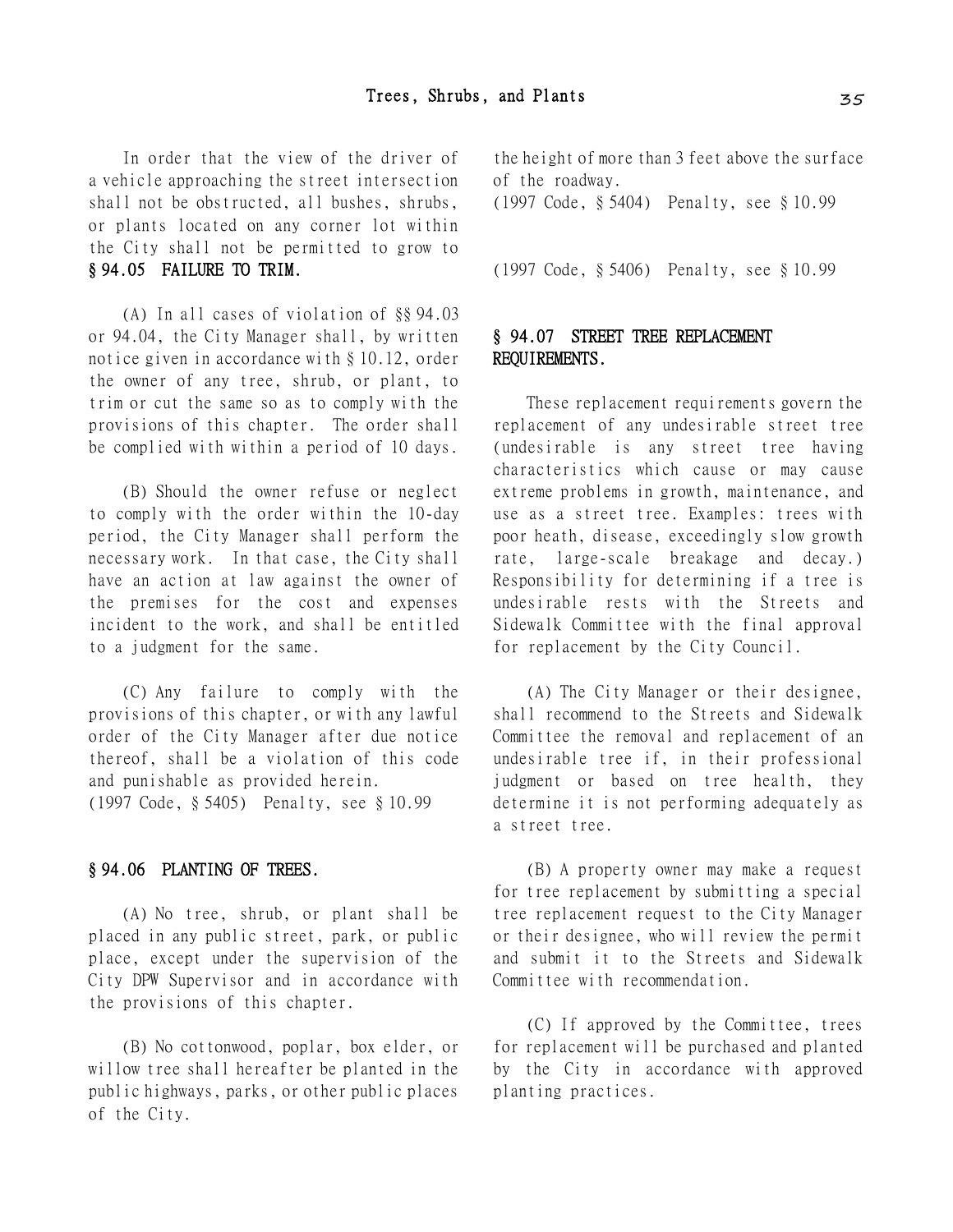(D) Removal work will be governed by the availability of City's contractor to do the work. Timing of removal must consider the impact of the area. Block renovation replacements in a small area may be scheduled over a period of several years. The City reserves the right to do tree trimming and removal on an annual basis.

(E) The City Manager or their designee will determine the number of replacement trees to be planted. The number removed and the number planted may not necessarily be the same.

(F) The property owner may request placement from those trees on the approved tree planting list. However, final approval rests with the City Manager or their designee and the Streets and Sidewalk Committee, as well as tree availability.

(G) Trees that are questionable as to their removal will be looked at by the County or MSU Extension Service to help determine if the tree should be removed.

(H) The city will endeavor to avoid excessive damage to lawns, ground cover, and shrubs in the working area during removal and replanting.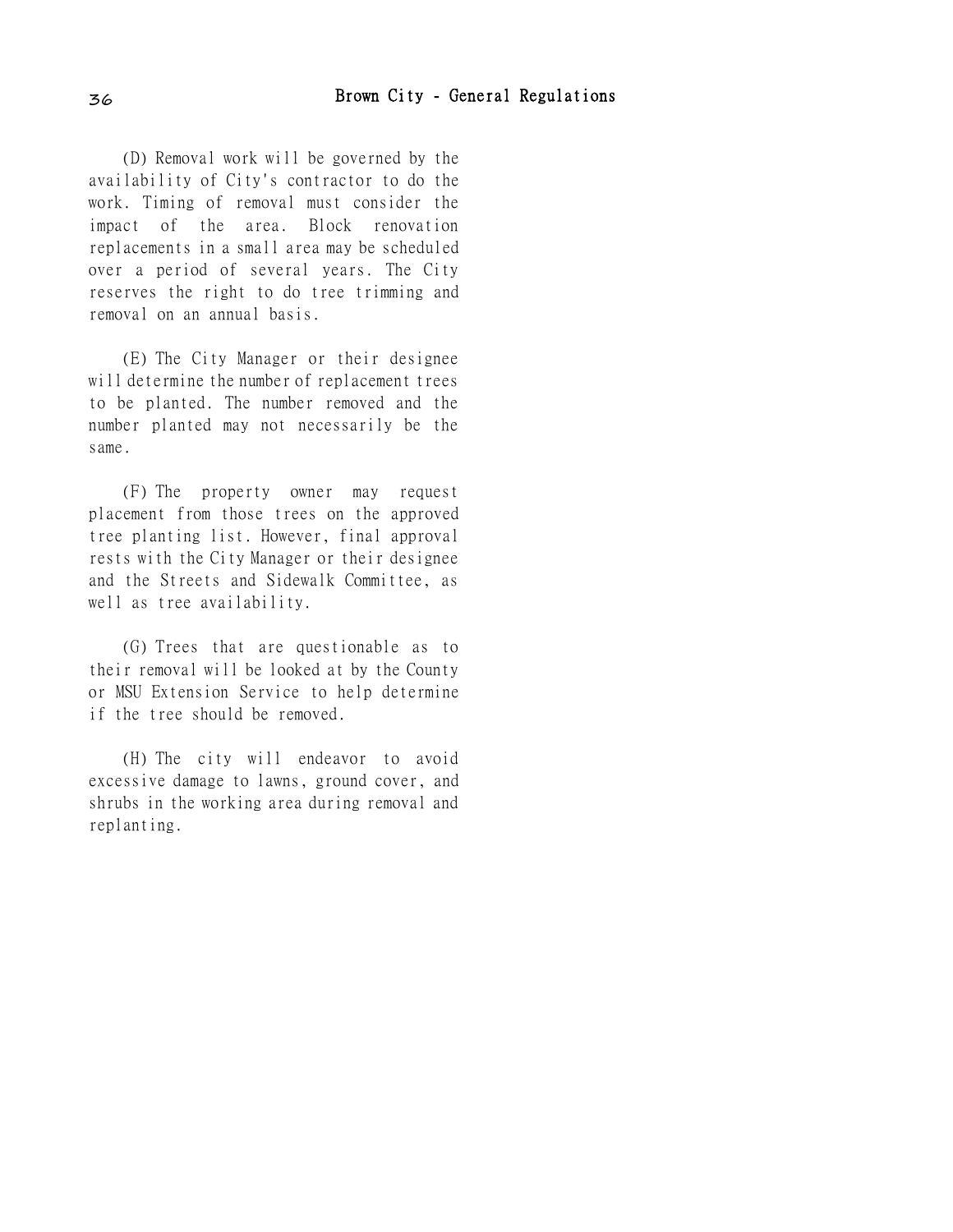# CHAPTER 95: PUBLIC HEALTH

Section

# Sanitation

- 95.01 Sewerage facilities required
- 95.02 Cleaning vaults, cesspools, and septic tanks 95.03 Miscellaneous
- 95.04 Outdoor privy

#### Restaurants

- 95.15 Definitions
- 95.16 License required

#### Slaughterhouses

95.51 License

# Cemetery Board

95.65 Generally

# Cross-reference:

Nuisances, see Ch. 91

#### SANITATION

## § 95.01 SEWERAGE FACILITIES REQUIRED.

# Cross-reference:

See Chapter 50

# § 95.02 CLEANING VAULTS, CESSPOOLS, AND SEPTIC TANKS.

(A) Whenever, in the opinion of the City DPW Supervisor, any vault, cesspool, or septic tank shall become offensive to the safety, health, comfort, convenience, or repose of the public, he or she shall give notice, in the manner provided in § 10.12, requiring the owner or occupant of the premises to clean, remove, or alter the vault, cesspool, or septic tank in a manner satisfactory to the City DPW Supervisor, within 5 days from the day of the notice.

(B) (1) Should the owner or occupant of the premises fail to clean, remove, or alter the vault, cesspool, or septic tank, or fail to connect to the system, as specified in § 95.01(A), within the time specified, the City Manager shall cause the work to be done.

(2) The expense of the work shall be levied and collected by special assessment upon the premises.

(3) The special assessment shall in each case be made in pursuance of a resolution of the Council, directing the same and specifying the amount thereof, and the lot or premises upon which the same shall be assessed, or, at the option of the Council, the charges may be collected in a suit at law.

(C) No person shall remove the contents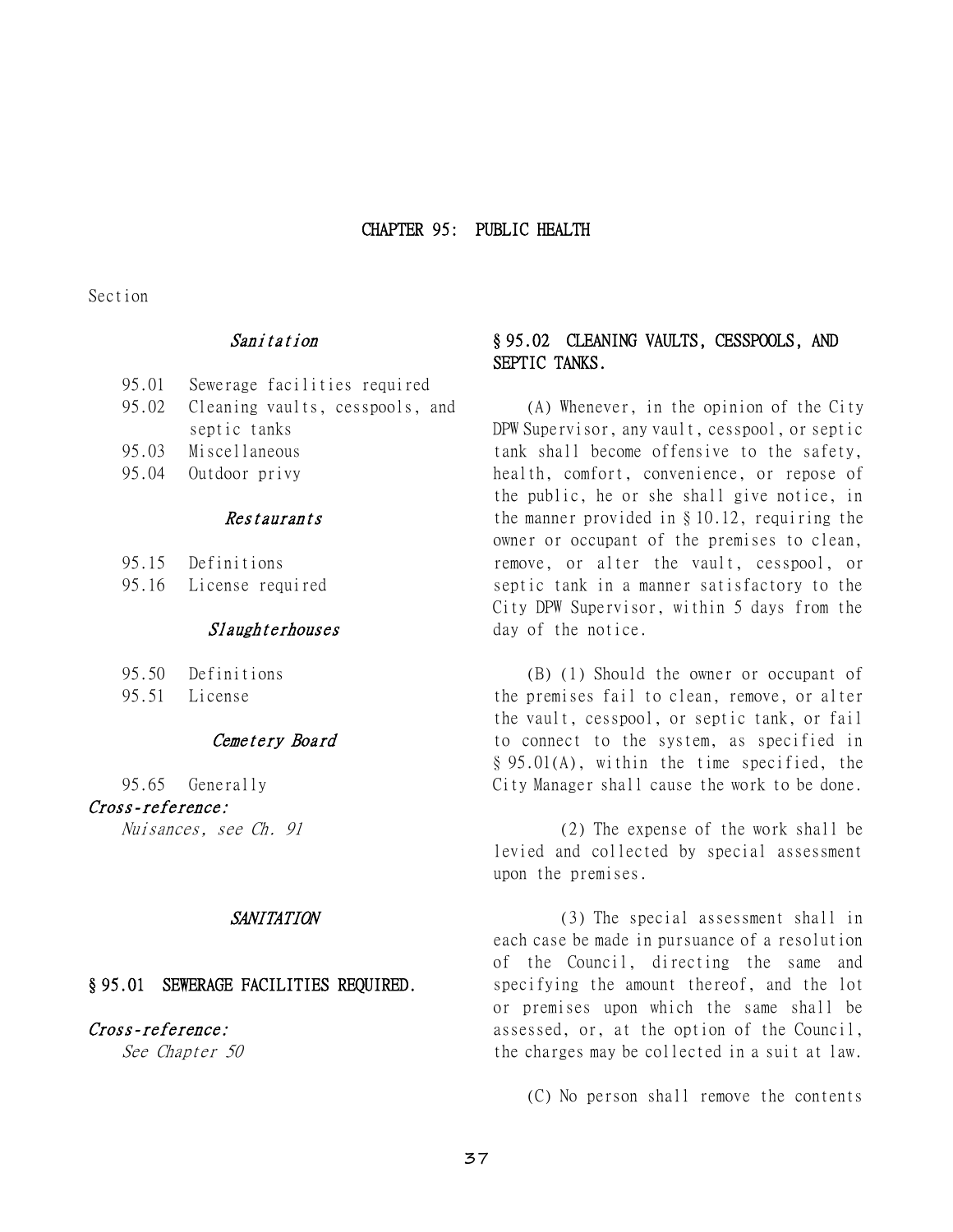of any vault, cesspool, or septic tank except in a manner approved by the Department of Environmental Quality.

# § 95.03 MISCELLANEOUS.

(A) No person shall expectorate in any public place, except into a receptacle provided for that purpose.

(B) No person owning, in charge of, or in control of any lavatory or washroom for use of the public shall provide in or about the lavatory or washroom any towel for common use. As used in this section, the term COMMON USE shall mean use by more than  $1$  person without cleansing.

(1997 Code, § 6103) Penalty, see § 10.99

# § 95.04 OUTDOOR PRIVY.

(A) No person shall own or use an outdoor privy within the City.

(B) For the purpose of this section, the following definition shall apply unless the context clearly indicates or requires a different meaning.

**OUTDOOR PRIVY.** A toilet that does not flush into a septic tank or the City sanitary sewer system.

(C) Temporary and portable facilities such as those known by the brand names "Porta-potties", "Port-A-Let", or "Port-A-John" are permitted with the case-by-case approval of the City. (1997 Code, § 6104) Penalty, see § 10.99

#### RESTAURANTS

(1997 Code, § 6102) Penalty, see § 10.99

## § 95.15 DEFINITIONS.

For the purpose of this subchapter, the following definitions shall apply unless the context clearly indicates or requires a different meaning.

**EMPLOYEE.** Any person who handles food or drink during preparation or serving, or who comes in contact with any eating or drinking utensil, or who is employed at any time in a room in which food or drink is prepared or served.

RESTAURANT. A RESTAURANT, coffee shop, cafeteria, short-order café, luncheonette, tavern, sandwich stand, soda fountain, ice cream or dairy bar, and all other eating and drinking establishments where food or drink, or both, are served or prepared, including kitchens or other places in which food or drink is prepared for sale elsewhere.

UTENSIL. Any kitchenware, glassware, cutlery, containers, or other equipment with which food or drink comes in contact during storage, preparation, or serving. (1997 Code, § 6201)

#### § 95.16 LICENSE REQUIRED.

Any person or persons operating a restaurant within the City shall be properly licensed by the state and county and be subject to regular state and county control and inspection.

(1997 Code, § 6202) Penalty, see § 10.99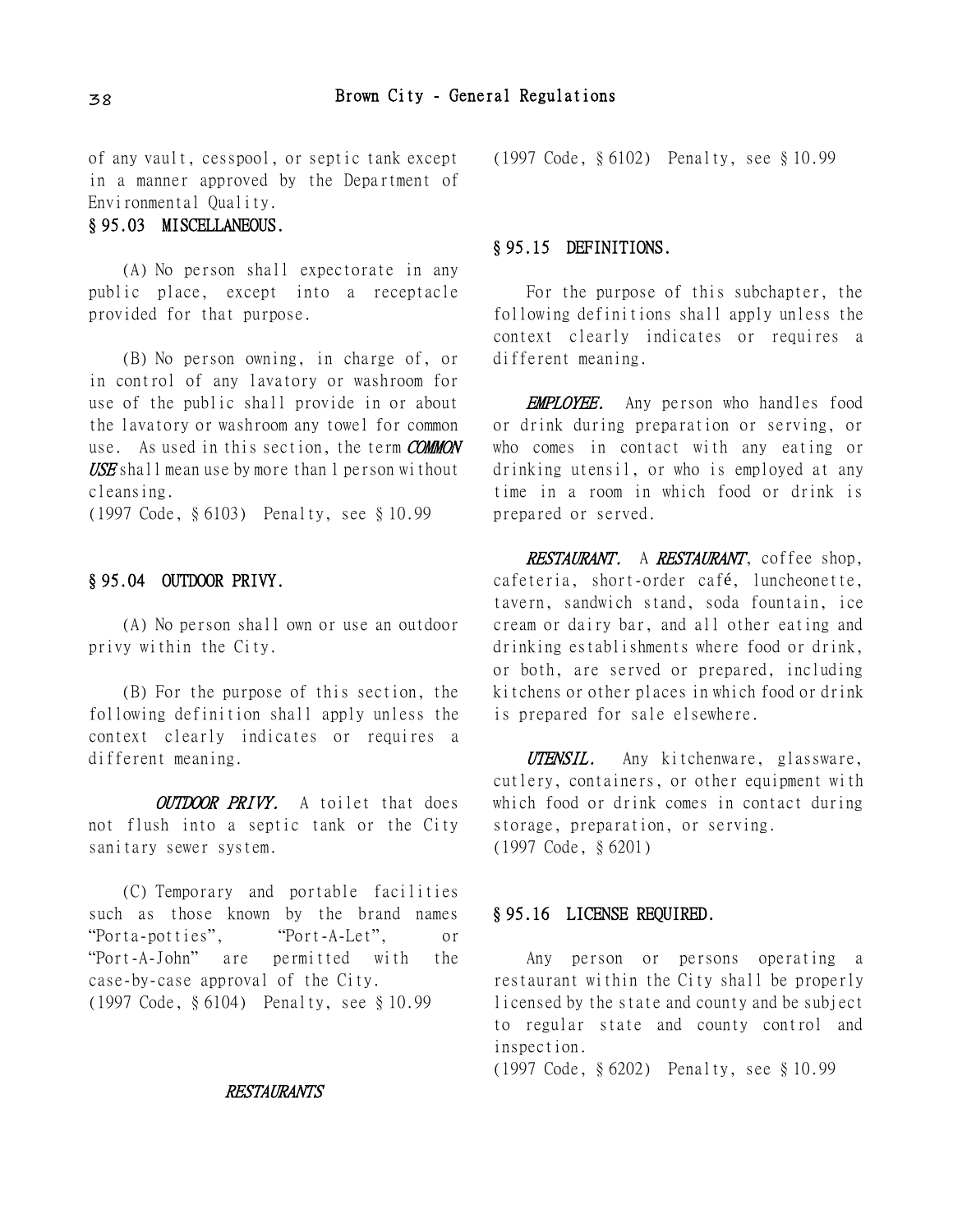#### SLAUGHTERHOUSES

# § 95.50 DEFINITIONS.

For the purpose of this subchapter, the following definitions shall apply unless the context clearly indicates or requires a different meaning.

## § 95.51 LICENSE.

(A) No person shall operate a slaughterhouse, or shall slaughter any animals for any other person within the City, unless he or she shall have the license therefor.

(B) (1) Any person wishing to operate a slaughterhouse within the City shall request approval from the City Planning Commission and City Council and shall be properly licensed by the state and county and be subject to regular state and county control and inspection.

(2) The application shall contain a description of the premises upon which the slaughterhouse is to be operated, and the names of the owners and operators of the slaughterhouse.

(C) The City Clerk shall turn the application over to the City Health Commissioner, who shall inspect the premises.

(1) The premises must be clean.

(2) The premises must have adequate equipment for:

(a) The humane slaughtering of animals;

**ANIMAL.** Any **ANIMAL**, the meat from which is intended to be used for human consumption.

GOVERNMENT-INSPECTED. Meat that has been inspected by a duly qualified agency of any state government or the federal government. (1997 Code, § 6401)

(b) The disposing of the hides and remains; and

(c) The storing of the meat.

(D) All slaughterhouse premises shall have cooling facilities capable of cooling the meat slaughtered to 40F.

(E) It shall be unlawful for any person to slaughter any animals within the City, the meat of which is to be used for human consumption, unless the animal, within 24 hours of slaughtering, shall be inspected by the City Veterinarian.

(F) It shall be unlawful for any person to sell meat for human consumption within the City, unless the meat has been Michigan-state-inspected or federal-government-inspected, and shall have the stamp of inspection thereon provided.

(1) If the meat has not been government-inspected and has not the stamp thereon, then it must be inspected by the City Veterinarian, who will affix his or her tag of approval thereon.

(2) The City Veterinarian shall not approve any animals for slaughtering that, in his or her opinion, will or are apt to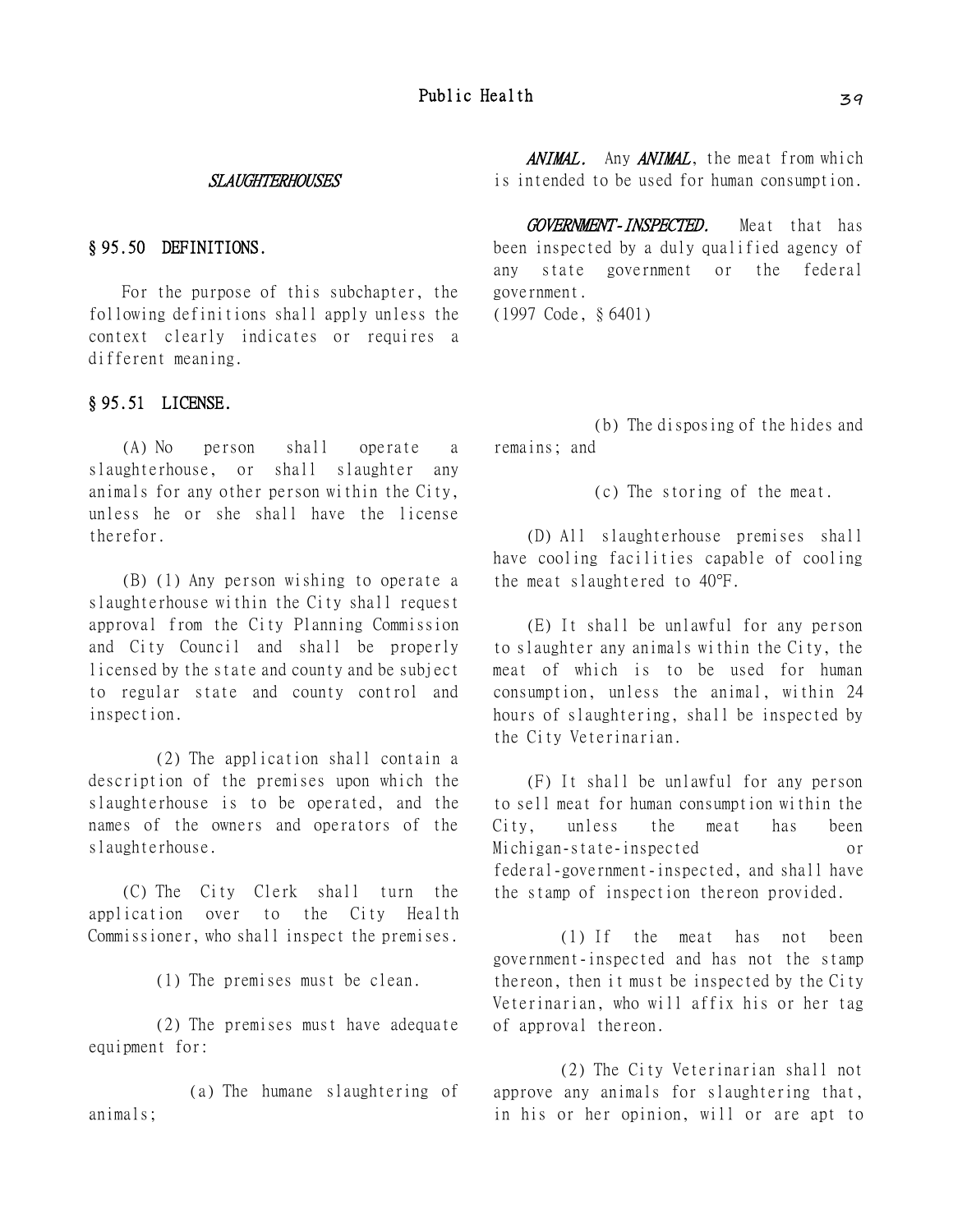produce contaminated meat or meat unfit for human consumption.

(1997 Code, § 6402) Penalty, see § 10.99

#### CEMETERY BOARD

# § 95.65 GENERALLY.

(A) The Mayor, by and with the consent of Council, shall appoint 5 trustees, who shall be freeholders and electors in the City, and who shall constitute a Board of Cemetery Trustees (hereinafter called "the Board").

(1) Except at the first appointment, the 5 trustees so appointed shall hold their

(C) The Board of Cemetery Trustees shall be the successor to the Brown City Cemetery Association, and shall accept and preserve its records.

(D) The Board shall have the care and management of the City Cemetery.

(1) The Board shall direct the improvement of the grounds.

(2) The Board shall cause the grounds to be laid out into lots, streets, and walks, the lots to be numbered, the streets and walks to be named, and plats thereof to be made and recorded in the office of the City Clerk.

(3) The Board shall have the power to take, receive and hold any property, real or personal, by cash, devise or otherwise, which may be granted, transferred, or devised to the Board in trust, for the purpose of caring for and keeping in good order and repair any given lot or lots, or portions thereof, specified in any trust, or for the offices for the term of 5 years.

(2) At the first appointment, 1 trustee shall be appointed for 1 year, 1 for 2 years, 1 for 3 years, 1 for 4 years, and 1 for 5 years; from the first Monday in May of the year when appointed; and annually thereafter 1 trustee shall be appointed.

(B) (1) The Board of Cemetery Trustees shall appoint 1 of their members chairman.

(2) The City Clerk shall act as clerk for the Board.

(3) The other officers of the Board shall be appointed by themselves from among their own number.

general purpose of maintenance of the cemetery in general.

(4) The Board shall fix the price of lots, and make sales thereof, and conveyance of the lots shall be executed on behalf of the City by the City Clerk, and recorded in the Clerk's office at the expense of the purchaser.

(E) The Board shall appoint the necessary employees for the care and maintenance of the grounds, the care and protection of the grounds, monuments and appurtenances of the cemetery, and the orderly conduct of persons visiting the grounds as may be consistent with City ordinances and state laws.

(F) There is hereby established an Endowment Fund for the perpetual care of the City Cemetery.

(1) This Fund shall be kept separate and apart from other cemetery funds.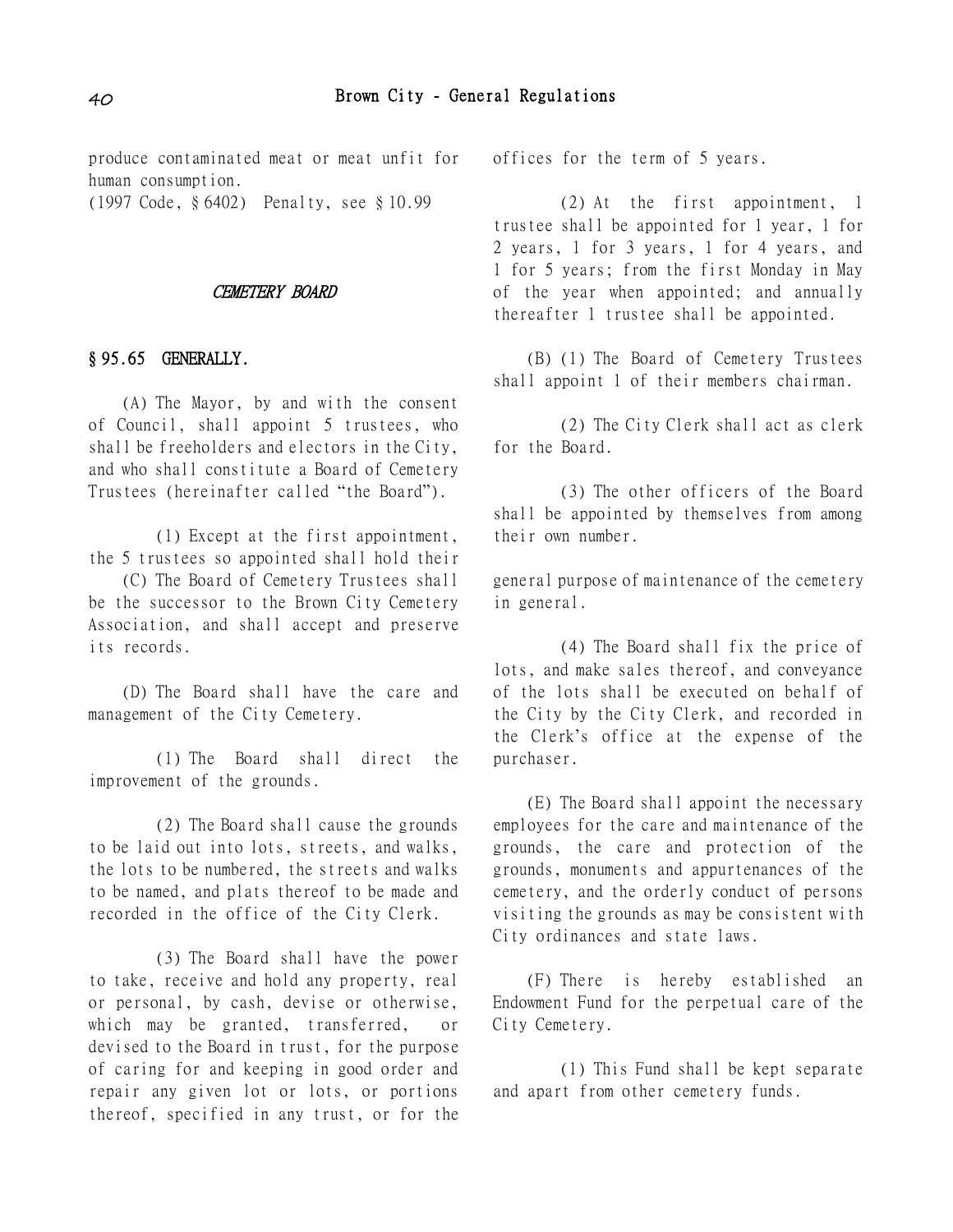(2) The Board shall invest this Fund in sound securities designated for the investment of savings banks and trust companies in the state.

(3) Into this Fund shall also be paid all funds received for the perpetual care of lots.

(4) The Board shall have the power to take, receive, and hold real or personal property, by gift, devise, or otherwise, which may be granted, transferred, or devised to the Board for the perpetual care and maintenance of the City Cemetery, and the property shall become part of this Endowment Fund.

(1997 Code, § 6601)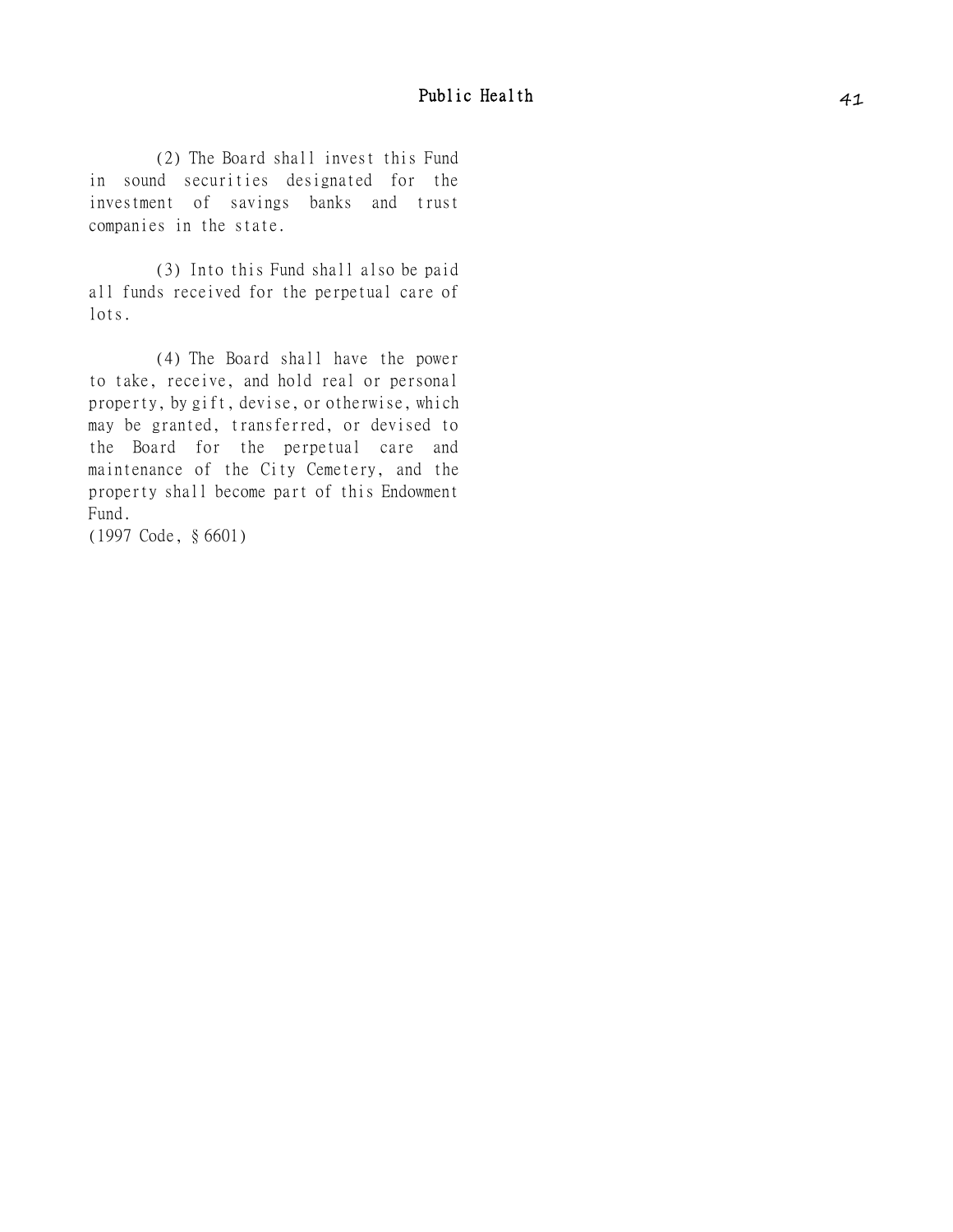#### CHAPTER 96: ABANDONED VEHICLES

Section

96.01 Definition 96.02 Prohibitions 96.03 Overhaul or repair

96.99 Penalty

## Cross-reference:

General Offenses, see Title XIII Nuisances, see Ch. 91 Public Health, see Ch. 95 Streets and Sidewalks, see Ch. 93 Traffic Code, see Title VII

# § 96.01 DEFINITION.

For the purpose of this chapter, the following definition shall apply unless the context clearly indicates or requires a different meaning.

## JUNK AUTOMOBILE.

(1) A motor vehicle that is not in operating condition and/or could not pass the state police safety test for an automobile to be operated on the public highways of the state;

(2) An automobile that is unlicensed for the current license year;

(3) An automobile incapable of being operated by reason of a broken windshield, or lack of battery, or lack of tires, or a motor or other main drive parts not in working condition; or

(4) Any motor vehicle that has been abandoned and parked on any City right-of-way for a period of 14 days without having been removed or operated. (1997 Code, § 6701)

# § 96.02 PROHIBITIONS.

(A) It shall be unlawful for any person to store, leave, or abandon a junk automobile upon a City public right-of-way.

(B) It shall be unlawful and deemed a public nuisance for any person to store a junk automobile upon any premises within the City, within the vision of passersby for a period in excess of 2 weeks, unless the junk automobile is stored within a junk yard or enclosed building so the same is not readily in view of the public passersby.

(C) This section shall not be construed to prevent garages and repair shops from repairing motor vehicles.

(1997 Code, § 6701) Penalty, see § 96.99

## § 96.03 OVERHAUL OR REPAIR.

Any persons who wish to overhaul or repair a motor vehicle for more than 1 day shall do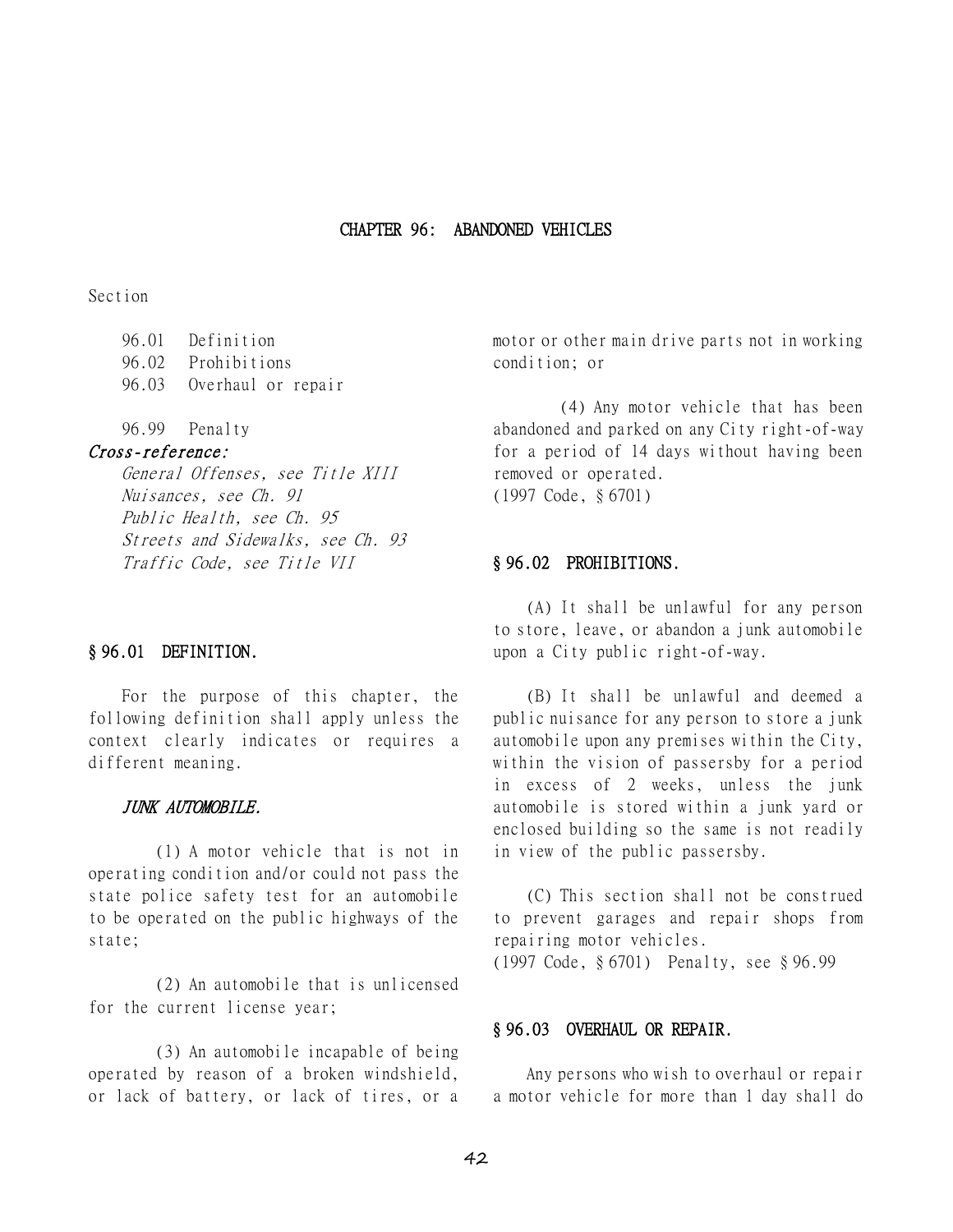the same in a garage for such purpose, or in an enclosed building or structure, so that the motor vehicle being repaired or overhauled shall be kept from view of the passersby and users of the City right-of-way.

# § 96.99 PENALTY.

(A) (1) Any person, firm, or corporation who violates any provision of this chapter, or any amendment thereof, including the owner, possessor, or occupier of any premises within the City who allows or suffers the violation upon the premises, is "responsible" for having committed a municipal civil infraction, as provided for in Public Acts 12, 17 and 19 of 1994 being MCL 600.8701 et seq., 117.41, 117.29 and 89.2.

(2) The violation is punishable by a civil fine of:

(a) \$50 for a first violation;

(b) \$100 for a second violation;

and

(c) \$150 for a third violation.

(B) The City Council may hereafter modify, change, increase, or decrease the civil fines set forth above, by the adoption of a resolution to that effect as provided by law and this chapter.

(C) In addition, costs of the action may be taxed and imposed against the defendant.

(D) Costs are not limited to costs taxable in ordinary civil actions and may include all expenses, direct or indirect, to which the plaintiff (the City or other enforcing municipality, agency, or other entity) has been put in connection with the municipal civil infraction, up to entry of judgment.

(1997 Code, § 6701)

(E) In addition, any sanctions, writ, other court order, or other post judgment remedy, as provided by law, necessary to enforce this chapter and correct or abate a violation, or necessary to enforce any orders and determinations of the court, judge, or district court magistrate, including civil contempt proceedings, may be issued as appropriate and as provided for by law, including but not limited to the imposition of liens against real estate interests, seizure of property, attachment and garnishment and including post judgment enforcement costs and expenses as provided for by law, including any other enforcement authority set forth in any ordinance.

(F) This chapter is enforceable by the judge or magistrate, and by the City or other enforcing agency or entity to the fullest extent as provided by law relative to violations of municipal civil infractions.

(G) The enumeration of certain powers and remedies within this section is not intended to restrict any enforcement authority or remedy or sanction provided for by law, specifically including Public Acts 12, 17, and 19 of 1994 being MCL 600.8701 et seq., 117.41, 117.29 and 89.2.

(H) Provided further, however, a violation of this chapter is not a misdemeanor and shall not be considered a lesser included offense of any criminal offense.

(I) Each day that a violation continues constitutes a separate and independent violation and is subject to the penalties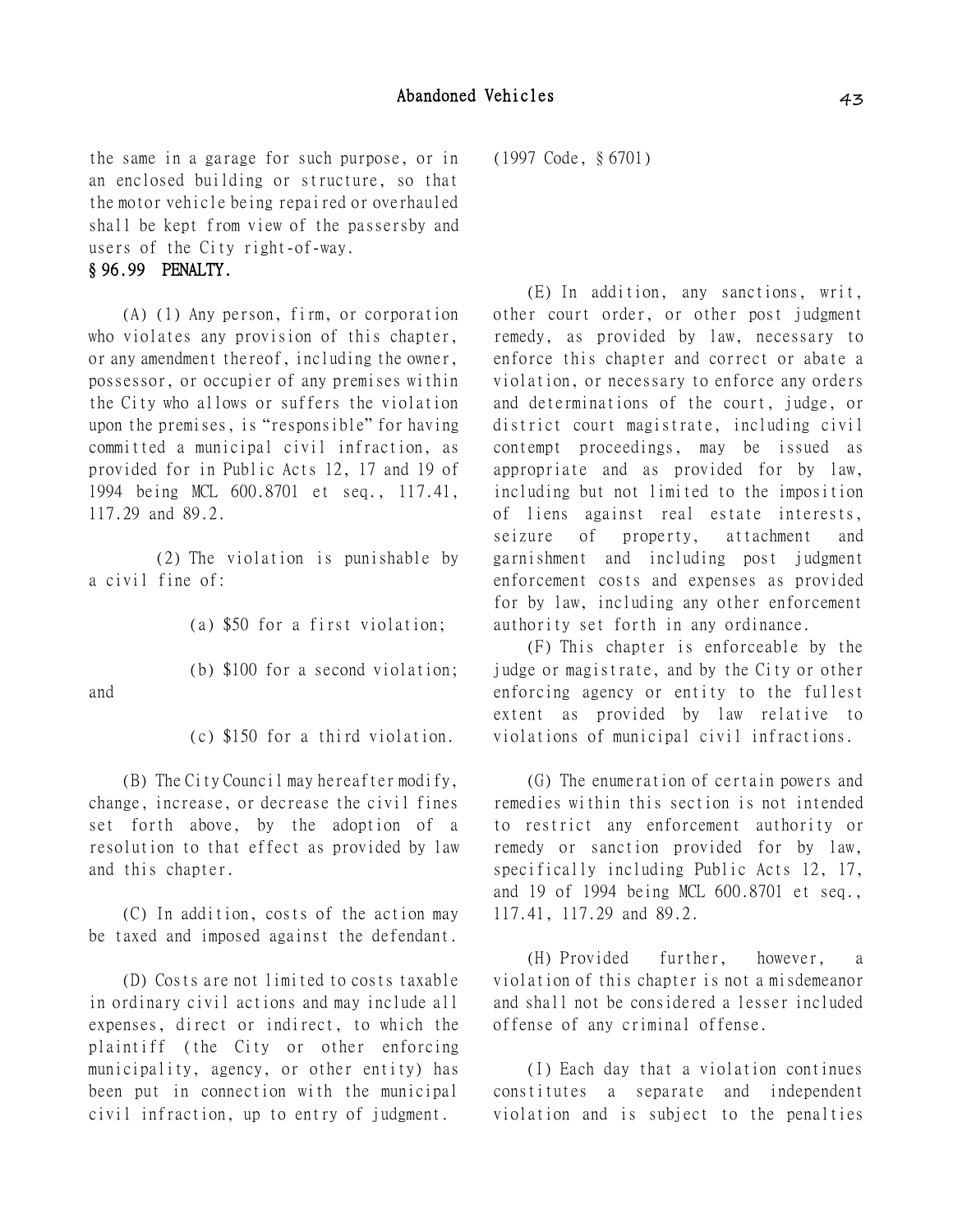provided for herein for each such violation.

(J) A violation of this chapter is hereby declared to be a public nuisance per se.

(K) (1) The municipal civil infraction notice or citation may be served personally or as otherwise provided by law; and

(2) If the violation involves the use, condition, or occupancy of land or of a structure, the notice or citation may be posted upon the premises or attached to the structure at issue, with a copy sent by first-class mail to the owner at his or her last known address, and/or the owner and address as disclosed by the City tax rolls.

(L) Failure to appear or respond to any notice and/or citations relative to a municipal civil infraction shall be subject to the penalty as is otherwise provided by law.

(1997 Code, § 1105A)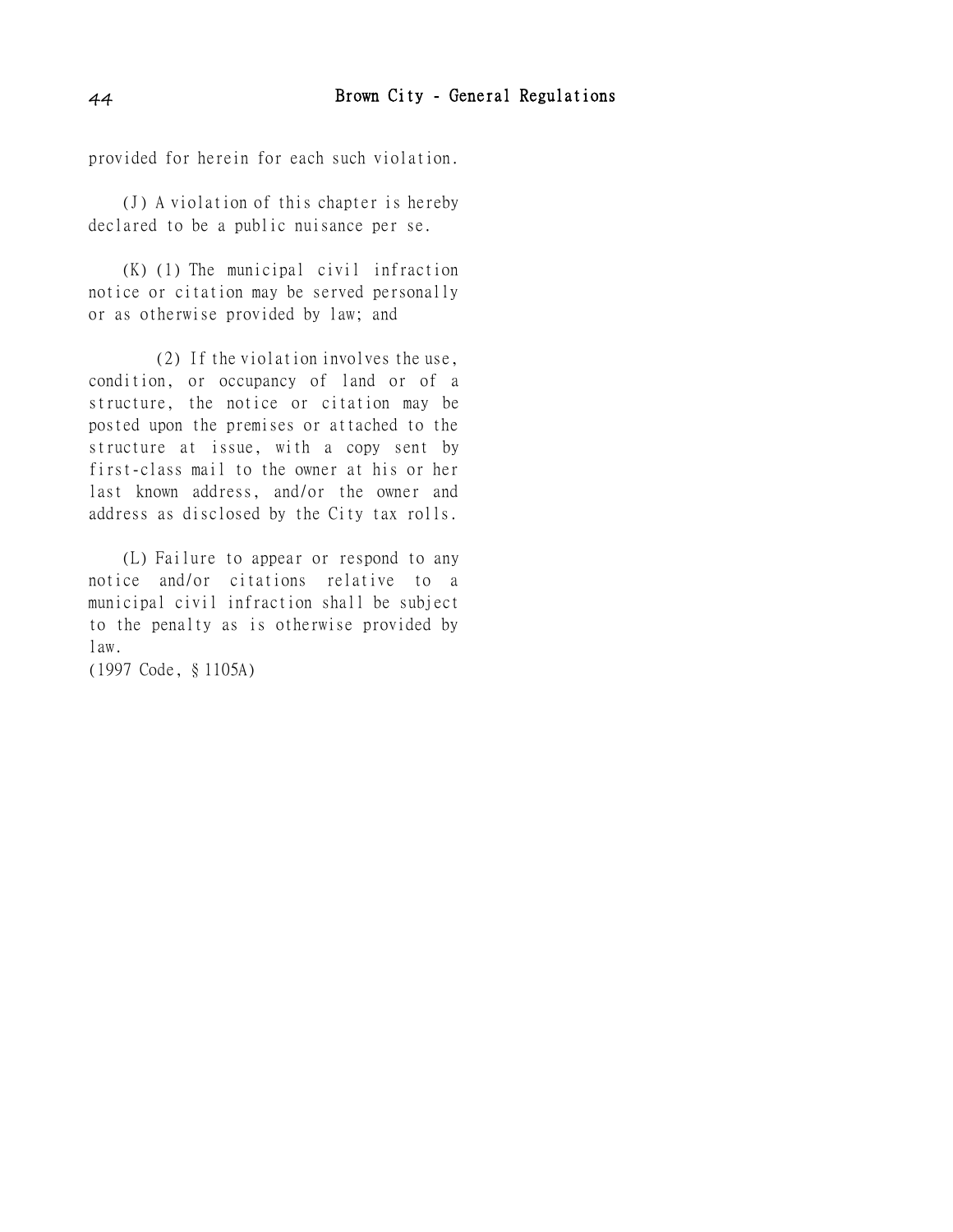#### CHAPTER 97: HAZARDOUS MATERIALS

Section

97.01 Purpose 97.02 Definition 97.03 Duty to remove and clean up 97.04 Failure to remove and clean up 97.05 Enforcement

# § 97.01 PURPOSE.

The purpose of this chapter is to enable the City to require reimbursement from those responsible for the leaking, spilling, or otherwise allowing certain dangerous or hazardous substances or materials to escape containment, thereby requiring cleanup and disposal by the City or its agents. (Ord. 16, passed 5-9-1994)

# § 97.02 DEFINITION.

For the purpose of this chapter, the following definition shall apply unless the context clearly indicates or requires a different meaning.

HAZARDOUS MATERIALS. Any substance spilled, leaked, or otherwise released from its container that is dangerous or harmful to the environment or human or animal life, health or safety, or is obnoxious by reason of odor, or constitutes a danger or threat to the public health, safety, or welfare; and shall include, but not be limited to such substances as chemicals and gases,

explosives, radioactive materials, petroleum or petroleum products or gases, poisons, biologic agents, flammables, and corrosives. Determinations as to whether any particular substance is a **HAZARDOUS MATERIAL** shall be made by the Fire Chief or his or her authorized representative.

(Ord. 16, passed 5-9-1994)

## § 97.03 DUTY TO REMOVE AND CLEAN UP.

It shall be the duty of any person or entity that causes or controls leakage, spillage, or any other dissemination of dangerous or hazardous substances or materials to immediately remove such, and to clean up the area of the spillage in the manner that the area involved is fully restored to its condition before such happening.

(Ord. 16, passed 5-9-1994) Penalty, see § 10.99

## § 97.04 FAILURE TO REMOVE AND CLEAN UP.

(A) Any such person or entity that fails to comply with § 97.03 shall be liable to, and shall pay the City for its costs and expenses, including the costs incurred by the City to any party it engages, for the complete abatement, clean up, and restoration of the affected area.

(B) Costs incurred by the City shall include, but shall not necessarily be limited